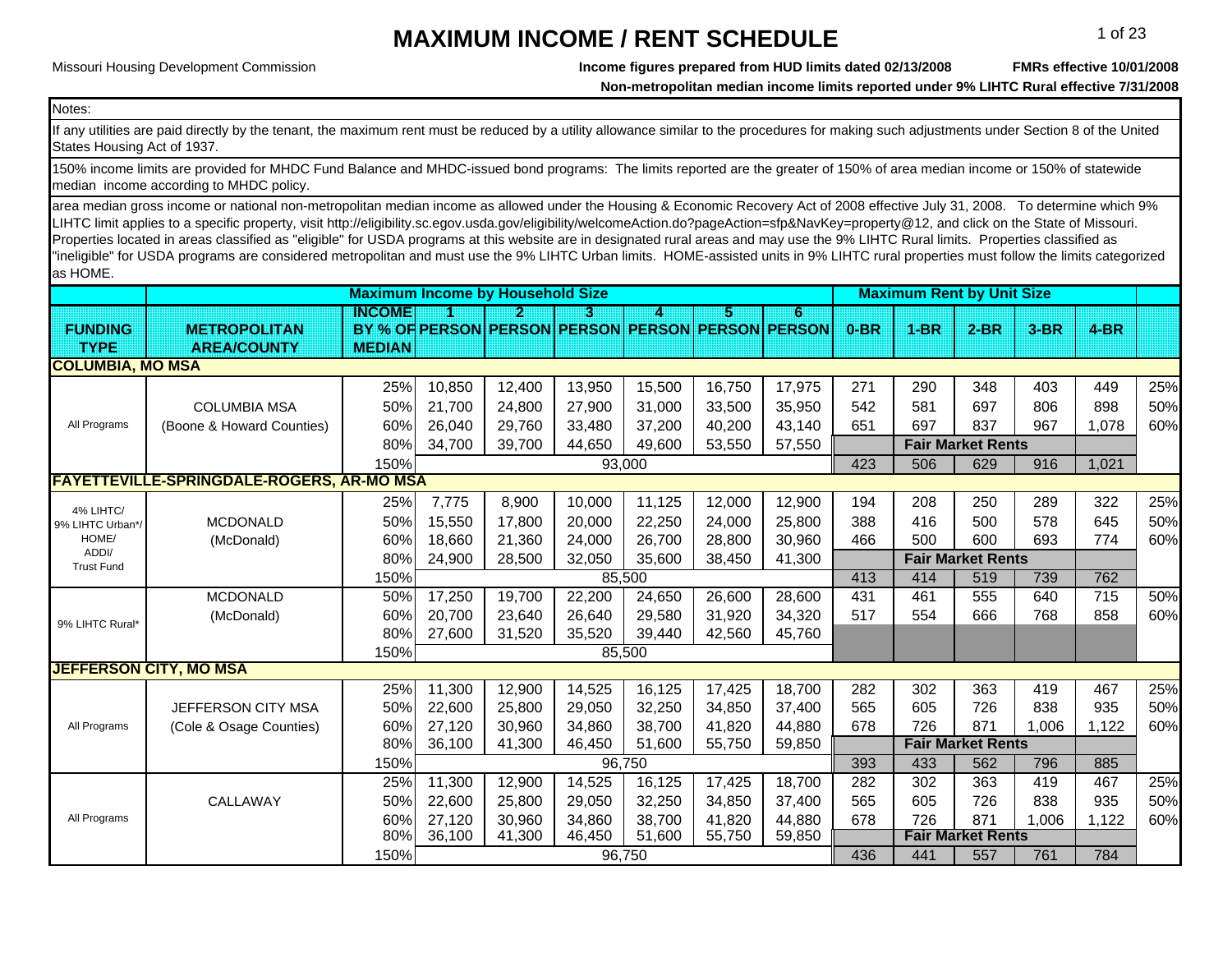**Maximum Income by Household Size All and Size All and Size All and Size All and Size All and Size All and Size All and Size All and Size All and Size All and Size All and Size All and Size All and Size All and Size All an INCOME123456 FUNDING <b>METROPOLITAN PERSON PERSON PERSON PERSON PERSON PERSON 0-BR 1-BR 2-BR 3-BR 4-BRTYPE AREA/COUNTY MEDIAN**25%| 9,175 | 10,475 | 11,800 | 13,100 | 14,150 | 15,200 | 229 | 245 | 295 | 340 | 380 | 25% MONITEAUU | 50%| 18,350 | 20,950 | 23,600 | 26,200 | 28,300 | 30,400 | 458 | 491 | 590 | 681 | 760 | 50% 60%| 22,020 | 25,140 | 28,320 | 31,440 | 33,960 | 36,480 | 550 | 589 | 708 | 817 | 912 | 60% 80% 29,350 33,500 37,700 41,900 45,250 48,600 **Fair Market Rents** 150% 337 1 393 1 519 1 627 1 837 1 837 1 837 1 837 1 837 1 837 1 837 1 837 1 837 1 837 1 837 1 837 1 837 1 837 25%| 8,375 | 9,575 | 10,775 | 11,975 | 12,925 | 13,900 | 209 | 224 | 269 | 311 | 347 | 25% JOPLIN MSA4 | 50%| 16,750 | 19,150 | 21,550 | 23,950 | 25,850 | 27,800 | 418 | 448 | 538 | 622 | 695 | 50% (Jasper & Newton Counties) | 60% | 20,100 | 22,980 | 25,860 | 28,740 | 31,020 | 33,360 | 502 | 538 | 646 | 747 | 834 | 60% (Joplin and Webb City) 80% 26,800 30,650 34,450 38,300 41,350 44,450 **Fair Market Rents** 150% 369 443 564 718 739JOPLIN MSA4 | 50%| 17,250 | 19,700 | 22,200 | 24,650 | 26,600 | 28,600 | 431 | 461 | 555 | 640 | 715 | 50% (Jasper & Newton Counties) | 60% | 20.700 | 23.640 | 26.640 | 29.580 | 31.920 | 34.320 | 517 | 554 | 666 | 768 | 858 | 60% 80%| 27,600 | 31,520 | 35,520 | 39,440 | 42,560 | 45,760 150%25%| 7,975 | 9,125 | 10,250 | 11,400 | 12,300 | 13,225 | 199 | 213 | 256 | 296 | 330 | 25% BATES5 50%| 15,950 | 18,250 | 20,500 | 22,800 | 24,600 | 26,450 | 398 | 427 | 512 | 592 | 661 | 50% 60%| 19,140 | 21,900 | 24,600 | 27,360 | 29,520 | 31,740 | 478 | 513 | 615 | 711 | 793 | 60% 80% 25,550 29,200 32,850 36,500 39,400 42,350 **Fair Market Rents** 150% 357 420 548 769 795BATES5 50%| 17,250 | 19,700 | 22,200 | 24,650 | 26,600 | 28,600 | 431 | 461 | 555 | 640 | 715 | 50% 60%| 20,700 | 23,640 | 26,640 | 29,580 | 31,920 | 34,320 | 517 | 554 | 666 | 768 | 858 | 60% 80%| 27,600 | 31,520 | 35,520 | 39,440 | 42,560 | 45,760 150%25%| 11,975 | 13,675 | 15,400 | 17,100 | 18,475 | 19,825 | 299 | 320 | 385 | 444 | 495 | 25% KANSAS CITY MSA 50% 23,950 27,350 30,800 34,200 36,950 39,650 598 641 770 889 991 50% (Cass, Clay, Clinton, 60% 28,740 32,820 36,960 41,040 44,340 47,580 718 769 924 1,067 1,189 60% Jackson, Lafayette, Platte, 80% 38,300 43,800 49,250 54,700 59,100 63,500 **Fair Market Rents** Caldwell & Ray Counties) 150% 573 689 791 1,070 1,126 25%| 7,850 | 8,950 | 10,075 | 11,200 | 12,100 | 13,000 | 196 | 210 | 251 | 291 | 325 | 25% DALLAS 5 50%| 15,700 | 17,900 | 20,150 | 22,400 | 24,200 | 26,000 | 392 | 420 | 503 | 582 | 650 | 50% 60%| 18,840 | 21,480 | 24,180 | 26,880 | 29,040 | 31,200 | 471 | 504 | 604 | 699 | 780 | 60% 80% 25,100 28,700 32,250 35,850 38,700 41,600 **Fair Market Rents** 150% 333 433 513 700 723DALLAS 5 50%| 17,250 | 19,700 | 22,200 | 24,650 | 26,600 | 28,600 | 431 | 461 | 555 | 640 | 715 | 50% 60%| 20,700 | 23,640 | 26,640 | 29,580 | 31,920 | 34,320 | 517 | 554 | 666 | 768 | 858 | 60% 80%| 27,600 | 31,520 | 35,520 | 39,440 | 42,560 | 45,760 150%9% LIHTC Rural\***SPRINGFIELD, MO MSA** All Programs 4% LIHTC/ 9% LIHTC Urban\*/ HOME/ ADDI/ Trust Fund9% LIHTC Rural<sup>\*</sup> 4% LIHTC/ 9% LIHTC Urban\*/ HOME/ ADDI/ Trust Fund**JOPLIN, MO MSA KANSAS CITY, MO-KS MSA** 9% LIHTC Rural\*All Programs 4% LIHTC/ 9% LIHTC Urban\*/ HOME/ ADDI/ Trust Fund85,500 85,500 85,500 85,500 85,500 102,600 85,500 85,500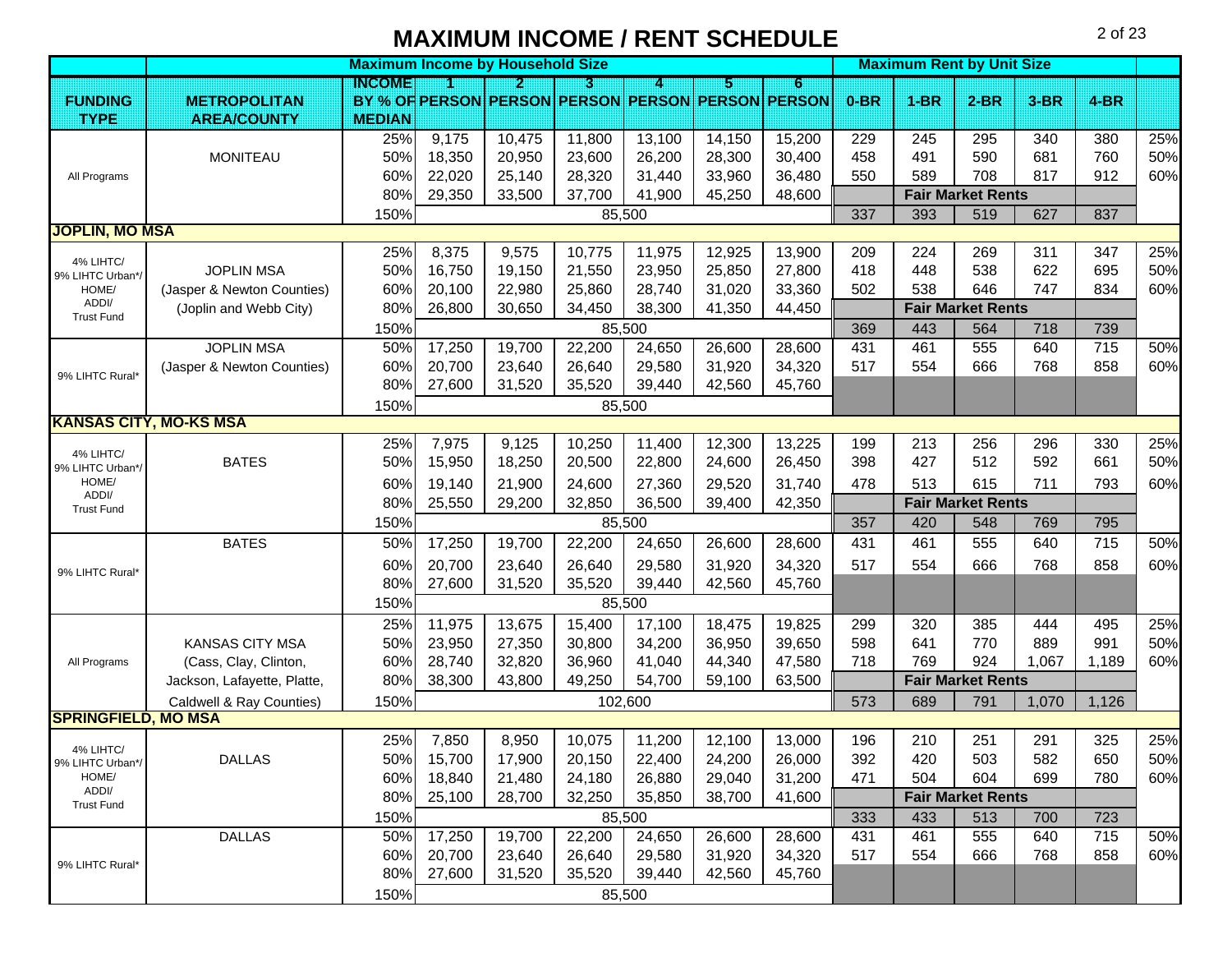|                              |                                  |               | <b>Maximum Income by Household Size</b> |        |        |        |        |                                                   | <b>Maximum Rent by Unit Size</b> |        |                          |        |        |     |
|------------------------------|----------------------------------|---------------|-----------------------------------------|--------|--------|--------|--------|---------------------------------------------------|----------------------------------|--------|--------------------------|--------|--------|-----|
|                              |                                  | <b>INGOME</b> |                                         | Ð      | B      | A      | 15     | 6                                                 |                                  |        |                          |        |        |     |
| <b>FUNDING</b>               | <b>METROPOLITAN</b>              |               |                                         |        |        |        |        | BY % OF PERSON PERSON PERSON PERSON PERSON PERSON | $0-BR$                           | $1-BR$ | $2-BR$                   | $3-BR$ | $4-BR$ |     |
| <b>TYPE</b>                  | <b>AREA/COUNTY</b>               | <b>MEDIAN</b> |                                         |        |        |        |        |                                                   |                                  |        |                          |        |        |     |
| 4% LIHTC/                    |                                  | 25%           | 7,875                                   | 9,000  | 10,125 | 11,250 | 12,150 | 13,050                                            | 196                              | 210    | 253                      | 292    | 326    | 25% |
| 9% LIHTC Urban*/             | <b>POLK</b>                      | 50%           | 15,750                                  | 18,000 | 20,250 | 22,500 | 24,300 | 26,100                                            | 393                              | 421    | 506                      | 585    | 652    | 50% |
| HOME/<br>ADDI/               |                                  | 60%           | 18,900                                  | 21,600 | 24,300 | 27,000 | 29,160 | 31,320                                            | 472                              | 506    | 607                      | 702    | 783    | 60% |
| <b>Trust Fund</b>            |                                  | 80%           | 25,200                                  | 28,800 | 32,400 | 36,000 | 38,900 | 41,750                                            |                                  |        | <b>Fair Market Rents</b> |        |        |     |
|                              |                                  | 150%          |                                         |        |        | 85,500 |        |                                                   | 339                              | 396    | 520                      | 758    | 869    |     |
|                              | <b>POLK</b>                      | 50%           | 17,250                                  | 19,700 | 22,200 | 24,650 | 26,600 | 28,600                                            | 431                              | 461    | 555                      | 640    | 715    | 50% |
| 9% LIHTC Rural*              |                                  | 60%           | 20,700                                  | 23,640 | 26,640 | 29,580 | 31,920 | 34,320                                            | 517                              | 554    | 666                      | 768    | 858    | 60% |
|                              |                                  | 80%           | 27,600                                  | 31,520 | 35,520 | 39,440 | 42,560 | 45,760                                            |                                  |        |                          |        |        |     |
|                              |                                  | 150%          |                                         |        |        | 85,500 |        |                                                   |                                  |        |                          |        |        |     |
|                              |                                  | 25%           | 9,000                                   | 10,275 | 11,575 | 12,850 | 13,875 | 14,900                                            | 225                              | 240    | 289                      | 334    | 372    | 25% |
|                              | SPRINGFIELD MSA                  | 50%           | 18,000                                  | 20,550 | 23,150 | 25,700 | 27,750 | 29,800                                            | 450                              | 481    | 578                      | 668    | 745    | 50% |
| All Programs                 | (Christian, Greene               | 60%           | 21,600                                  | 24,660 | 27,780 | 30,840 | 33,300 | 35,760                                            | 540                              | 578    | 694                      | 801    | 894    | 60% |
|                              | & Webster Counties)              | 80%           | 28,800                                  | 32,900 | 37,000 | 41,100 | 44,400 | 47,700                                            |                                  |        | <b>Fair Market Rents</b> |        |        |     |
|                              |                                  | 150%          |                                         |        |        | 85,500 |        |                                                   | 399                              | 471    | 602                      | 858    | 980    |     |
| <b>ST. JOSEPH, MO-KS MSA</b> |                                  |               |                                         |        |        |        |        |                                                   |                                  |        |                          |        |        |     |
|                              |                                  | 25%           | 9,125                                   | 10,450 | 11,750 | 13,050 | 14,100 | 15,150                                            | 228                              | 244    | 293                      | 339    | 378    | 25% |
|                              | ST. JOSEPH MSA                   | 50%           | 18,250                                  | 20,900 | 23,500 | 26,100 | 28,200 | 30,300                                            | 456                              | 489    | 587                      | 678    | 757    | 50% |
| All Programs                 | (Andrew, Buchanan & DeKalb       | 60%           | 21,900                                  | 25,080 | 28,200 | 31,320 | 33,840 | 36,360                                            | 547                              | 587    | 705                      | 814    | 909    | 60% |
|                              | Counties)                        | 80%           | 29,250                                  | 33,400 | 37,600 | 41,750 | 45,100 | 48,450                                            |                                  |        | <b>Fair Market Rents</b> |        |        |     |
|                              |                                  | 150%          |                                         |        |        | 85,500 |        |                                                   | 370                              | 457    | 569                      | 716    | 850    |     |
| <b>ST. LOUIS, MO-IL MSA</b>  |                                  |               |                                         |        |        |        |        |                                                   |                                  |        |                          |        |        |     |
|                              | <b>ST.LOUIS MSA</b>              | 25%           | 11,525                                  | 13,175 | 14,825 | 16,475 | 17,800 | 19,100                                            | 288                              | 308    | 370                      | 428    | 477    | 25% |
|                              | (St. Louis City & St. Louis Co., | 50%           | 23,050                                  | 26,350 | 29,650 | 32,950 | 35,600 | 38,200                                            | 576                              | 617    | 741                      | 856    | 955    | 50% |
| All Programs                 | Lincoln, St. Charles, Franklin,  | 60%           | 27,660                                  | 31,620 | 35,580 | 39,540 | 42,720 | 45,840                                            | 691                              | 741    | 889                      | 1,028  | 1,146  | 60% |
|                              | Jefferson, Warren Counties &     | 80%           | 36,900                                  | 42,200 | 47,450 | 52,700 | 56,950 | 61,150                                            |                                  |        | <b>Fair Market Rents</b> |        |        |     |
|                              | Sullivan City in Crawford County | 150%          |                                         |        |        | 98,850 |        |                                                   | 547                              | 593    | 737                      | 949    | 993    |     |
| 4% LIHTC/                    |                                  | 25%           | 7,850                                   | 8,950  | 10,075 | 11,200 | 12,100 | 13,000                                            | 196                              | 210    | 251                      | 291    | 325    | 25% |
| 9% LIHTC Urban*/             | <b>WASHINGTON</b>                | 50%           | 15,700                                  | 17,900 | 20,150 | 22,400 | 24,200 | 26,000                                            | 392                              | 420    | 503                      | 582    | 650    | 50% |
| HOME/                        |                                  | 60%           | 18,840                                  | 21,480 | 24,180 | 26,880 | 29,040 | 31,200                                            | 471                              | 504    | 604                      | 699    | 780    | 60% |
| ADDI/<br><b>Trust Fund</b>   |                                  | 80%           | 25,100                                  | 28,700 | 32,250 | 35,850 | 38,700 | 41,600                                            |                                  |        | <b>Fair Market Rents</b> |        |        |     |
|                              |                                  | 150%          |                                         |        |        | 85,500 |        |                                                   | 392                              | 457    | 513                      | 675    | 753    |     |
|                              | <b>WASHINGTON</b>                | 50%           | 17,250                                  | 19,700 | 22,200 | 24,650 | 26,600 | 28,600                                            | 431                              | 461    | 555                      | 640    | 715    | 50% |
| 9% LIHTC Rural*              |                                  | 60%           | 20,700                                  | 23,640 | 26,640 | 29,580 | 31,920 | 34,320                                            | 517                              | 554    | 666                      | 768    | 858    | 60% |
|                              |                                  | 80%           | 27,600                                  | 31,520 | 35,520 | 39,440 | 42,560 | 45,760                                            |                                  |        |                          |        |        |     |
|                              |                                  | 150%          |                                         |        |        | 85,500 |        |                                                   |                                  |        |                          |        |        |     |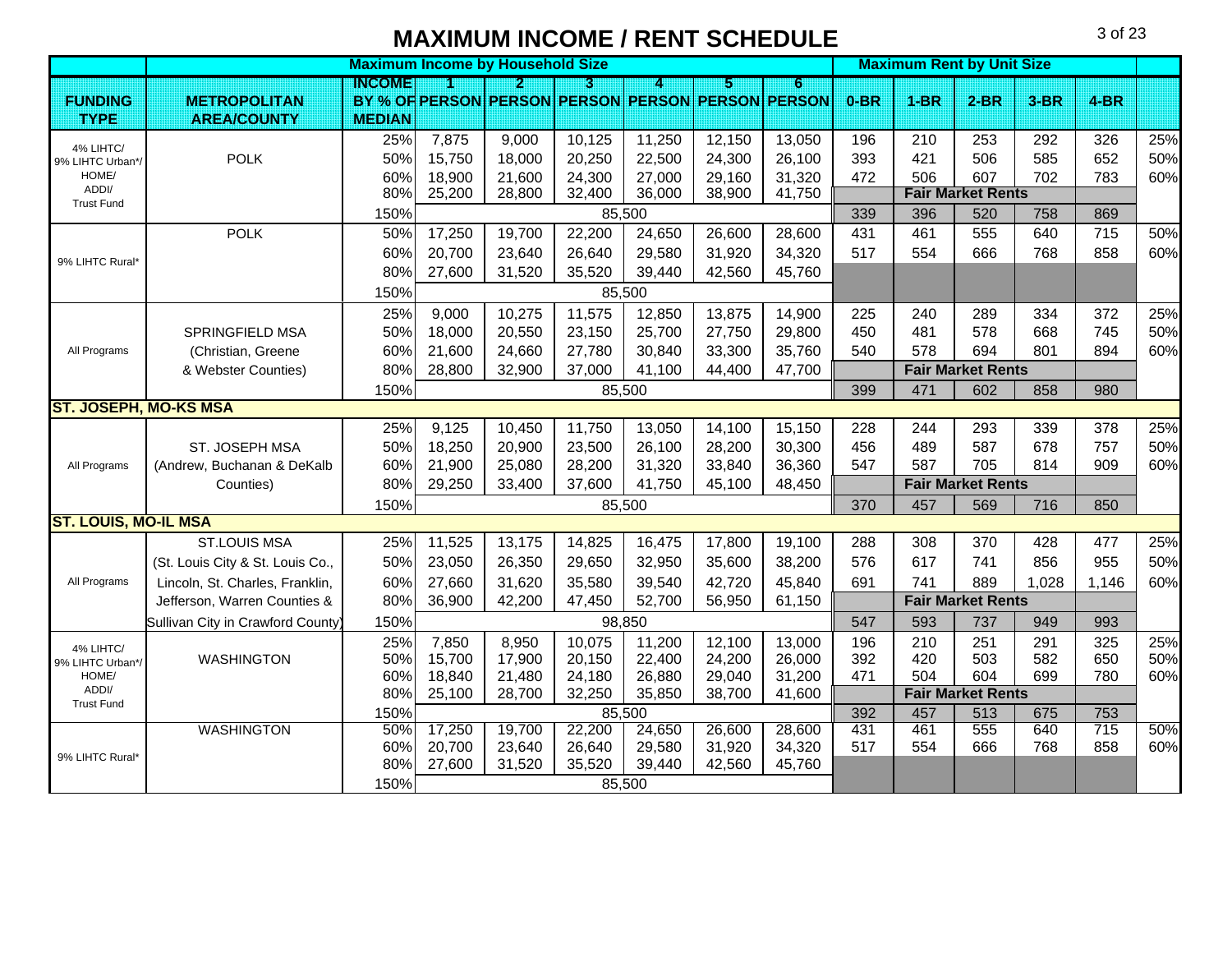**Maximum Income by Household Size All and Size All and Size All and Size All and Size All and Size All and Size All and Size All and Size All and Size All and Size All and Size All and Size All and Size All and Size All an INCOME123456 FUNDING <b>METROPOLITAN PERSON PERSON PERSON PERSON PERSON PERSON 0-BR 1-BR 2-BR 3-BR 4-BRTYPE AREA/COUNTY MEDIAN**25%| 8,250 | 9,425 | 10,600 | 11,775 | 12,725 | 13,650 | 206 | 220 | 265 | 306 | 341 | 25% ADAIRR | 50%| 16,500 | 18,850 | 21,200 | 23,550 | 25,450 | 27,300 | 412 | 441 | 530 | 612 | 682 | 50% 60%| 19,800 | 22,620 | 25,440 | 28,260 | 30,540 | 32,760 | 495 | 530 | 636 | 735 | 819 | 60% 80% 26,400 30,150 33,950 37,700 40,700 43,750 **Fair Market Rents** 150% 370 429 566 743 821ADAIRR 50%| 17,250 | 19,700 | 22,200 | 24,650 | 26,600 | 28,600 | 431 | 461 | 555 | 640 | 715 | 50% 60%| 20,700 | 23,640 | 26,640 | 29,580 | 31,920 | 34,320 | 517 | 554 | 666 | 768 | 858 | 60% 80% 27,600 31,520 35,520 39,440 42,560 45,760 150%25%| 8,275 | 9,450 | 10,650 | 11,825 | 12,775 | 13,725 | 206 | 221 | 266 | 307 | 343 | 25% **ATCHISON** N | 50%| 16,550 | 18,900 | 21,300 | 23,650 | 25,550 | 27,450 | 413 | 443 | 532 | 615 | 686 | 50% 60%| 19,860 | 22,680 | 25,560 | 28,380 | 30,660 | 32,940 | 496 | 531 | 639 | 738 | 823 | 60% 80% 26,500 31,800 35,800 37,850 40,900 46,100 **Fair Market Rents** 150% 411 412 513 639 791ATCHISONN | 50%| 17,250 | 19,700 | 22,200 | 24,650 | 26,600 | 28,600 | 431 | 461 | 555 | 640 | 715 | 50% 60%| 20,700 | 23,640 | 26,640 | 29,580 | 31,920 | 34,320 | 517 | 554 | 666 | 768 | 858 | 60% 80% 27,600 31,520 35,520 39,440 42,560 45,760 150%25%| 8,700 | 9,950 | 11,175 | 12,425 | 13,425 | 14,425 | 217 | 233 | 279 | 323 | 360 | 25% AUDRAIN 50% 17,400 19,900 22,350 24,850 26,850 28,850 435 466 558 646 721 50% 60%| 20,880 | 23,880 | 26,820 | 29,820 | 32,220 | 34,620 | 522 | 559 | 670 | 775 | 865 | 60% 80% 27,850 31,800 35,800 39,750 42,950 46,100 **Fair Market Rents** 150% 425 426 513 647 82225%| 7,850 | 8,950 | 10,075 | 11,200 | 12,100 | 13,000 | 196 | 210 | 251 | 291 | 325 | 25% BARRYY | 50%| 15,700 | 17,900 | 20,150 | 22,400 | 24,200 | 26,000 | 392 | 420 | 503 | 582 | 650 | 50% 60%| 18,840 | 21,480 | 24,180 | 26,880 | 29,040 | 31,200 | 471 | 504 | 604 | 699 | 780 | 60% 80% 25,100 28,700 32,250 35,850 38,700 41,600 **Fair Market Rents** 150% 334 | 422 | 513 | 669 | 692 | 692 | 513 | 669 | 692 | 513 | 513 | 513 | 513 | 513 | 513 | 514 | 514 | 51 BARRYY | 50%| 17,250 | 19,700 | 22,200 | 24,650 | 26,600 | 28,600 | 431 | 461 | 555 | 640 | 715 | 50% 60%| 20,700 | 23,640 | 26,640 | 29,580 | 31,920 | 34,320 | 517 | 554 | 666 | 768 | 858 | 60% 80% 27,600 31,520 35,520 39,440 42,560 45,760 150%9% LIHTC Rural\*All Programs 4% LIHTC/ 9% LIHTC Urban\*/ HOME/ ADDI/ Trust Fund4% LIHTC/ 9% LIHTC Urban\*/ HOME/ ADDI/ Trust Fund9% LIHTC Rural\*4% LIHTC/ 9% LIHTC Urban\*/ HOME/ ADDI/ Trust Fund9% LIHTC Rural\*85,500 85,500 85,500 85,500 85,500 85,500 85,500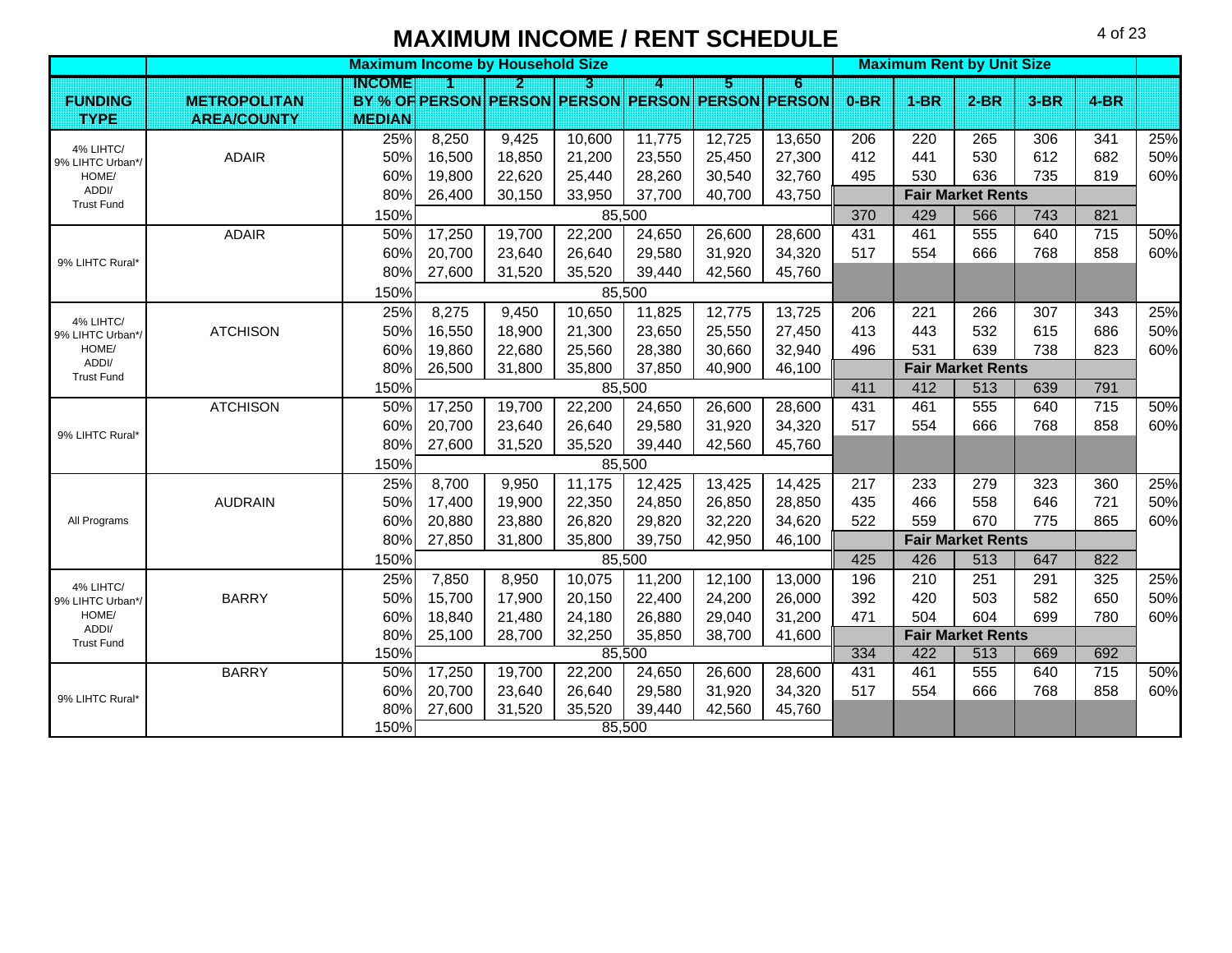**Maximum Income by Household Size All and Size All and Size All and Size All and Size All and Size All and Size All and Size All and Size All and Size All and Size All and Size All and Size All and Size All and Size All an INCOME123456 FUNDING <b>METROPOLITAN PERSON PERSON PERSON PERSON PERSON PERSON 0-BR 1-BR 2-BR 3-BR 4-BRTYPE AREA/COUNTY MEDIAN**25%| 7,850 | 8,950 | 10,075 | 11,200 | 12,100 | 13,000 | 196 | 210 | 251 | 291 | 325 | 25% BARTONN | 50%| 15,700 | 17,900 | 20,150 | 22,400 | 24,200 | 26,000 | 392 | 420 | 503 | 582 | 650 | 50% 60%| 18,840 | 21,480 | 24,180 | 26,880 | 29,040 | 31,200 | 471 | 504 | 604 | 699 | 780 | 60% 80% 25,100 28,700 32,250 35,850 38,700 41,600 **Fair Market Rents** 150% 333 421 513 621 682BARTONN 50%| 17,250 19,700 22,200 24,650 26,600 28,600 431 461 555 640 715 50% 60%| 20,700 | 23,640 | 26,640 | 29,580 | 31,920 | 34,320 | 517 | 554 | 666 | 768 | 858 | 60% 80% 27,600 31,520 35,520 39,440 42,560 45,760 150%25%| 7,850 | 8,950 | 10,075 | 11,200 | 12,100 | 13,000 | 196 | 210 | 251 | 291 | 325 | 25% BENTONN | 50%| 15,700 | 17,900 | 20,150 | 22,400 | 24,200 | 26,000 | 392 | 420 | 503 | 582 | 650 | 50% 60%| 18,840 | 21,480 | 24,180 | 26,880 | 29,040 | 31,200 | 471 | 504 | 604 | 699 | 780 | 60% 80% 25,100 28,700 32,250 35,850 38,700 41,600 **Fair Market Rents** 150% 333 397 513 712 738BENTONN 50%| 17,250 19,700 22,200 24,650 26,600 28,600 431 461 555 640 715 50% 60%| 20,700 | 23,640 | 26,640 | 29,580 | 31,920 | 34,320 | 517 | 554 | 666 | 768 | 858 | 60% 80% 27,600 31,520 35,520 39,440 42,560 45,760 150%25%| 7,850 | 8,950 | 10,075 | 11,200 | 12,100 | 13,000 | 196 | 210 | 251 | 291 | 325 | 25% BOLLINGERR | 50%| 15,700 | 17,900 | 20,150 | 22,400 | 24,200 | 26,000 | 392 | 420 | 503 | 582 | 650 | 50% 60%| 18,840 | 21,480 | 24,180 | 26,880 | 29,040 | 31,200 | 471 | 504 | 604 | 699 | 780 | 60% 80% 25,100 28,700 32,250 35,850 38,700 41,600 **Fair Market Rents** 150% 375 422 554 708 819BOLLINGERR | 50%| 17,250 | 19,700 | 22,200 | 24,650 | 26,600 | 28,600 | 431 | 461 | 555 | 640 | 715 | 50% 60%| 20,700 | 23,640 | 26,640 | 29,580 | 31,920 | 34,320 | 517 | 554 | 666 | 768 | 858 | 60% 80%27,600 | 31,520 | 35,520 | 39,440 | 42,560 | 45,760 150%25%| 7,850 | 8,950 | 10,075 | 11,200 | 12,100 | 13,000 | 196 | 210 | 251 | 291 | 325 | 25% BUTLERR | 50%| 15,700 | 17,900 | 20,150 | 22,400 | 24,200 | 26,000 | 392 | 420 | 503 | 582 | 650 | 50% 60%| 18,840 | 21,480 | 24,180 | 26,880 | 29,040 | 31,200 | 471 | 504 | 604 | 699 | 780 | 60% 80% 25,100 28,700 32,250 35,850 38,700 41,600 **Fair Market Rents** 150% 424 1 425 1 513 1 711 1 760 1 760 1 760 1 760 1 760 1 760 1 760 1 760 1 760 1 760 1 760 1 760 1 760 1 760 BUTLERR | 50%| 17,250 | 19,700 | 22,200 | 24,650 | 26,600 | 28,600 | 431 | 461 | 555 | 640 | 715 | 50% 60%| 20,700 | 23,640 | 26,640 | 29,580 | 31,920 | 34,320 | 517 | 554 | 666 | 768 | 858 | 60% 80% 27,600 31,520 35,520 39,440 42,560 45,760 150% 4% LIHTC/ 9% LIHTC Urban\*/ HOME/ ADDI/ Trust Fund9% LIHTC Rural\*4% LIHTC/ 9% LIHTC Urban\*/ HOME/ ADDI/ Trust Fund9% LIHTC Rural\*4% LIHTC/ 9% LIHTC Urban\*/ HOME/ ADDI/ Trust Fund9% LIHTC Rural\*4% LIHTC/ 9% LIHTC Urban\*/ HOME/ ADDI/ Trust Fund9% LIHTC Rural\* 85,500 85,500 85,500 85,500 85,500 85,500 85,500 85,500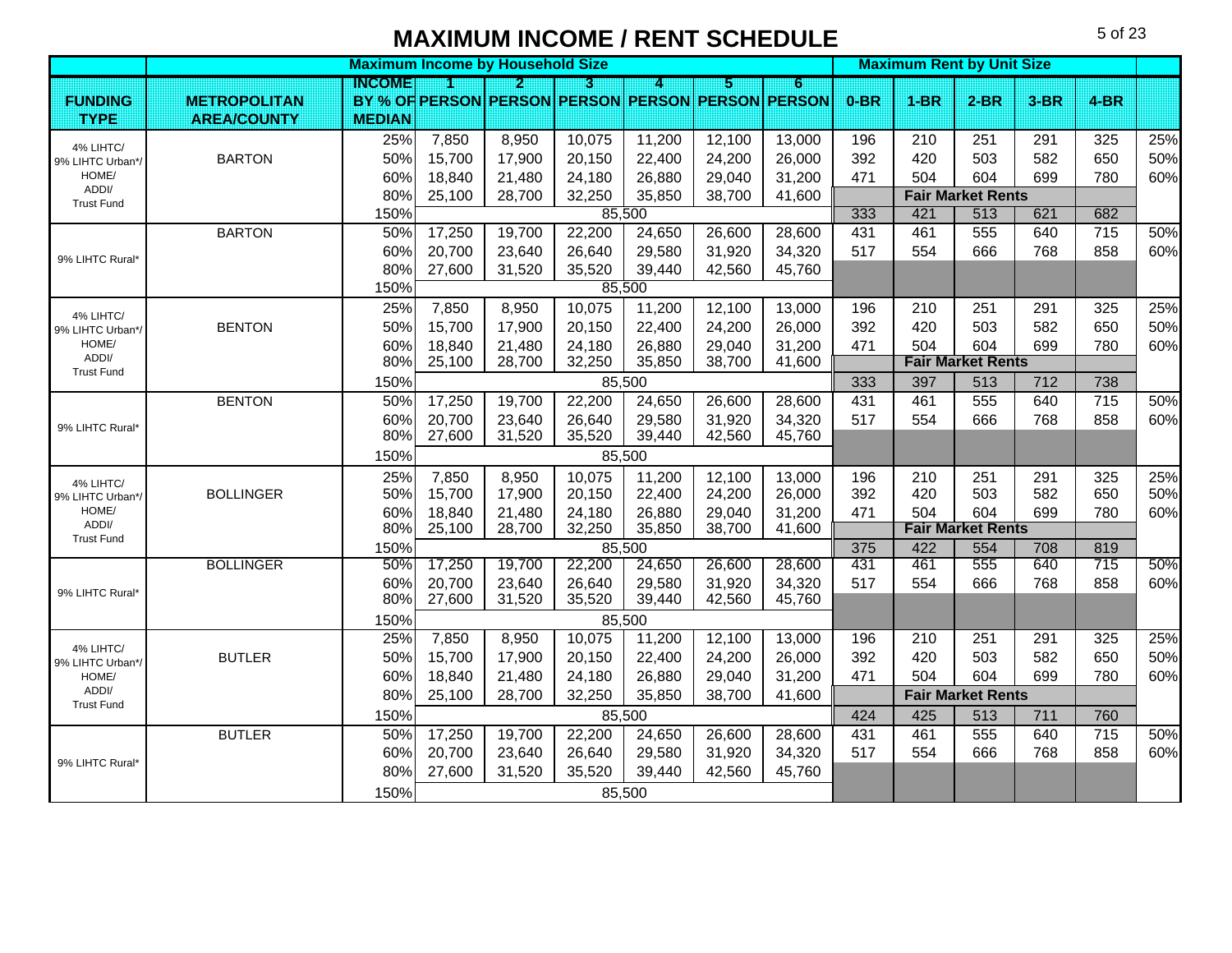**Maximum Income by Household Size All and Size All and Size All and Size All and Size All and Size All and Size All and Size All and Size All and Size All and Size All and Size All and Size All and Size All and Size All an INCOME123456 FUNDING <b>METROPOLITAN PERSON PERSON PERSON PERSON PERSON PERSON 0-BR 1-BR 2-BR 3-BR 4-BRTYPE AREA/COUNTY MEDIAN**25%| 8,825 | 10,075 | 11,350 | 12,600 | 13,600 | 14,625 | 220 | 236 | 283 | 327 | 365 | 25% **CAMDEN**  50% 17,650 20,150 22,700 25,200 27,200 29,250 441 472 567 655 731 50% 60%| 21,180 | 24,180 | 27,240 | 30,240 | 32,640 | 35,100 | 529 | 567 | 681 | 786 | 877 | 60% 80% 28,200 32,250 36,250 40,300 43,500 46,750 **Fair Market Rents** 150% 468 475 584 851 87525%| 9,875 | 11,275 | 12,700 | 14,100 | 15,225 | 16,350 | 246 | 264 | 317 | 366 | 408 | 25% CAPE GIRARDEAUU | 50%| 19,750 | 22,550 | 25,400 | 28,200 | 30,450 | 32,700 | 493 | 528 | 635 | 733 | 817 | 50% 60%| 23,700 | 27,060 | 30,480 | 33,840 | 36,540 | 39,240 | 592 | 634 | 762 | 879 | 981 | 60% 80% 31,550 36,100 40,600 45,100 48,700 52,300 **Fair Market Rents** 150% 380 443 584 755 95125%| 8,000 | 9,150 | 10,275 | 11,425 | 12,350 | 13,250 | 200 | 214 | 256 | 297 | 331 | 25% CARROLLL | 50%| 16,000 | 18,300 | 20,550 | 22,850 | 24,700 | 26,500 | 400 | 428 | 513 | 594 | 662 | 50% 60%| 19,200 | 21,960 | 24,660 | 27,420 | 29,640 | 31,800 | 480 | 514 | 616 | 713 | 795 | 60% 80% 25,600 29,250 32,900 36,550 39,450 42,400 **Fair Market Rents** 150%I 85.500 446 I 447 I 565 I 709 I 791 CARROLLL | 50%| 17,250 | 19,700 | 22,200 | 24,650 | 26,600 | 28,600 | 431 | 461 | 555 | 640 | 715 | 50% 60%| 20,700 | 23,640 | 26,640 | 29,580 | 31,920 | 34,320 | 517 | 554 | 666 | 768 | 858 | 60% 80% 27,600 31,520 35,520 39,440 42,560 45,760 150%25%| 7,850 | 8,950 | 10,075 | 11,200 | 12,100 | 13,000 | 196 | 210 | 251 | 291 | 325 | 25% CARTERR 50%| 15,700 | 17,900 | 20,150 | 22,400 | 24,200 | 26,000 | 392 | 420 | 503 | 582 | 650 | 50% 60%| 18,840 | 21,480 | 24,180 | 26,880 | 29,040 | 31,200 | 471 | 504 | 604 | 699 | 780 | 60% 80%%| 25,100 | 28,700 | 32,250 | 35,850 | 38,700 | 41,600 **| Fair Market Rents** 150% 426 1696 1697 1698 1699 1698 1699 1698 1699 1698 1699 1698 1699 1698 1699 169 CARTER 50% 17,250 19,700 22,200 24,650 26,600 28,600 431 461 555 640 715 50% 60%| 20,700 | 23,640 | 26,640 | 29,580 | 31,920 | 34,320 | 517 | 554 | 666 | 768 | 858 | 60% 80% 27,600 31,520 35,520 39,440 42,560 45,760 150%25%| 7,850 | 8,950 | 10,075 | 11,200 | 12,100 | 13,000 | 196 | 210 | 251 | 291 | 325 | 25% CEDARR | 50%| 15,700 | 17,900 | 20,150 | 22,400 | 24,200 | 26,000 | 392 | 420 | 503 | 582 | 650 | 50% 60%| 18,840 | 21,480 | 24,180 | 26,880 | 29,040 | 31,200 | 471 | 504 | 604 | 699 | 780 | 60% 80% 25,100 28,700 32,250 35,850 38,700 41,600 **Fair Market Rents** 150% 333 397 513 712 738CEDARR | 50%| 17,250 | 19,700 | 22,200 | 24,650 | 26,600 | 28,600 | 431 | 461 | 555 | 640 | 715 | 50% 60%| 20,700 | 23,640 | 26,640 | 29,580 | 31,920 | 34,320 | 517 | 554 | 666 | 768 | 858 | 60% 80%| 27,600 | 31,520 | 35,520 | 39,440 | 42,560 | 45,760 150%All Programs All Programs 4% LIHTC/ 9% LIHTC Urban\*/ HOME/ ADDI/ Trust Fund9% LIHTC Rural\*4% LIHTC/ 9% LIHTC Urban\*/ HOME/ ADDI/ Trust Fund9% LIHTC Rural\*4% LIHTC/ 9% LIHTC Urban\*/ HOME/ ADDI/ Trust Fund9% LIHTC Rural\*85,500 85,500 85,500 85,500 85,500 85,500 85,500 85,500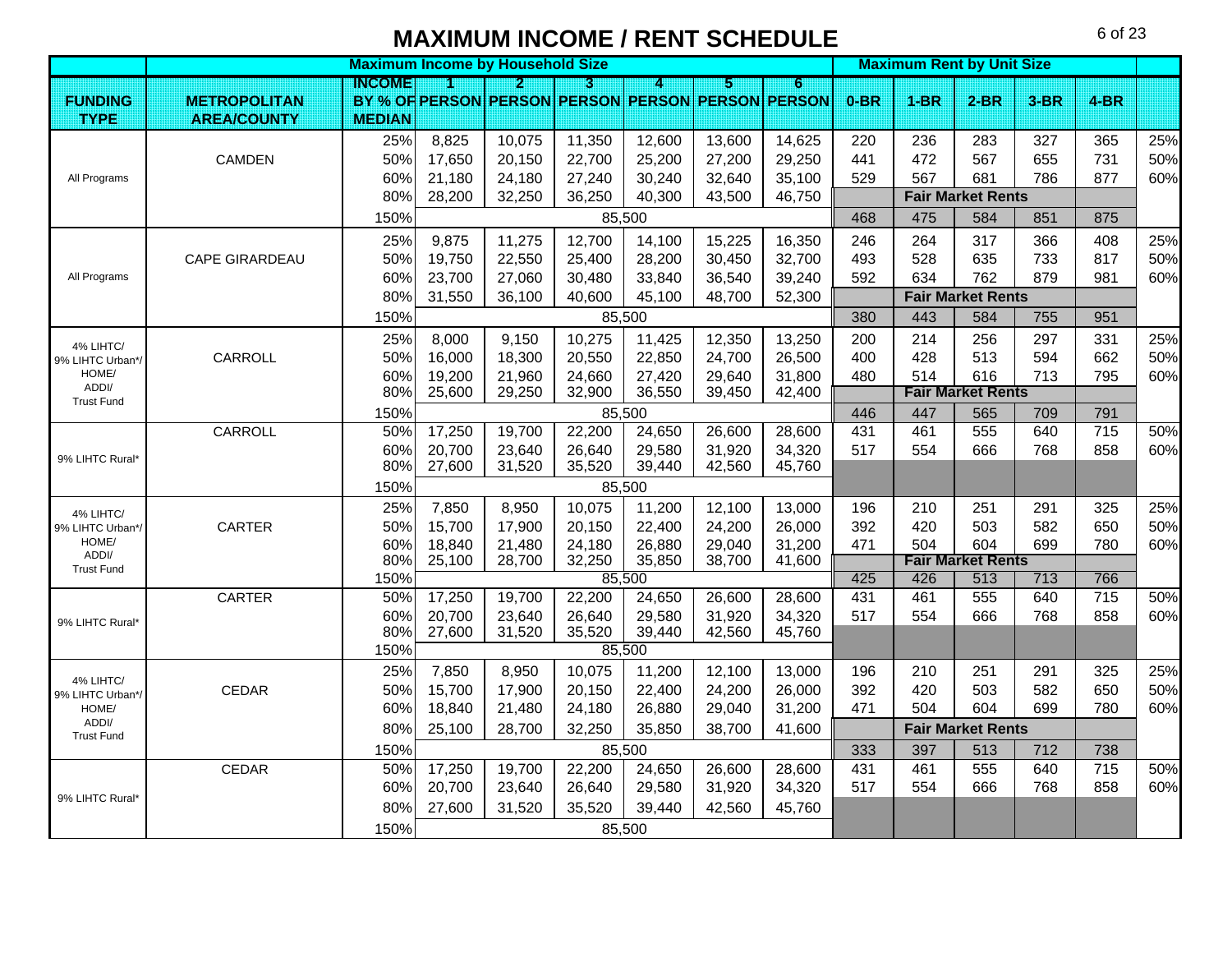**Maximum Income by Household Size All and Size All and Size All and Size All and Size All and Size All and Size All and Size All and Size All and Size All and Size All and Size All and Size All and Size All and Size All an INCOME123456 FUNDING <b>METROPOLITAN PERSON PERSON PERSON PERSON PERSON PERSON 0-BR 1-BR 2-BR 3-BR 4-BRTYPE AREA/COUNTY MEDIAN**25%| 8,525 | 9,750 | 10,950 | 12,175 | 13,150 | 14,125 | 213 | 228 | 273 | 316 | 353 | 25% **CHARITON** N | 50%| 17,050 | 19,500 | 21,900 | 24,350 | 26,300 | 28,250 | 426 | 456 | 547 | 633 | 706 | 50% 60%| 20,460 | 23,400 | 26,280 | 29,220 | 31,560 | 33,900 | 511 | 548 | 657 | 759 | 847 | 60% 80% 27,250 31,150 35,050 38,950 42,050 45,200 **Fair Market Rents** 150% 446 447 565 709 791**CHARITON** N | 50%| 17,250 | 19,700 | 22,200 | 24,650 | 26,600 | 28,600 | 431 | 461 | 555 | 640 | 715 | 50% 60%| 20,700 | 23,640 | 26,640 | 29,580 | 31,920 | 34,320 | 517 | 554 | 666 | 768 | 858 | 60% 80% 27,600 31,520 35,520 39,440 42,560 45,760 150%25%| 7,850 | 8,950 | 10,075 | 11,200 | 12,100 | 13,000 | 196 | 210 | 251 | 291 | 325 | 25% CLARKK | 50%| 15,700 | 17,900 | 20,150 | 22,400 | 24,200 | 26,000 | 392 | 420 | 503 | 582 | 650 | 50% 60%| 18,840 | 21,480 | 24,180 | 26,880 | 29,040 | 31,200 | 471 | 504 | 604 | 699 | 780 | 60% 80% 25,100 28,700 32,250 35,850 38,700 41,600 **Fair Market Rents** 150% 378 1 389 1 513 1 635 1 748 1 378 1 389 1 513 1 635 1 748 CLARKK | 50%| 17,250 | 19,700 | 22,200 | 24,650 | 26,600 | 28,600 | 431 | 461 | 555 | 640 | 715 | 50% 60%| 20,700 | 23,640 | 26,640 | 29,580 | 31,920 | 34,320 | 517 | 554 | 666 | 768 | 858 | 60% 80% 27,600 31,520 35,520 39,440 42,560 45,760 150%25%| 8,975 | 10,250 | 11,550 | 12,825 | 13,850 | 14,875 | 224 | 240 | 288 | 333 | 371 | 25% COOPER 50% 17,950 20,500 23,100 25,650 27,700 29,750 448 480 577 666 743 50% 60%| 21,540 | 24,600 | 27,720 | 30,780 | 33,240 | 35,700 | 538 | 576 | 693 | 800 | 892 | 60% 80% 28,750 32,850 36,950 41,050 44,350 47,600 **Fair Market Rents** 150% 408 429 558 744 86725%| 7,900 | 9,050 | 10,175 | 11,300 | 12,200 | 13,100 | 197 | 211 | 254 | 293 | 327 | 25% CRAWFORD 50% 15,800 18,100 20,350 22,600 24,400 26,200 395 423 508 587 655 50% 60%| 18,960 | 21,720 | 24,420 | 27,120 | 29,280 | 31,440 | 474 | 508 | 610 | 705 | 786 | 60% 80% 25,300 28,900 32,550 36,150 39,050 41,950 **Fair Market Rents** 150% 334 423 513 683 900CRAWFORD 50% 17,250 19,700 22,200 24,650 26,600 28,600 431 461 555 640 715 50% 60%| 20,700 | 23,640 | 26,640 | 29,580 | 31,920 | 34,320 | 517 | 554 | 666 | 768 | 858 | 60% 80% 27,600 31,520 35,520 39,440 42,560 45,760 150%4% LIHTC/ 9% LIHTC Urban\*/ HOME/ ADDI/ Trust Fund9% LIHTC Rural\*4% LIHTC/ 9% LIHTC Urban\*/ HOME/ ADDI/ Trust Fund9% LIHTC Rural\*All Programs 4% LIHTC/ 9% LIHTC Urban\*/ HOME/ ADDI/ Trust Fund9% LIHTC Rural\*85,500 85,500 85,500 85,500 85,500 85,500 85,500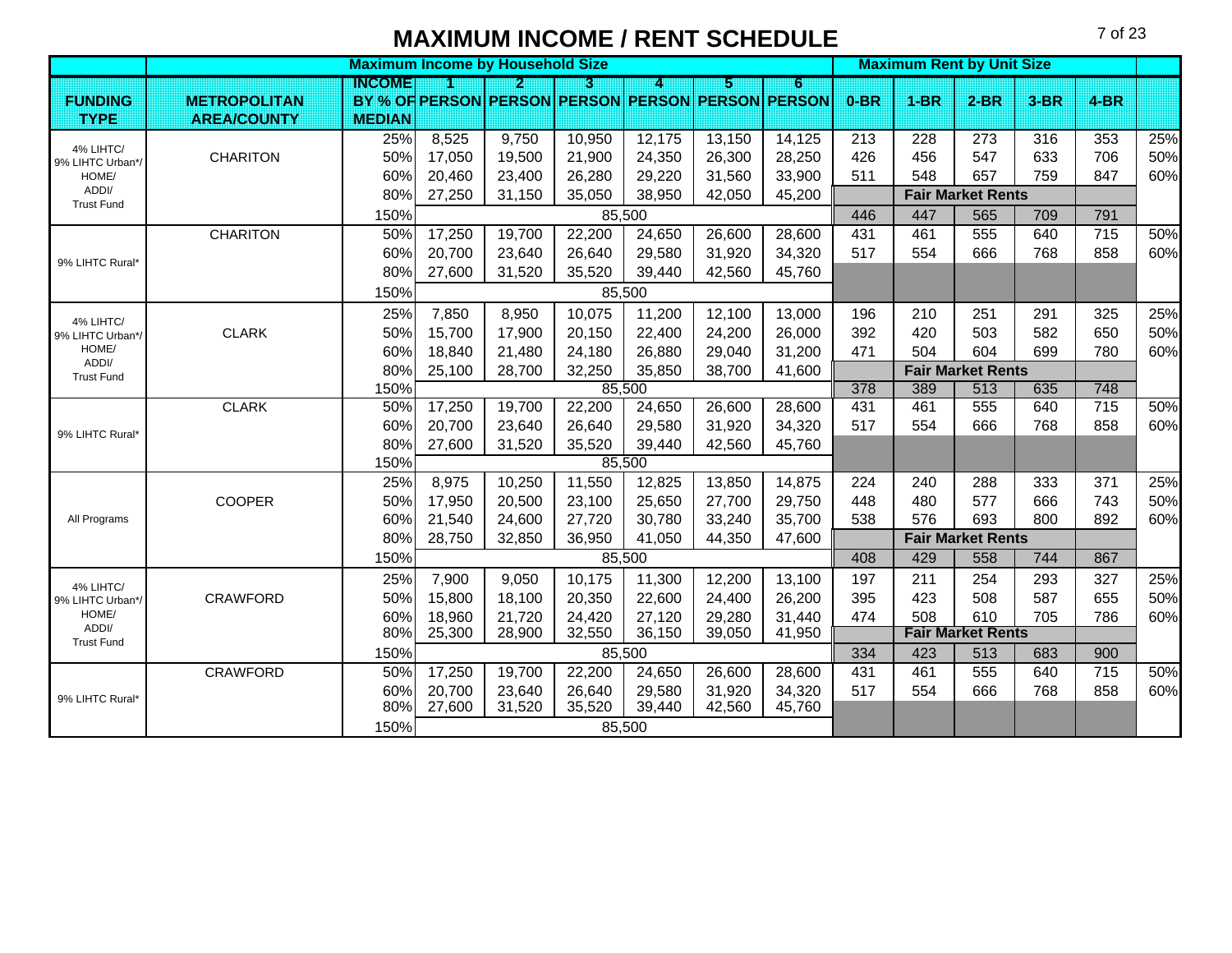**Maximum Income by Household Size All and Size All and Size All and Size All and Size All and Size All and Size All and Size All and Size All and Size All and Size All and Size All and Size All and Size All and Size All an INCOME123456 FUNDING <b>METROPOLITAN PERSON PERSON PERSON PERSON PERSON PERSON 0-BR 1-BR 2-BR 3-BR 4-BRTYPE AREA/COUNTY MEDIAN**25%| 7,850 | 8,950 | 10,075 | 11,200 | 12,100 | 13,000 | 196 | 210 | 251 | 291 | 325 | 25% DADE 50% 15,700 17,900 20,150 22,400 24,200 26,000 392 420 503 582 650 50% 60%| 18,840 | 21,480 | 24,180 | 26,880 | 29,040 | 31,200 | 471 | 504 | 604 | 699 | 780 | 60% 80% 25,100 28,700 32,250 35,850 38,700 41,600 **Fair Market Rents** 150% 392 413 543 695 750DADE 50% 17,250 19,700 22,200 24,650 26,600 28,600 431 461 555 640 715 50% 60%| 20,700 | 23,640 | 26,640 | 29,580 | 31,920 | 34,320 | 517 | 554 | 666 | 768 | 858 | 60% 80% 27,600 31,520 35,520 39,440 42,560 45,760 150%25%| 7,850 | 8,950 | 10,075 | 11,200 | 12,100 | 13,000 | 196 | 210 | 251 | 291 | 325 | 25% DAVIESSS | 50%| 15,700 | 17,900 | 20,150 | 22,400 | 24,200 | 26,000 | 392 | 420 | 503 | 582 | 650 | 50% 60%| 18,840 | 21,480 | 24,180 | 26,880 | 29,040 | 31,200 | 471 | 504 | 604 | 699 | 780 | 60% 80% 25,100 28,700 32,250 35,850 38,700 41,600 **Fair Market Rents** 150% 411 412 513 639 791DAVIESS5 50%| 17,250 | 19,700 | 22,200 | 24,650 | 26,600 | 28,600 | 431 | 461 | 555 | 640 | 715 | 50% 60%| 20,700 | 23,640 | 26,640 | 29,580 | 31,920 | 34,320 | 517 | 554 | 666 | 768 | 858 | 60% 80%| 27,600 | 31,520 | 35,520 | 39,440 | 42,560 | 45,760 150%25%| 7,850 | 8,950 | 10,075 | 11,200 | 12,100 | 13,000 | 196 | 210 | 251 | 291 | 325 | 25% DENTT 50%| 15,700 | 17,900 | 20,150 | 22,400 | 24,200 | 26,000 | 392 | 420 | 503 | 582 | 650 | 50% 60%| 18,840 | 21,480 | 24,180 | 26,880 | 29,040 | 31,200 | 471 | 504 | 604 | 699 | 780 | 60% 80% 25,100 28,700 32,250 35,850 38,700 41,600 **Fair Market Rents** 150% 384 418 513 677 860DENT 50% 17,250 19,700 22,200 24,650 26,600 28,600 431 461 555 640 715 50% 60%| 20,700 | 23,640 | 26,640 | 29,580 | 31,920 | 34,320 | 517 | 554 | 666 | 768 | 858 | 60% 80% 27,600 31,520 35,520 39,440 42,560 45,760 150%25%| 7,850 | 8,950 | 10,075 | 11,200 | 12,100 | 13,000 | 196 | 210 | 251 | 291 | 325 | 25% DOUGLAS500 1 50%| 15,700 | 17,900 | 20,150 | 22,400 | 24,200 | 26,000 | 392 | 420 | 503 | 582 | 650 | 50% 60%| 18,840 | 21,480 | 24,180 | 26,880 | 29,040 | 31,200 | 471 | 504 | 604 | 699 | 780 | 60% 80% 25,100 28,700 32,250 35,850 38,700 41,600 **Fair Market Rents** 150% 379 1 425 1 513 1 679 1 786 1 679 1 786 1 787 1 787 1 787 1 788 1 798 1 798 1 798 1 798 1 798 1 798 1 79 DOUGLAS500 150% 17,250 | 19,700 | 22,200 | 24,650 | 26,600 | 28,600 | 431 | 461 | 555 | 640 | 715 | 50% 60%| 20,700 | 23,640 | 26,640 | 29,580 | 31,920 | 34,320 | 517 | 554 | 666 | 768 | 858 | 60% 80%| 27,600 | 31,520 | 35,520 | 39,440 | 42,560 | 45,760 150%4% LIHTC/ 9% LIHTC Urban\*/ HOME/ ADDI/ Trust Fund9% LIHTC Rural\*4% LIHTC/ 9% LIHTC Urban\*/ HOME/ ADDI/ Trust Fund9% LIHTC Rural<sup>\*</sup> 4% LIHTC/ 9% LIHTC Urban\*/ HOME/ ADDI/ Trust Fund9% LIHTC Rural\*4% LIHTC/ 9% LIHTC Urban\*/ HOME/ ADDI/ Trust Fund9% LIHTC Rural\*85,500 85,500 85,500 85,500 85,500 85,500 85,500 85,500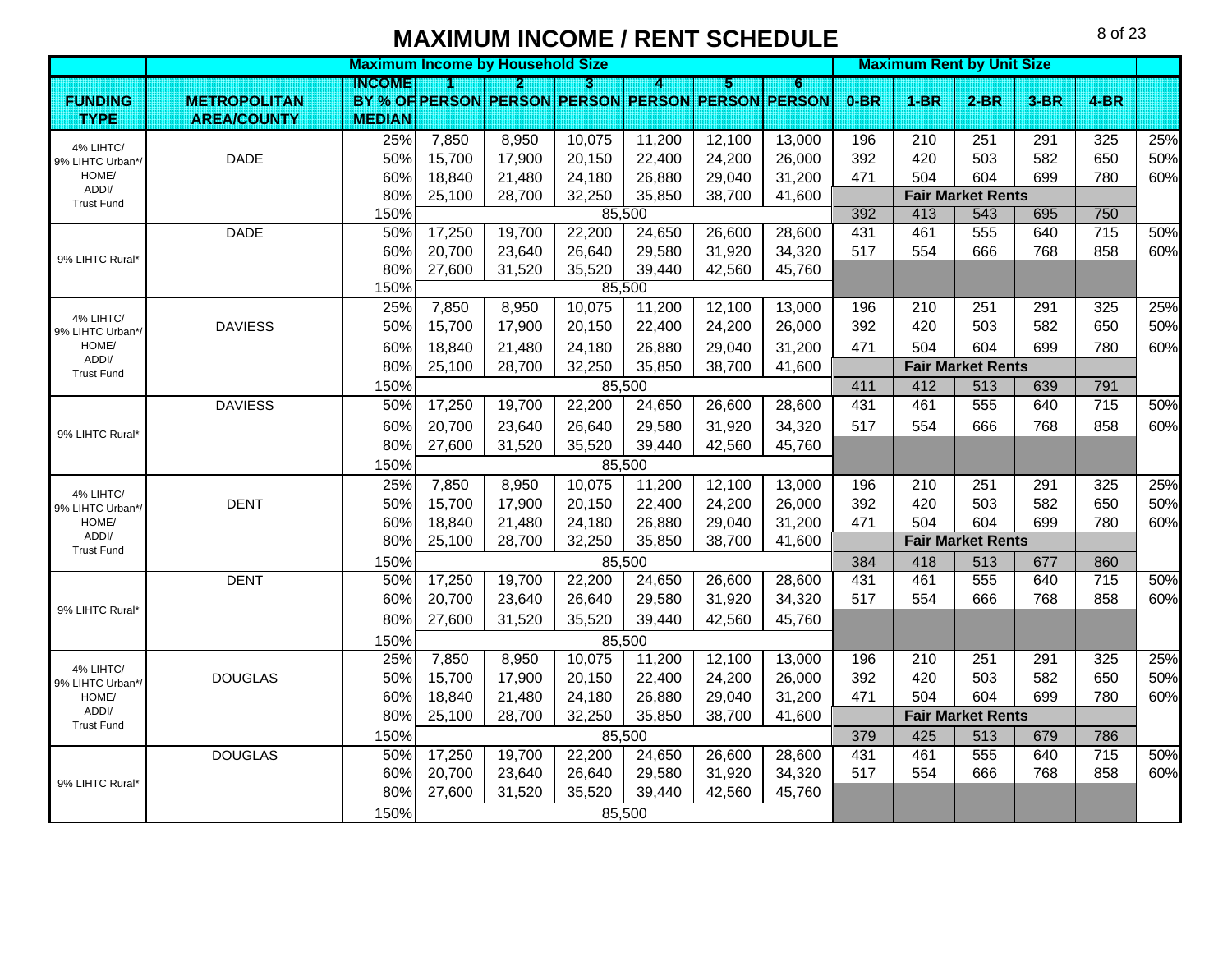**Maximum Income by Household Size All and Size All and Size All and Size All and Size All and Size All and Size All and Size All and Size All and Size All and Size All and Size All and Size All and Size All and Size All an INCOME123456 FUNDING <b>METROPOLITAN PERSON PERSON PERSON PERSON PERSON PERSON 0-BR 1-BR 2-BR 3-BR 4-BRTYPE AREA/COUNTY MEDIAN**25%| 7,850 | 8,950 | 10,075 | 11,200 | 12,100 | 13,000 | 196 | 210 | 251 | 291 | 325 | 25% DUNKLINN | 50%| 15,700 | 17,900 | 20,150 | 22,400 | 24,200 | 26,000 | 392 | 420 | 503 | 582 | 650 | 50% 60%| 18,840 | 21,480 | 24,180 | 26,880 | 29,040 | 31,200 | 471 | 504 | 604 | 699 | 780 | 60% 80% 25,100 28,700 32,250 35,850 38,700 41,600 **Fair Market Rents** 150% 398 432 513 656 732DUNKLINN | 50%| 17,250 | 19,700 | 22,200 | 24,650 | 26,600 | 28,600 | 431 | 461 | 555 | 640 | 715 | 50% 60%| 20,700 | 23,640 | 26,640 | 29,580 | 31,920 | 34,320 | 517 | 554 | 666 | 768 | 858 | 60% 80% 27,600 31,520 35,520 39,440 42,560 45,760 150%25%| 9,050 | 10,350 | 11,625 | 12,925 | 13,950 | 15,000 | 226 | 242 | 290 | 335 | 375 | 25% GASCONADE 50% 18,100 20,700 23,250 25,850 27,900 30,000 452 485 581 671 750 50% 60%| 21,720 | 24,840 | 27,900 | 31,020 | 33,480 | 36,000 | 543 | 582 | 697 | 806 | 900 | 60% 80% 28,950 33,100 37,200 41,350 44,650 48,000 **Fair Market Rents** 150% 364 1 396 1 513 1642 1647 1659 1651 1642 1642 1644 1750 1642 1644 1642 16517 25%| 7,850 | 8,950 | 10,075 | 11,200 | 12,100 | 13,000 | 196 | 210 | 251 | 291 | 325 | 25% **GENTRY** Y 50%| 15,700 | 17,900 | 20,150 | 22,400 | 24,200 | 26,000 | 392 | 420 | 503 | 582 | 650 | 50% 60%| 18,840 | 21,480 | 24,180 | 26,880 | 29,040 | 31,200 | 471 | 504 | 604 | 699 | 780 | 60% 80% 25,100 28,700 32,250 35,850 38,700 41,600 **Fair Market Rents** 150% 411 412 513 639 791**GENTRY**  50% 17,250 19,700 22,200 24,650 26,600 28,600 431 461 555 640 715 50% 60%| 20,700 | 23,640 | 26,640 | 29,580 | 31,920 | 34,320 | 517 | 554 | 666 | 768 | 858 | 60% 80%| 27,600 | 31,520 | 35,520 | 39,440 | 42,560 | 45,760 150%25%| 7,850 | 8,950 | 10,075 | 11,200 | 12,100 | 13,000 | 196 | 210 | 251 | 291 | 325 | 25% GRUNDYY | 50%| 15,700 | 17,900 | 20,150 | 22,400 | 24,200 | 26,000 | 392 | 420 | 503 | 582 | 650 | 50% 60%| 18,840 | 21,480 | 24,180 | 26,880 | 29,040 | 31,200 | 471 | 504 | 604 | 699 | 780 | 60% 80% 25,100 28,700 32,250 35,850 38,700 41,600 **Fair Market Rents** 150% 411 412 513 639 791**GRUNDY**  50% 17,250 19,700 22,200 24,650 26,600 28,600 431 461 555 640 715 50% 60%| 20,700 | 23,640 | 26,640 | 29,580 | 31,920 | 34,320 | 517 | 554 | 666 | 768 | 858 | 60% 80%27,600 31,520 35,520 39,440 42,560 45,760 150%4% LIHTC/ 9% LIHTC Urban\*/ HOME/ ADDI/ Trust Fund9% LIHTC Rural\*All Programs 4% LIHTC/ 9% LIHTC Urban\*/ HOME/ ADDI/ Trust Fund9% LIHTC Rural\*4% LIHTC/ 9% LIHTC Urban\*/ HOME/ ADDI/ Trust Fund9% LIHTC Rural\*85,500 85,500 85,500 85,500 85,500 85,500 85,500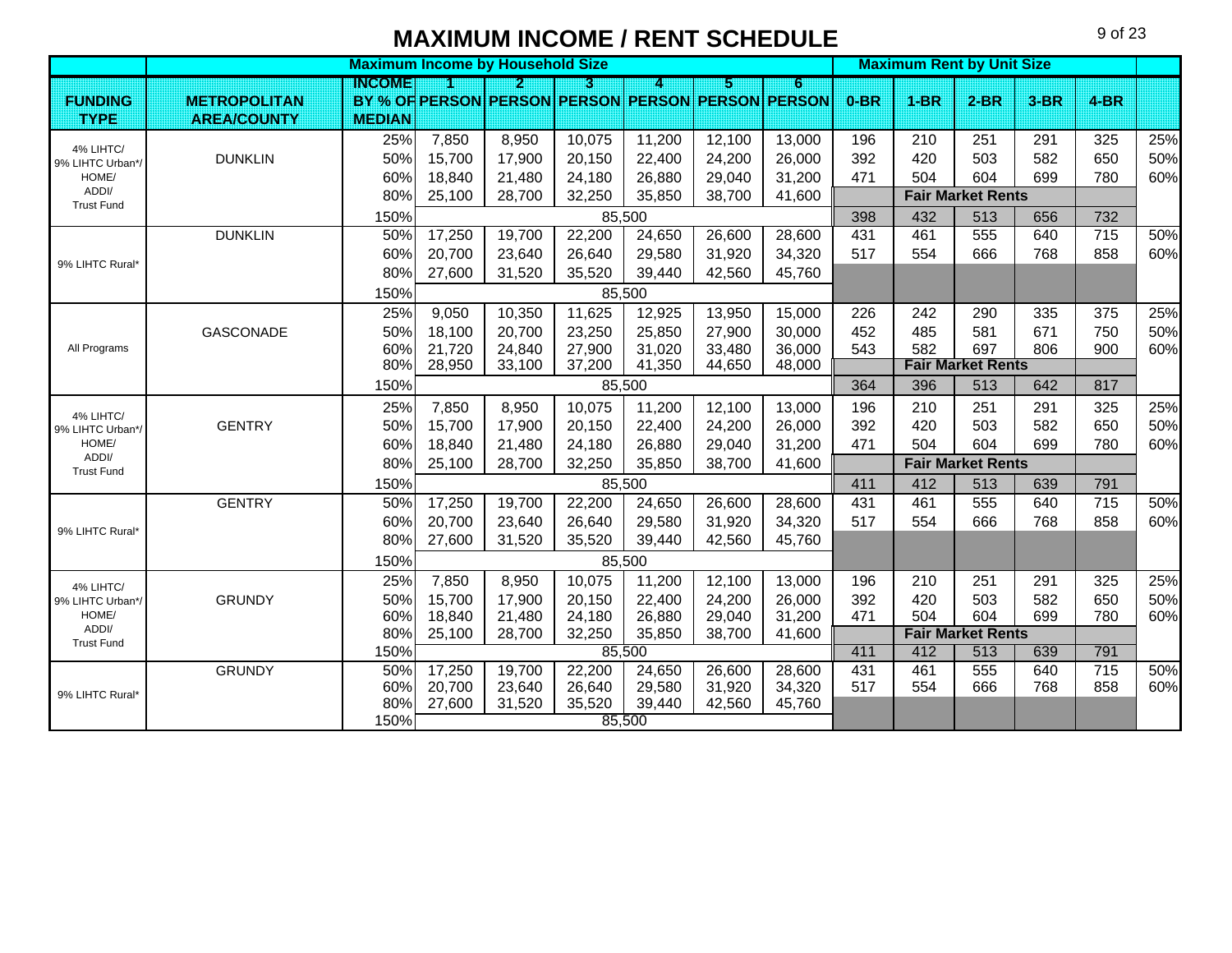|                               |                     |               | <b>Maximum Income by Household Size</b> |        |        |        |        |                                                   |        | <b>Maximum Rent by Unit Size</b> |                          |        |        |     |
|-------------------------------|---------------------|---------------|-----------------------------------------|--------|--------|--------|--------|---------------------------------------------------|--------|----------------------------------|--------------------------|--------|--------|-----|
|                               |                     | INGOME        | M                                       | И      | n      | 4.     | И      | 6                                                 |        |                                  |                          |        |        |     |
| <b>FUNDING</b>                | <b>METROPOLITAN</b> |               |                                         |        |        |        |        | BY % OF PERSON PERSON PERSON PERSON PERSON PERSON | $0-BR$ | $1-BR$                           | $2-BR$                   | $3-BR$ | $4-BR$ |     |
| <b>TYPE</b>                   | <b>AREA/COUNTY</b>  | <b>MEDIAN</b> |                                         |        |        |        |        |                                                   |        |                                  |                          |        |        |     |
| 4% LIHTC/                     |                     | 25%           | 7,850                                   | 8,950  | 10,075 | 11,200 | 12,100 | 13,000                                            | 196    | 210                              | 251                      | 291    | 325    | 25% |
| 9% LIHTC Urban*/              | <b>HARRISON</b>     | 50%           | 15,700                                  | 17,900 | 20,150 | 22,400 | 24,200 | 26,000                                            | 392    | 420                              | 503                      | 582    | 650    | 50% |
| HOME/<br>ADDI/                |                     | 60%           | 18,840                                  | 21,480 | 24,180 | 26,880 | 29,040 | 31,200                                            | 471    | 504                              | 604                      | 699    | 780    | 60% |
| <b>Trust Fund</b>             |                     | 80%           | 25,100                                  | 28,700 | 32,250 | 35,850 | 38,700 | 41,600                                            |        |                                  | <b>Fair Market Rents</b> |        |        |     |
|                               |                     | 150%          |                                         |        |        | 85,500 |        |                                                   | 411    | 412                              | 513                      | 639    | 791    |     |
|                               | <b>HARRISON</b>     | 50%           | 17,250                                  | 19,700 | 22,200 | 24,650 | 26,600 | 28,600                                            | 431    | 461                              | 555                      | 640    | 715    | 50% |
| 9% LIHTC Rural*               |                     | 60%           | 20,700                                  | 23,640 | 26,640 | 29,580 | 31,920 | 34,320                                            | 517    | 554                              | 666                      | 768    | 858    | 60% |
|                               |                     | 80%           | 27,600                                  | 31,520 | 35,520 | 39,440 | 42,560 | 45,760                                            |        |                                  |                          |        |        |     |
|                               |                     | 150%          |                                         |        |        | 85,500 |        |                                                   |        |                                  |                          |        |        |     |
| 4% LIHTC/                     |                     | 25%           | 7,950                                   | 9,075  | 10,225 | 11,350 | 12,250 | 13,175                                            | 198    | 212                              | 255                      | 295    | 329    | 25% |
| 9% LIHTC Urban*               | <b>HENRY</b>        | 50%           | 15,900                                  | 18,150 | 20,450 | 22,700 | 24,500 | 26,350                                            | 397    | 425                              | 511                      | 590    | 658    | 50% |
| HOME/                         |                     | 60%           | 19,080                                  | 21,780 | 24,540 | 27,240 | 29,400 | 31,620                                            | 477    | 510                              | 613                      | 708    | 790    | 60% |
| ADDI/<br><b>Trust Fund</b>    |                     | 80%           | 25,400                                  | 29,050 | 32,650 | 36,300 | 39,200 | 42,100                                            |        |                                  | <b>Fair Market Rents</b> |        |        |     |
|                               |                     | 150%          |                                         |        |        | 85,500 |        |                                                   | 370    | 429                              | 566                      | 679    | 700    |     |
|                               | <b>HENRY</b>        | 50%           | 17,250                                  | 19,700 | 22,200 | 24,650 | 26,600 | 28,600                                            | 431    | 461                              | 555                      | 640    | 715    | 50% |
| 9% LIHTC Rural*               |                     | 60%           | 20,700                                  | 23,640 | 26,640 | 29,580 | 31,920 | 34,320                                            | 517    | 554                              | 666                      | 768    | 858    | 60% |
|                               |                     | 80%           | 27,600                                  | 31,520 | 35,520 | 39,440 | 42,560 | 45,760                                            |        |                                  |                          |        |        |     |
|                               |                     | 150%          |                                         |        |        | 85,500 |        |                                                   |        |                                  |                          |        |        |     |
| 4% LIHTC/                     |                     | 25%           | 7,850                                   | 8,950  | 10,075 | 11,200 | 12,100 | 13,000                                            | 196    | 210                              | 251                      | 291    | 325    | 25% |
| 9% LIHTC Urban*/              | <b>HICKORY</b>      | 50%           | 15,700                                  | 17,900 | 20,150 | 22,400 | 24,200 | 26,000                                            | 392    | 420                              | 503                      | 582    | 650    | 50% |
| HOME/                         |                     | 60%           | 18,840                                  | 21,480 | 24,180 | 26,880 | 29,040 | 31,200                                            | 471    | 504                              | 604                      | 699    | 780    | 60% |
| ADDI/<br><b>Trust Fund</b>    |                     | 80%           | 25,100                                  | 28,700 | 32,250 | 35,850 | 38,700 | 41,600                                            |        |                                  | <b>Fair Market Rents</b> |        |        |     |
|                               |                     | 150%          |                                         |        |        | 85,500 |        |                                                   | 333    | 397                              | 513                      | 712    | 738    |     |
|                               | <b>HICKORY</b>      | 50%           | 17,250                                  | 19,700 | 22,200 | 24,650 | 26,600 | 28,600                                            | 431    | 461                              | 555                      | 640    | 715    | 50% |
|                               |                     | 60%           | 20,700                                  | 23,640 | 26,640 | 29,580 | 31,920 | 34,320                                            | 517    | 554                              | 666                      | 768    | 858    | 60% |
| 9% LIHTC Rural*               |                     | 80%           | 27,600                                  | 31,520 | 35,520 | 39,440 | 42,560 | 45,760                                            |        |                                  |                          |        |        |     |
|                               |                     | 150%          |                                         |        |        | 85,500 |        |                                                   |        |                                  |                          |        |        |     |
|                               |                     | 25%           | 7,850                                   | 8,950  | 10,075 | 11,200 | 12,100 | 13,000                                            | 196    | 210                              | 251                      | 291    | 325    | 25% |
| 4% LIHTC/<br>9% LIHTC Urban*/ | <b>HOLT</b>         | 50%           | 15,700                                  | 17,900 | 20,150 | 22,400 | 24,200 | 26,000                                            | 392    | 420                              | 503                      | 582    | 650    | 50% |
| HOME/                         |                     | 60%           | 18,840                                  | 21,480 | 24,180 | 26,880 | 29,040 | 31,200                                            | 471    | 504                              | 604                      | 699    | 780    | 60% |
| ADDI/<br><b>Trust Fund</b>    |                     | 80%           | 25,100                                  | 28,700 | 32,250 | 35,850 | 38,700 | 41,600                                            |        |                                  | <b>Fair Market Rents</b> |        |        |     |
|                               |                     | 150%          |                                         |        |        | 85,500 |        |                                                   | 411    | 412                              | 513                      | 639    | 791    |     |
|                               | <b>HOLT</b>         | 50%           | 17,250                                  | 19,700 | 22,200 | 24,650 | 26,600 | 28,600                                            | 431    | 461                              | 555                      | 640    | 715    | 50% |
|                               |                     | 60%           | 20,700                                  | 23,640 | 26,640 | 29,580 | 31,920 | 34,320                                            | 517    | 554                              | 666                      | 768    | 858    | 60% |
| 9% LIHTC Rural*               |                     | 80%           | 27,600                                  | 31,520 | 35,520 | 39,440 | 42,560 | 45,760                                            |        |                                  |                          |        |        |     |
|                               |                     | 150%          |                                         |        |        | 85,500 |        |                                                   |        |                                  |                          |        |        |     |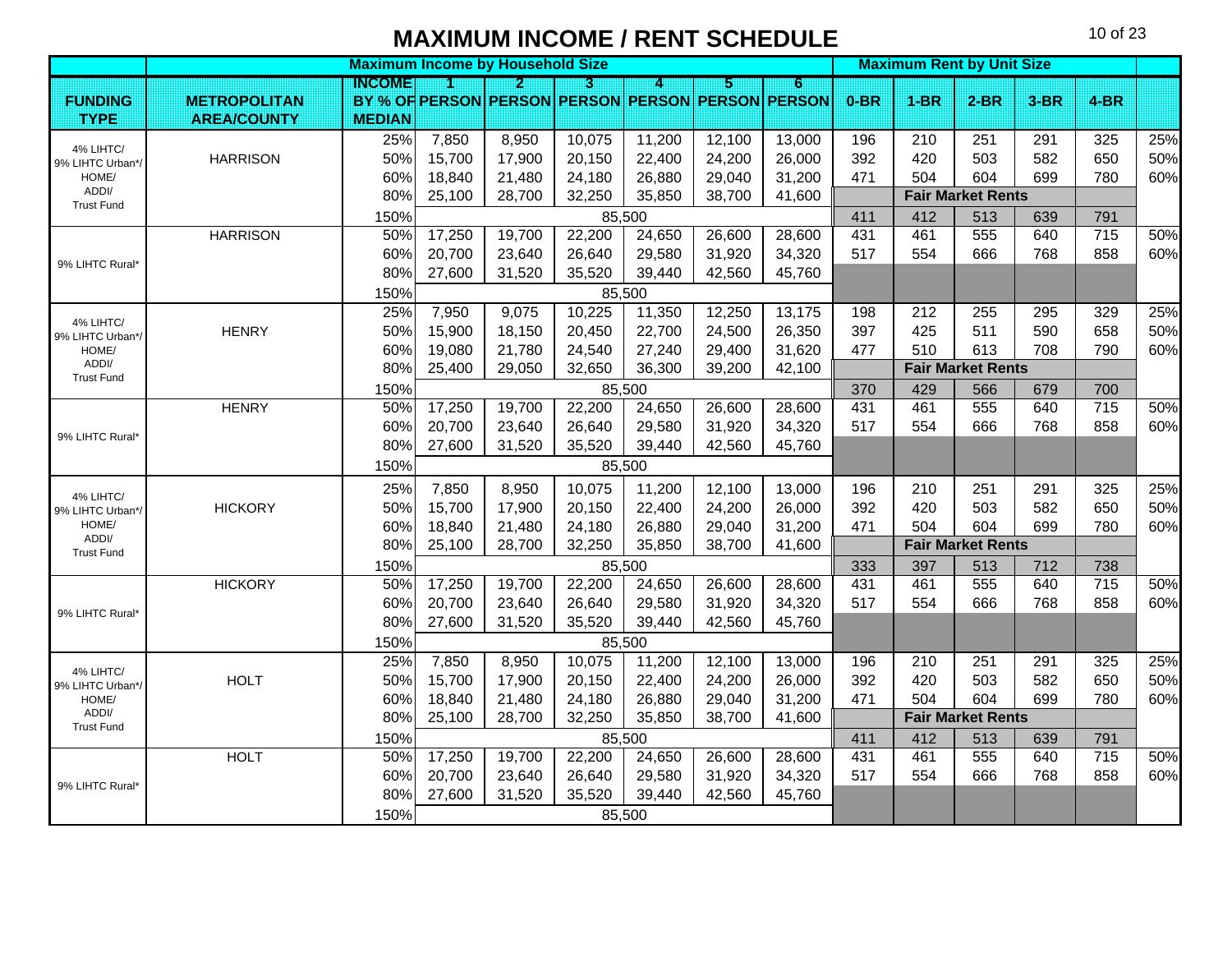|                               |                     |               | <b>Maximum Income by Household Size</b> |        |        |        |        |                                                   |        |        | <b>Maximum Rent by Unit Size</b> |        |                 |     |
|-------------------------------|---------------------|---------------|-----------------------------------------|--------|--------|--------|--------|---------------------------------------------------|--------|--------|----------------------------------|--------|-----------------|-----|
|                               |                     | INGOMEI       |                                         | 2      | П      | 4      | Б      | 6                                                 |        |        |                                  |        |                 |     |
| <b>FUNDING</b>                | <b>METROPOLITAN</b> |               |                                         |        |        |        |        | BY % OF PERSON PERSON PERSON PERSON PERSON PERSON | $0-BR$ | $1-BR$ | $2-BR$                           | $3-BR$ | $4-BR$          |     |
| <b>TYPE</b>                   | <b>AREA/COUNTY</b>  | <b>MEDIAN</b> |                                         |        |        |        |        |                                                   |        |        |                                  |        |                 |     |
| 4% LIHTC/                     |                     | 25%           | 7,850                                   | 8,950  | 10,075 | 11,200 | 12,100 | 13,000                                            | 196    | 210    | 251                              | 291    | 325             | 25% |
| 9% LIHTC Urban*/              | <b>HOWELL</b>       | 50%           | 15,700                                  | 17,900 | 20,150 | 22,400 | 24,200 | 26,000                                            | 392    | 420    | 503                              | 582    | 650             | 50% |
| HOME/                         |                     | 60%           | 18,840                                  | 21,480 | 24,180 | 26,880 | 29,040 | 31,200                                            | 471    | 504    | 604                              | 699    | 780             | 60% |
| ADDI/<br><b>Trust Fund</b>    |                     | 80%           | 25,100                                  | 28,700 | 32,250 | 35,850 | 38,700 | 41,600                                            |        |        | <b>Fair Market Rents</b>         |        |                 |     |
|                               |                     | 150%          |                                         |        |        | 85,500 |        |                                                   | 353    | 405    | 513                              | 636    | 900             |     |
|                               | <b>HOWELL</b>       | 50%           | 17,250                                  | 19,700 | 22,200 | 24,650 | 26,600 | 28,600                                            | 431    | 461    | 555                              | 640    | $\frac{1}{715}$ | 50% |
| 9% LIHTC Rural*               |                     | 60%           | 20,700                                  | 23,640 | 26,640 | 29,580 | 31,920 | 34,320                                            | 517    | 554    | 666                              | 768    | 858             | 60% |
|                               |                     | 80%           | 27,600                                  | 31,520 | 35,520 | 39,440 | 42,560 | 45,760                                            |        |        |                                  |        |                 |     |
|                               |                     | 150%          |                                         |        |        | 85,500 |        |                                                   |        |        |                                  |        |                 |     |
| 4% LIHTC/                     |                     | 25%           | 7,850                                   | 8,950  | 10,075 | 11,200 | 12,100 | 13,000                                            | 196    | 210    | 251                              | 291    | 325             | 25% |
| 9% LIHTC Urban*/              | <b>IRON</b>         | 50%           | 15,700                                  | 17,900 | 20,150 | 22,400 | 24,200 | 26,000                                            | 392    | 420    | 503                              | 582    | 650             | 50% |
| HOME/                         |                     | 60%           | 18,840                                  | 21,480 | 24,180 | 26,880 | 29,040 | 31,200                                            | 471    | 504    | 604                              | 699    | 780             | 60% |
| ADDI/<br><b>Trust Fund</b>    |                     | 80%           | 25,100                                  | 28,700 | 32,250 | 35,850 | 38,700 | 41,600                                            |        |        | <b>Fair Market Rents</b>         |        |                 |     |
|                               |                     | 150%          |                                         |        |        | 85,500 |        |                                                   | 375    | 422    | 554                              | 708    | 819             |     |
|                               | <b>IRON</b>         | 50%           | 17,250                                  | 19,700 | 22,200 | 24,650 | 26,600 | 28,600                                            | 431    | 461    | 555                              | 640    | $\frac{1}{715}$ | 50% |
| 9% LIHTC Rural*               |                     | 60%           | 20,700                                  | 23,640 | 26,640 | 29,580 | 31,920 | 34,320                                            | 517    | 554    | 666                              | 768    | 858             | 60% |
|                               |                     | 80%           | 27,600                                  | 31,520 | 35,520 | 39,440 | 42,560 | 45,760                                            |        |        |                                  |        |                 |     |
|                               |                     | 150%          |                                         |        |        | 85,500 |        |                                                   |        |        |                                  |        |                 |     |
|                               |                     | 25%           | 9,300                                   | 10,625 | 11,950 | 13,275 | 14,325 | 15,400                                            | 232    | 249    | 298                              | 345    | 385             | 25% |
|                               | <b>JOHNSON</b>      | 50%           | 18,600                                  | 21,250 | 23,900 | 26,550 | 28,650 | 30,800                                            | 465    | 498    | 597                              | 690    | 770             | 50% |
| All Programs                  |                     | 60%           | 22,320                                  | 25,500 | 28,680 | 31,860 | 34,380 | 36,960                                            | 558    | 597    | 717                              | 828    | 924             | 60% |
|                               |                     | 80%           | 29,750                                  | 34,000 | 38,250 | 42,500 | 45,900 | 49,300                                            |        |        | <b>Fair Market Rents</b>         |        |                 |     |
|                               |                     | 150%          |                                         |        |        | 85,500 |        |                                                   | 449    | 479    | 580                              | 775    | 872             |     |
|                               |                     | 25%           | 7,850                                   | 8,950  | 10,075 | 11,200 | 12,100 | 13,000                                            | 196    | 210    | 251                              | 291    | 325             | 25% |
| 4% LIHTC/<br>9% LIHTC Urban*/ | <b>KNOX</b>         | 50%           | 15,700                                  | 17,900 | 20,150 | 22,400 | 24,200 | 26,000                                            | 392    | 420    | 503                              | 582    | 650             | 50% |
| HOME/                         |                     | 60%           | 18,840                                  | 21,480 | 24,180 | 26,880 | 29,040 | 31,200                                            | 471    | 504    | 604                              | 699    | 780             | 60% |
| ADDI/<br><b>Trust Fund</b>    |                     | 80%           | 25,100                                  | 28,700 | 32,250 | 35,850 | 38,700 | 41,600                                            |        |        | <b>Fair Market Rents</b>         |        |                 |     |
|                               |                     | 150%          |                                         |        |        | 85,500 |        |                                                   | 378    | 389    | 513                              | 635    | 748             |     |
|                               | KNOX                | 50%           | 17,250                                  | 19,700 | 22,200 | 24,650 | 26,600 | 28,600                                            | 431    | 461    | 555                              | 640    | $\frac{1}{715}$ | 50% |
|                               |                     | 60%           | 20,700                                  | 23,640 | 26,640 | 29,580 | 31,920 | 34,320                                            | 517    | 554    | 666                              | 768    | 858             | 60% |
| 9% LIHTC Rural*               |                     | 80%           | 27,600                                  | 31,520 | 35,520 | 39,440 | 42,560 | 45,760                                            |        |        |                                  |        |                 |     |
|                               |                     | 150%          |                                         |        |        | 85,500 |        |                                                   |        |        |                                  |        |                 |     |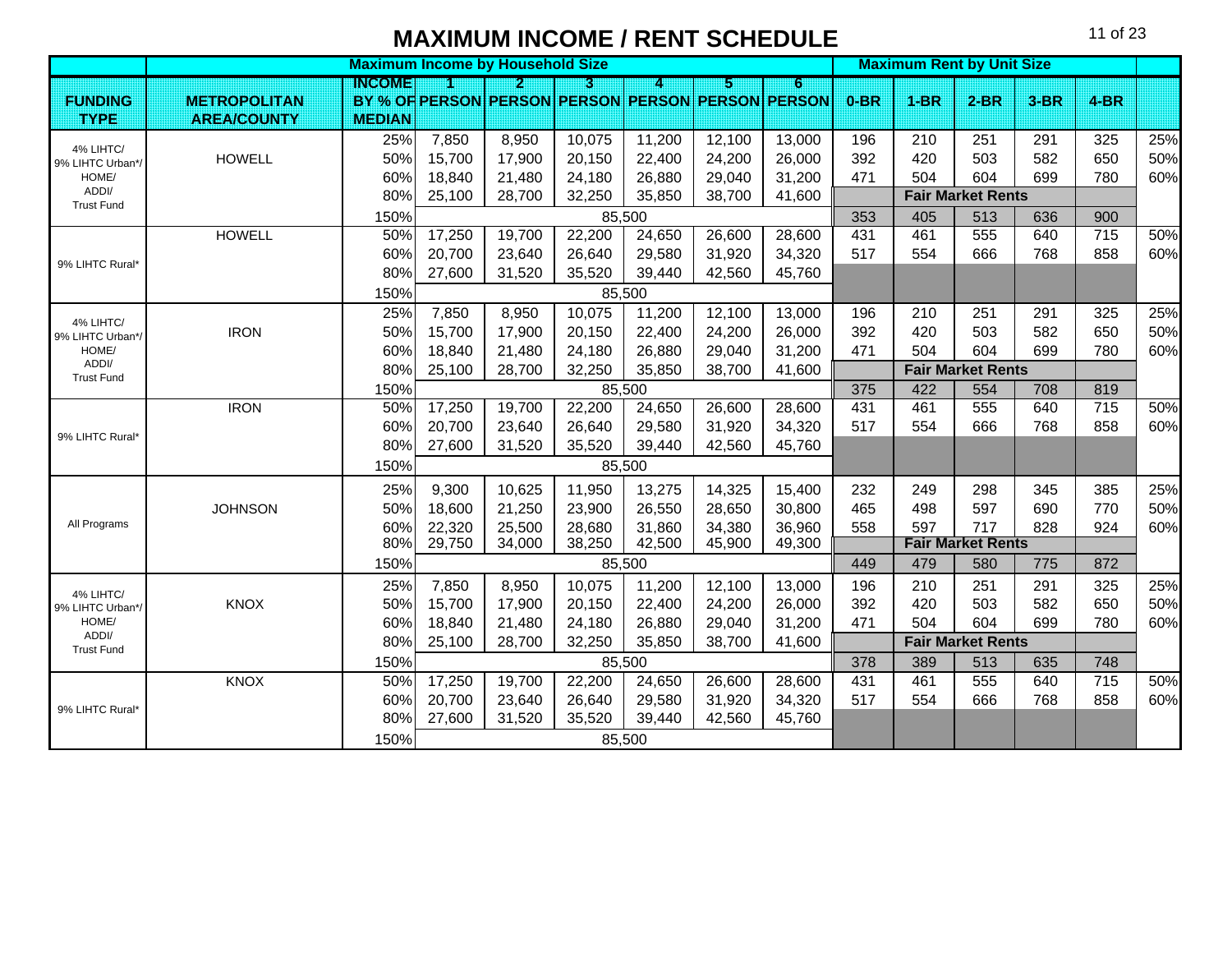|                               |                     |               | <b>Maximum Income by Household Size</b> |        |        |        |        |                                                   |        |        | <b>Maximum Rent by Unit Size</b> |        |        |     |
|-------------------------------|---------------------|---------------|-----------------------------------------|--------|--------|--------|--------|---------------------------------------------------|--------|--------|----------------------------------|--------|--------|-----|
|                               |                     | INGOME        | И                                       | И      | n      | 7      | И      | 6                                                 |        |        |                                  |        |        |     |
| <b>FUNDING</b>                | <b>METROPOLITAN</b> |               |                                         |        |        |        |        | BY % OF PERSON PERSON PERSON PERSON PERSON PERSON | $0-BR$ | $1-BR$ | $2-BR$                           | $3-BR$ | $4-BR$ |     |
| <b>TYPE</b>                   | <b>AREA/COUNTY</b>  | <b>MEDIAN</b> |                                         |        |        |        |        |                                                   |        |        |                                  |        |        |     |
| 4% LIHTC/                     |                     | 25%           | 7,850                                   | 8,950  | 10,075 | 11,200 | 12,100 | 13,000                                            | 196    | 210    | 251                              | 291    | 325    | 25% |
| 9% LIHTC Urban*               | LACLEDE             | 50%           | 15,700                                  | 17,900 | 20,150 | 22,400 | 24,200 | 26,000                                            | 392    | 420    | 503                              | 582    | 650    | 50% |
| HOME/<br>ADDI/                |                     | 60%           | 18,840                                  | 21,480 | 24,180 | 26,880 | 29,040 | 31,200                                            | 471    | 504    | 604                              | 699    | 780    | 60% |
| <b>Trust Fund</b>             |                     | 80%           | 25,550                                  | 28,650 | 32,850 | 35,850 | 39,400 | 42,350                                            |        |        | <b>Fair Market Rents</b>         |        |        |     |
|                               |                     | 150%          |                                         |        |        | 85,500 |        |                                                   | 421    | 422    | 513                              | 671    | 880    |     |
|                               | <b>LACLEDE</b>      | 50%           | 17,250                                  | 19,700 | 22,200 | 24,650 | 26,600 | 28,600                                            | 431    | 461    | 555                              | 640    | 715    | 50% |
| 9% LIHTC Rural*               |                     | 60%           | 20,700                                  | 23,640 | 26,640 | 29,580 | 31,920 | 34,320                                            | 517    | 554    | 666                              | 768    | 858    | 60% |
|                               |                     | 80%           | 27,600                                  | 31,520 | 35,520 | 39,440 | 42,560 | 45,760                                            |        |        |                                  |        |        |     |
|                               |                     | 150%          |                                         |        |        | 85,500 |        |                                                   |        |        |                                  |        |        |     |
| 4% LIHTC/                     |                     | 25%           | 7,975                                   | 9,125  | 10,250 | 11,400 | 12,300 | 13,225                                            | 199    | 213    | 256                              | 296    | 330    | 25% |
| 9% LIHTC Urban*/              | LAWRENCE            | 50%           | 15,950                                  | 18,250 | 20,500 | 22,800 | 24,600 | 26,450                                            | 398    | 427    | 512                              | 592    | 661    | 50% |
| HOME/                         |                     | 60%           | 19,140                                  | 21,900 | 24,600 | 27,360 | 29,520 | 31,740                                            | 478    | 513    | 615                              | 711    | 793    | 60% |
| ADDI/<br><b>Trust Fund</b>    |                     | 80%           | 25,550                                  | 29,200 | 32,850 | 36,500 | 39,400 | 42,350                                            |        |        | <b>Fair Market Rents</b>         |        |        |     |
|                               |                     | 150%          |                                         |        |        | 85,500 |        |                                                   | 425    | 426    | 513                              | 698    | 805    |     |
|                               | LAWRENCE            | 50%           | 17,250                                  | 19,700 | 22,200 | 24,650 | 26,600 | 28,600                                            | 431    | 461    | 555                              | 640    | 715    | 50% |
| 9% LIHTC Rural*               |                     | 60%           | 20,700                                  | 23,640 | 26,640 | 29,580 | 31,920 | 34,320                                            | 517    | 554    | 666                              | 768    | 858    | 60% |
|                               |                     | 80%           | 27,600                                  | 31,520 | 35,520 | 39,440 | 42,560 | 45,760                                            |        |        |                                  |        |        |     |
|                               |                     | 150%          |                                         |        |        | 85,500 |        |                                                   |        |        |                                  |        |        |     |
| 4% LIHTC/                     |                     | 25%           | 7,850                                   | 8,950  | 10,075 | 11,200 | 12,100 | 13,000                                            | 196    | 210    | 251                              | 291    | 325    | 25% |
| 9% LIHTC Urban*/              | LEWIS               | 50%           | 15,700                                  | 17,900 | 20,150 | 22,400 | 24,200 | 26,000                                            | 392    | 420    | 503                              | 582    | 650    | 50% |
| HOME/                         |                     | 60%           | 18,840                                  | 21,480 | 24,180 | 26,880 | 29,040 | 31,200                                            | 471    | 504    | 604                              | 699    | 780    | 60% |
| ADDI/<br><b>Trust Fund</b>    |                     | 80%           | 25,100                                  | 28,700 | 32,250 | 35,850 | 38,700 | 41,600                                            |        |        | <b>Fair Market Rents</b>         |        |        |     |
|                               |                     | 150%          |                                         |        |        | 85,500 |        |                                                   | 378    | 389    | 513                              | 635    | 748    |     |
|                               | LEWIS               | 50%           | 17,250                                  | 19,700 | 22,200 | 24,650 | 26,600 | 28,600                                            | 431    | 461    | 555                              | 640    | 715    | 50% |
| 9% LIHTC Rural*               |                     | 60%           | 20,700                                  | 23,640 | 26,640 | 29,580 | 31,920 | 34,320                                            | 517    | 554    | 666                              | 768    | 858    | 60% |
|                               |                     | 80%           | 27,600                                  | 31,520 | 35,520 | 39,440 | 42,560 | 45,760                                            |        |        |                                  |        |        |     |
|                               |                     | 150%          |                                         |        |        | 85,500 |        |                                                   |        |        |                                  |        |        |     |
|                               |                     | 25%           | 7,850                                   | 8,975  | 10,100 | 11,225 | 12,125 | 13,025                                            | 196    | 210    | 252                              | 291    | 325    | 25% |
| 4% LIHTC/<br>9% LIHTC Urban*/ | <b>LINN</b>         | 50%           | 15,700                                  | 17,950 | 20,200 | 22,450 | 24,250 | 26,050                                            | 392    | 420    | 505                              | 583    | 651    | 50% |
| HOME/                         |                     | 60%           | 18,840                                  | 21,540 | 24,240 | 26,940 | 29,100 | 31,260                                            | 471    | 504    | 606                              | 700    | 781    | 60% |
| ADDI/<br><b>Trust Fund</b>    |                     | 80%           | 25,150                                  | 28,700 | 32,300 | 35,900 | 38,750 | 41,650                                            |        |        | <b>Fair Market Rents</b>         |        |        |     |
|                               |                     | 150%          |                                         |        |        | 85,500 |        |                                                   | 378    | 389    | 513                              | 635    | 748    |     |
|                               | <b>LINN</b>         | 50%           | 17,250                                  | 19,700 | 22,200 | 24,650 | 26,600 | 28,600                                            | 431    | 461    | 555                              | 640    | 715    | 50% |
|                               |                     | 60%           | 20,700                                  | 23,640 | 26,640 | 29,580 | 31,920 | 34,320                                            | 517    | 554    | 666                              | 768    | 858    | 60% |
| 9% LIHTC Rural*               |                     | 80%           | 27,600                                  | 31,520 | 35,520 | 39,440 | 42,560 | 45,760                                            |        |        |                                  |        |        |     |
|                               |                     | 150%          |                                         |        |        | 85,500 |        |                                                   |        |        |                                  |        |        |     |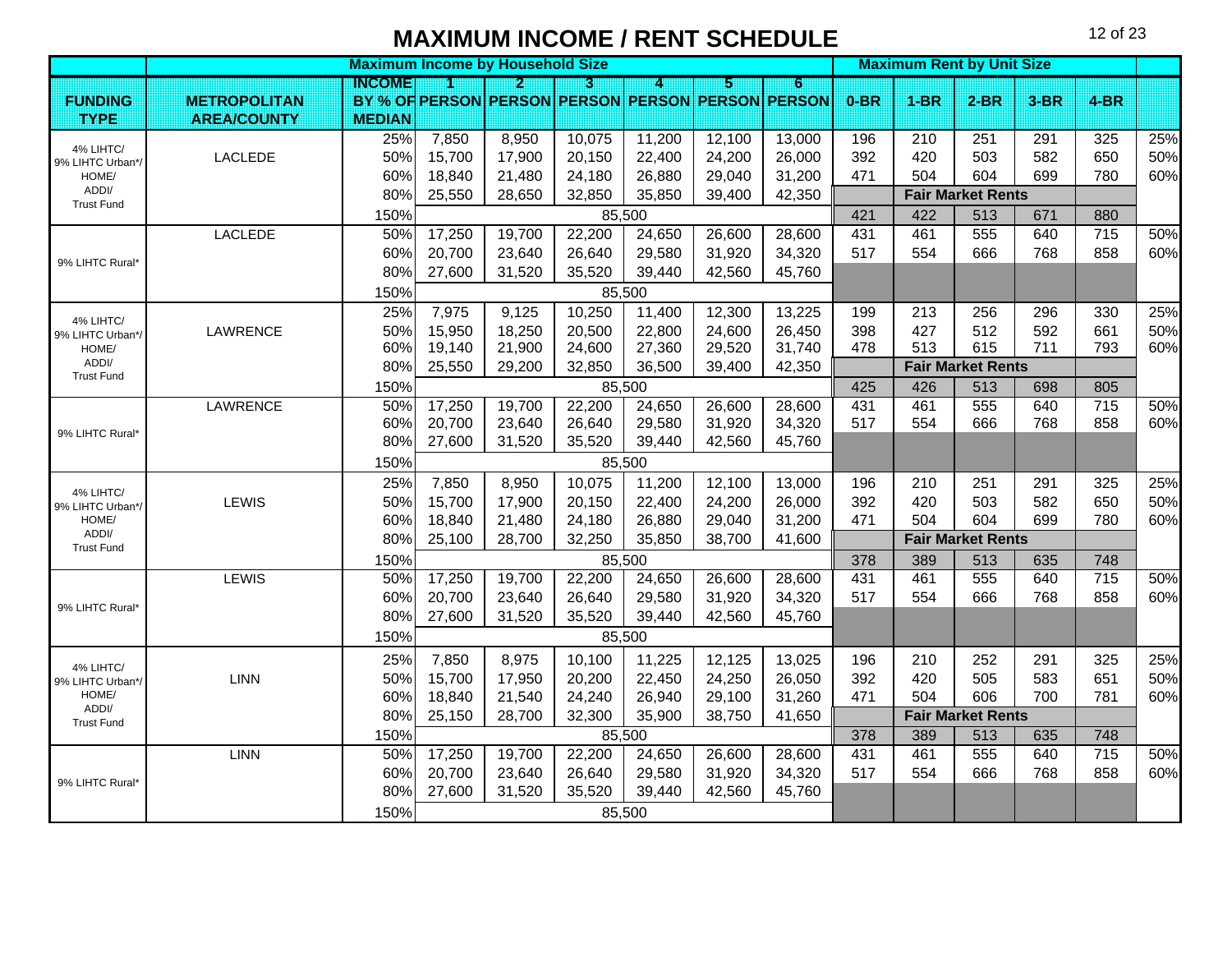|                            |                     |               | <b>Maximum Income by Household Size</b> |        |        |        |        |                                                   |        | <b>Maximum Rent by Unit Size</b> |                          |        |                  |     |
|----------------------------|---------------------|---------------|-----------------------------------------|--------|--------|--------|--------|---------------------------------------------------|--------|----------------------------------|--------------------------|--------|------------------|-----|
|                            |                     | <b>INGOME</b> |                                         | 2      | В      | 4      | ы      | 6                                                 |        |                                  |                          |        |                  |     |
| <b>FUNDING</b>             | <b>METROPOLITAN</b> |               |                                         |        |        |        |        | BY % OF PERSON PERSON PERSON PERSON PERSON PERSON | $0-BR$ | $1-BR$                           | $2-BR$                   | $3-BR$ | $4-BR$           |     |
| <b>TYPE</b>                | <b>AREA/COUNTY</b>  | <b>MEDIAN</b> |                                         |        |        |        |        |                                                   |        |                                  |                          |        |                  |     |
|                            |                     | 25%           | 8,850                                   | 10,125 | 11,375 | 12,650 | 13,650 | 14,675                                            | 221    | 237                              | 284                      | 328    | 366              | 25% |
|                            | <b>LIVINGSTON</b>   | 50%           | 17,700                                  | 20,250 | 22,750 | 25,300 | 27,300 | 29,350                                            | 442    | 474                              | 568                      | 657    | 733              | 50% |
| All Programs               |                     | 60%           | 21,240                                  | 24,300 | 27,300 | 30,360 | 32,760 | 35,220                                            | 531    | 569                              | 682                      | 789    | 880              | 60% |
|                            |                     | 80%           | 28,350                                  | 32,400 | 36,450 | 40,500 | 43,750 | 47,000                                            |        |                                  | <b>Fair Market Rents</b> |        |                  |     |
|                            |                     | 150%          |                                         |        |        | 85,500 |        |                                                   | 403    | 404                              | 513                      | 685    | 897              |     |
| 4% LIHTC/                  |                     | 25%           | 8,075                                   | 9,250  | 10,400 | 11,550 | 12,475 | 13,400                                            | 201    | 216                              | 260                      | 300    | 335              | 25% |
| 9% LIHTC Urban*/           | <b>MACON</b>        | 50%           | 16,150                                  | 18,500 | 20,800 | 23,100 | 24,950 | 26,800                                            | 403    | 433                              | 520                      | 600    | 670              | 50% |
| HOME/                      |                     | 60%           | 19,380                                  | 22,200 | 24,960 | 27,720 | 29,940 | 32,160                                            | 484    | 519                              | 624                      | 720    | 804              | 60% |
| ADDI/<br><b>Trust Fund</b> |                     | 80%           | 25,850                                  | 29,550 | 33,250 | 36,950 | 39,900 | 42,850                                            |        |                                  | <b>Fair Market Rents</b> |        |                  |     |
|                            |                     | 150%          |                                         |        |        | 85,500 |        |                                                   | 415    | 416                              | 513                      | 614    | 660              |     |
|                            | <b>MACON</b>        | 50%           | 17,250                                  | 19,700 | 22,200 | 24,650 | 26,600 | 28,600                                            | 431    | 461                              | 555                      | 640    | $\overline{715}$ | 50% |
| 9% LIHTC Rural*            |                     | 60%           | 20,700                                  | 23,640 | 26,640 | 29,580 | 31,920 | 34,320                                            | 517    | 554                              | 666                      | 768    | 858              | 60% |
|                            |                     | 80%           | 27,600                                  | 31,520 | 35,520 | 39,440 | 42,560 | 45,760                                            |        |                                  |                          |        |                  |     |
|                            |                     | 150%          |                                         |        |        | 85,500 |        |                                                   |        |                                  |                          |        |                  |     |
| 4% LIHTC/                  |                     | 25%           | 7,850                                   | 8,950  | 10,075 | 11,200 | 12,100 | 13,000                                            | 196    | 210                              | 251                      | 291    | 325              | 25% |
| 9% LIHTC Urban*/           | <b>MADISON</b>      | 50%           | 15,700                                  | 17,900 | 20,150 | 22,400 | 24,200 | 26,000                                            | 392    | 420                              | 503                      | 582    | 650              | 50% |
| HOME/                      |                     | 60%           | 18,840                                  | 21,480 | 24,180 | 26,880 | 29,040 | 31,200                                            | 471    | 504                              | 604                      | 699    | 780              | 60% |
| ADDI/<br><b>Trust Fund</b> |                     | 80%           | 25,100                                  | 28,700 | 32,250 | 35,850 | 38,700 | 41,600                                            |        |                                  | <b>Fair Market Rents</b> |        |                  |     |
|                            |                     | 150%          |                                         |        |        | 85,500 |        |                                                   | 375    | 422                              | 554                      | 708    | 819              |     |
|                            | <b>MADISON</b>      | 50%           | 17,250                                  | 19,700 | 22,200 | 24,650 | 26,600 | 28,600                                            | 431    | 461                              | 555                      | 640    | 715              | 50% |
| 9% LIHTC Rural*            |                     | 60%           | 20,700                                  | 23,640 | 26,640 | 29,580 | 31,920 | 34,320                                            | 517    | 554                              | 666                      | 768    | 858              | 60% |
|                            |                     | 80%           | 27,600                                  | 31,520 | 35,520 | 39,440 | 42,560 | 45,760                                            |        |                                  |                          |        |                  |     |
|                            |                     | 150%          |                                         |        |        | 85,500 |        |                                                   |        |                                  |                          |        |                  |     |
| 4% LIHTC/                  |                     | 25%           | 8,425                                   | 9,650  | 10,850 | 12,050 | 13,025 | 13,975                                            | 210    | 225                              | 271                      | 313    | 349              | 25% |
| 9% LIHTC Urban*/           | <b>MARIES</b>       | 50%           | 16,850                                  | 19,300 | 21,700 | 24,100 | 26,050 | 27,950                                            | 421    | 451                              | 542                      | 626    | 698              | 50% |
| HOME/                      |                     | 60%           | 20,220                                  | 23,160 | 26,040 | 28,920 | 31,260 | 33,540                                            | 505    | 542                              | 651                      | 752    | 838              | 60% |
| ADDI/<br><b>Trust Fund</b> |                     | 80%           | 27,000                                  | 30,850 | 34,700 | 38,550 | 41,650 | 44,700                                            |        |                                  | <b>Fair Market Rents</b> |        |                  |     |
|                            |                     | 150%          |                                         |        |        | 85,500 |        |                                                   | 384    | 418                              | 513                      | 677    | 860              |     |
|                            | <b>MARIES</b>       | 50%           | 17,250                                  | 19,700 | 22,200 | 24,650 | 26,600 | 28,600                                            | 431    | 461                              | 555                      | 640    | $\overline{715}$ | 50% |
| 9% LIHTC Rural*            |                     | 60%           | 20,700                                  | 23,640 | 26,640 | 29,580 | 31,920 | 34,320                                            | 517    | 554                              | 666                      | 768    | 858              | 60% |
|                            |                     | 80%           | 27,600                                  | 31,520 | 35,520 | 39,440 | 42,560 | 45,760                                            |        |                                  |                          |        |                  |     |
|                            |                     | 150%          |                                         |        |        | 85,500 |        |                                                   |        |                                  |                          |        |                  |     |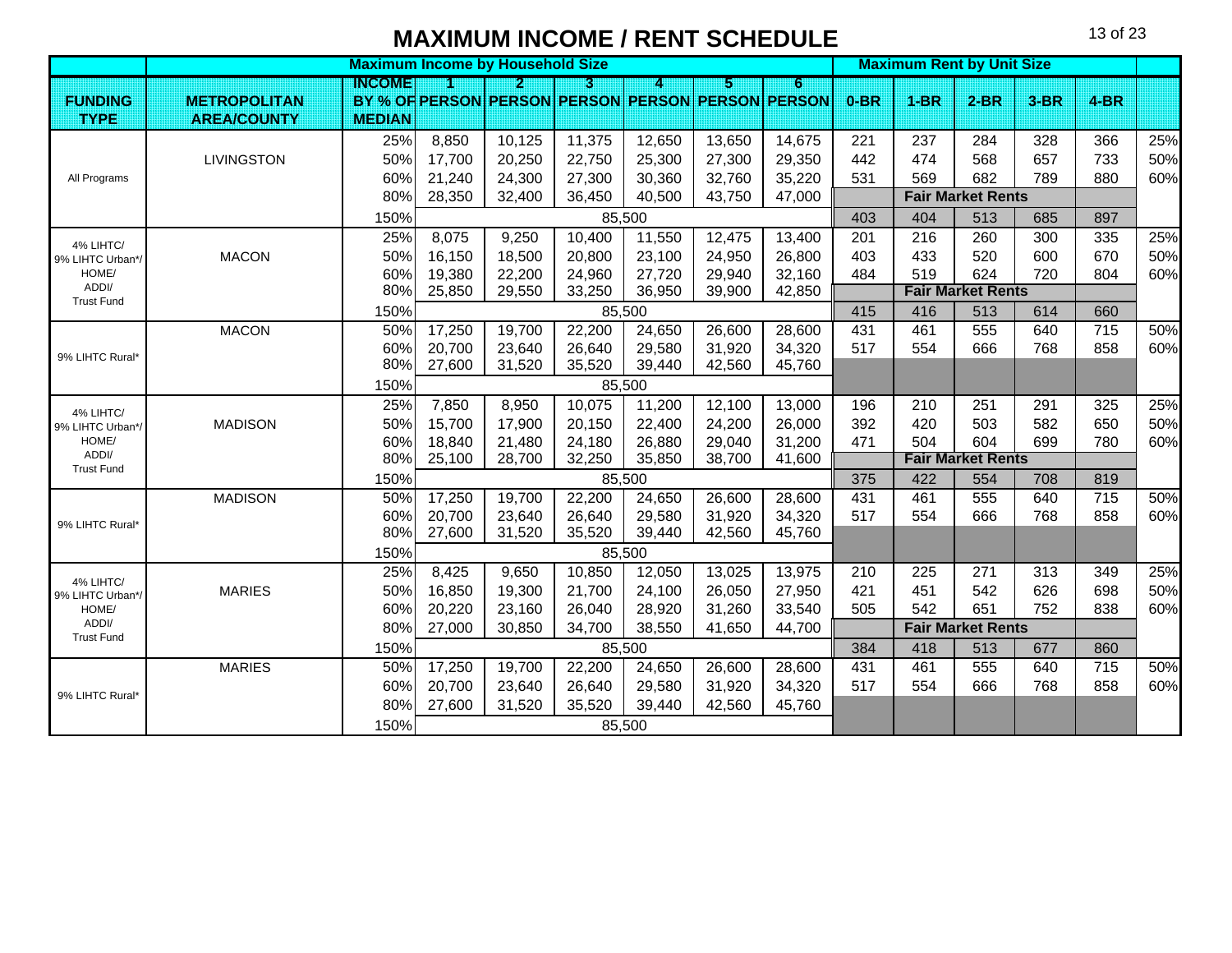|                           |                     |               | <b>Maximum Income by Household Size</b> |                  |                  |                  |                  |                                                   |            |            | <b>Maximum Rent by Unit Size</b> |            |                 |     |
|---------------------------|---------------------|---------------|-----------------------------------------|------------------|------------------|------------------|------------------|---------------------------------------------------|------------|------------|----------------------------------|------------|-----------------|-----|
|                           |                     | INGOME        |                                         | Э.               | П                |                  | 5                | Б                                                 |            |            |                                  |            |                 |     |
| <b>FUNDING</b>            | <b>METROPOLITAN</b> |               |                                         |                  |                  |                  |                  | BY % OF PERSON PERSON PERSON PERSON PERSON PERSON | $0-BR$     | $1-BR$     | $2-BR$                           | $3-BR$     | $4-BR$          |     |
| <b>TYPE</b>               | <b>AREA/COUNTY</b>  | <b>MEDIAN</b> |                                         |                  |                  |                  |                  |                                                   |            |            |                                  |            |                 |     |
|                           |                     | 25%           | 8,950                                   | 10,225           | 11,500           | 12,775           | 13,800           | 14,825                                            | 223        | 239        | 287                              | 332        | 370             | 25% |
|                           | <b>MARION</b>       | 50%           | 17,900                                  | 20,450           | 23,000           | 25,550           | 27,600           | 29,650                                            | 447        | 479        | 575                              | 664        | 741             | 50% |
| All Programs              |                     | 60%           | 21,480                                  | 24,540           | 27,600           | 30,660           | 33,120           | 35,580                                            | 537        | 575        | 690                              | 797        | 889             | 60% |
|                           |                     | 80%           | 28,650                                  | 32,700           | 36,800           | 40,900           | 44,150           | 47,450                                            |            |            | <b>Fair Market Rents</b>         |            |                 |     |
|                           |                     | 150%          |                                         |                  |                  | 85,500           |                  |                                                   | 337        | 392        | 517                              | 673        | 692             |     |
| 4% LIHTC/                 |                     | 25%           | 7,850                                   | 8,950            | 10,075           | 11,200           | 12,100           | 13,000                                            | 196        | 210        | 251                              | 291        | 325             | 25% |
| 9% LIHTC Urban*/          | <b>MERCER</b>       | 50%           | 15,700                                  | 17,900           | 20,150           | 22,400           | 24,200           | 26,000                                            | 392        | 420        | 503                              | 582        | 650             | 50% |
| HOME/<br>ADDI/            |                     | 60%           | 18,840                                  | 21,480           | 24,180           | 26,880           | 29,040           | 31,200                                            | 471        | 504        | 604                              | 699        | 780             | 60% |
| <b>Trust Fund</b>         |                     | 80%           | 25,100                                  | 28,700           | 32,250           | 35,850           | 38,700           | 41,600                                            |            |            | <b>Fair Market Rents</b>         |            |                 |     |
|                           |                     | 150%          |                                         |                  |                  | 85,500           |                  |                                                   | 411        | 412        | 513                              | 639        | 791             |     |
|                           | <b>MERCER</b>       | 50%           | 17,250                                  | 19,700           | 22,200           | 24,650           | 26,600           | 28,600                                            | 431        | 461        | 555                              | 640        | 715             | 50% |
| 9% LIHTC Rural*           |                     | 60%           | 20,700                                  | 23,640           | 26,640           | 29,580           | 31,920           | 34,320                                            | 517        | 554        | 666                              | 768        | 858             | 60% |
|                           |                     | 80%           | 27,600                                  | 31,520           | 35,520           | 39,440           | 42,560           | 45,760                                            |            |            |                                  |            |                 |     |
|                           |                     | 150%          |                                         |                  |                  | 85,500           |                  |                                                   |            |            |                                  |            |                 |     |
| 4% LIHTC/                 |                     | 25%           | 7,975                                   | 9,100            | 10,250           | 11,375           | 12,275           | 13,200                                            | 199        | 213        | 256                              | 295        | 330             | 25% |
| 9% LIHTC Urban*/          | <b>MILLER</b>       | 50%           | 15,950                                  | 18,200           | 20,500           | 22,750           | 24,550           | 26,400                                            | 398        | 426        | 512                              | 591        | 660             | 50% |
| HOME/<br>ADDI/            |                     | 60%<br>80%    | 19,140<br>25,500                        | 21,840<br>29,100 | 24,600<br>32,750 | 27,300<br>36,400 | 29,460<br>39,300 | 31,680<br>42,200                                  | 478        | 512        | 615<br><b>Fair Market Rents</b>  | 709        | 792             | 60% |
| <b>Trust Fund</b>         |                     |               |                                         |                  |                  |                  |                  |                                                   |            |            |                                  |            |                 |     |
|                           |                     | 150%          |                                         |                  |                  | 85,500           |                  |                                                   | 428<br>431 | 429<br>461 | 513<br>555                       | 685<br>640 | 714<br>715      | 50% |
|                           | <b>MILLER</b>       | 50%<br>60%    | 17,250<br>20,700                        | 19,700<br>23,640 | 22,200<br>26,640 | 24,650<br>29,580 | 26,600<br>31,920 | 28,600<br>34,320                                  | 517        | 554        | 666                              | 768        | 858             | 60% |
| 9% LIHTC Rural*           |                     | 80%           | 27,600                                  | 31,520           | 35,520           | 39,440           | 42,560           | 45,760                                            |            |            |                                  |            |                 |     |
|                           |                     | 150%          |                                         |                  |                  | 85,500           |                  |                                                   |            |            |                                  |            |                 |     |
|                           |                     | 25%           | 7,850                                   | 8,950            | 10,075           | 11,200           | 12,100           | 13,000                                            | 196        | 210        | 251                              | 291        | 325             | 25% |
| 4% LIHTC/                 | <b>MISSISSIPPI</b>  | 50%           | 15,700                                  | 17,900           | 20,150           | 22,400           | 24,200           | 26,000                                            | 392        | 420        | 503                              | 582        | 650             | 50% |
| 9% LIHTC Urban*/<br>HOME/ |                     | 60%           | 18,840                                  | 21,480           | 24,180           | 26,880           | 29,040           | 31,200                                            | 471        | 504        | 604                              | 699        | 780             | 60% |
| ADDI/                     |                     | 80%           | 25,100                                  | 28,700           | 32,250           | 35,850           | 38,700           | 41,600                                            |            |            | <b>Fair Market Rents</b>         |            |                 |     |
| <b>Trust Fund</b>         |                     | 150%          |                                         |                  |                  | 85,500           |                  |                                                   | 360        | 391        | 513                              | 677        | 781             |     |
|                           | <b>MISSISSIPPI</b>  | 50%           | 17,250                                  | 19,700           | 22,200           | 24,650           | 26,600           | 28,600                                            | 431        | 461        | 555                              | 640        | $\frac{1}{715}$ | 50% |
|                           |                     | 60%           | 20,700                                  | 23,640           | 26,640           | 29,580           | 31,920           | 34,320                                            | 517        | 554        | 666                              | 768        | 858             | 60% |
| 9% LIHTC Rural*           |                     | 80%           | 27,600                                  | 31,520           | 35,520           | 39,440           | 42,560           | 45,760                                            |            |            |                                  |            |                 |     |
|                           |                     | 150%          |                                         |                  |                  | 85,500           |                  |                                                   |            |            |                                  |            |                 |     |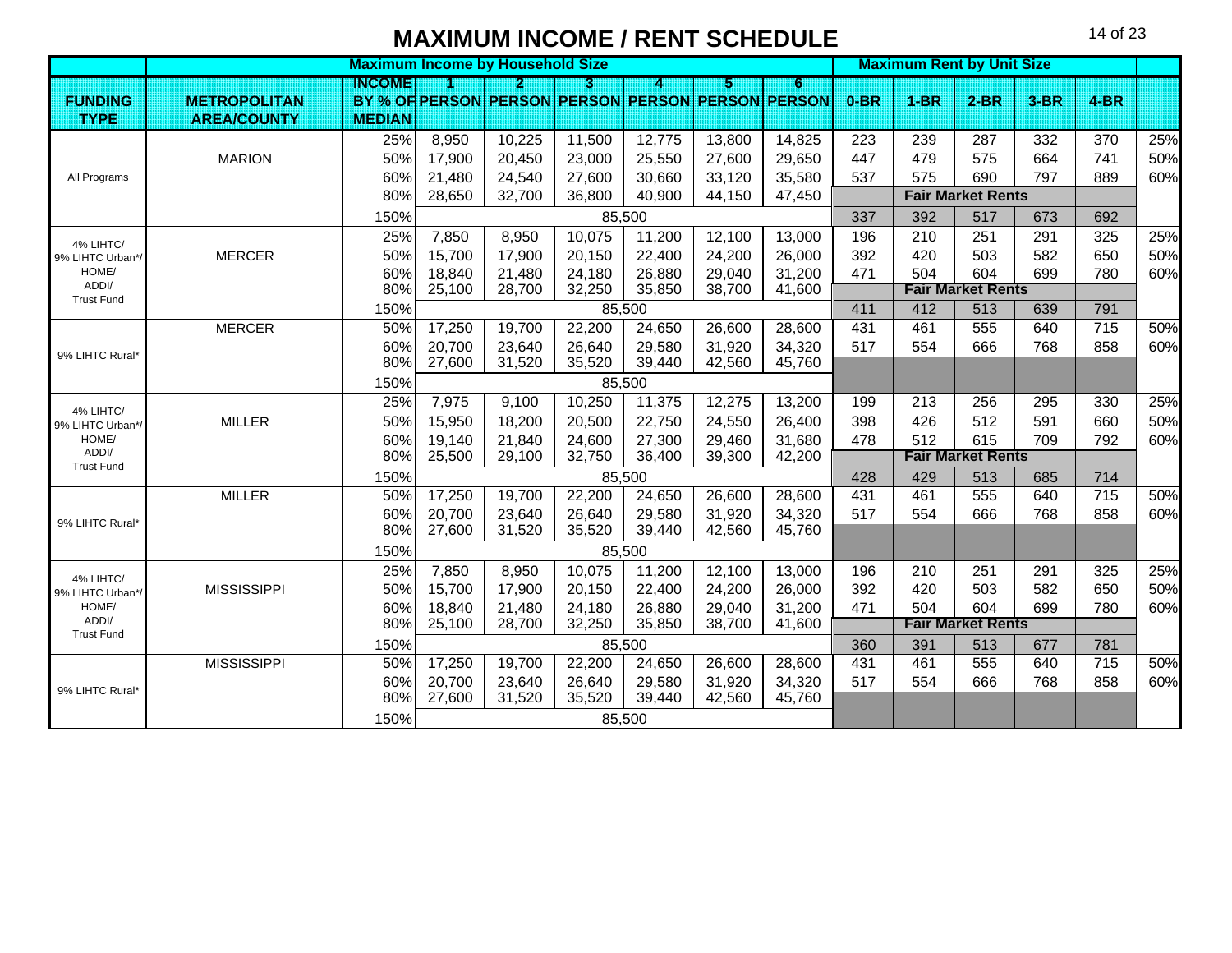|                               |                     |               | <b>Maximum Income by Household Size</b> |                                                   |        |        |        |          |        | <b>Maximum Rent by Unit Size</b> |                          |        |                 |     |
|-------------------------------|---------------------|---------------|-----------------------------------------|---------------------------------------------------|--------|--------|--------|----------|--------|----------------------------------|--------------------------|--------|-----------------|-----|
|                               |                     | INGOME        |                                         | P.                                                | R      | 4      | Ы      | $\bf{6}$ |        |                                  |                          |        |                 |     |
| <b>FUNDING</b>                | <b>METROPOLITAN</b> |               |                                         | BY % OF PERSON PERSON PERSON PERSON PERSON PERSON |        |        |        |          | $0-BR$ | $1-BR$                           | $2-BR$                   | $3-BR$ | $4-BR$          |     |
| <b>TYPE</b>                   | <b>AREA/COUNTY</b>  | <b>MEDIAN</b> |                                         |                                                   |        |        |        |          |        |                                  |                          |        |                 |     |
| 4% LIHTC/                     |                     | 25%           | 7,850                                   | 8,950                                             | 10,075 | 11,200 | 12,100 | 13,000   | 196    | 210                              | 251                      | 291    | 325             | 25% |
| 9% LIHTC Urban*/              | <b>MONROE</b>       | 50%           | 15,700                                  | 17,900                                            | 20,150 | 22,400 | 24,200 | 26,000   | 392    | 420                              | 503                      | 582    | 650             | 50% |
| HOME/<br>ADDI/                |                     | 60%           | 18,840                                  | 21,480                                            | 24,180 | 26,880 | 29,040 | 31,200   | 471    | 504                              | 604                      | 699    | 780             | 60% |
| <b>Trust Fund</b>             |                     | 80%           | 25,100                                  | 28,700                                            | 32,250 | 35,850 | 38,700 | 41,600   |        |                                  | <b>Fair Market Rents</b> |        |                 |     |
|                               |                     | 150%          |                                         |                                                   |        | 85,500 |        |          | 337    | 393                              | 519                      | 667    | 686             |     |
|                               | <b>MONROE</b>       | 50%           | 17,250                                  | 19,700                                            | 22,200 | 24,650 | 26,600 | 28,600   | 431    | 461                              | 555                      | 640    | 715             | 50% |
| 9% LIHTC Rural*               |                     | 60%           | 20,700                                  | 23,640                                            | 26,640 | 29,580 | 31,920 | 34,320   | 517    | 554                              | 666                      | 768    | 858             | 60% |
|                               |                     | 80%           | 27,600                                  | 31,520                                            | 35,520 | 39,440 | 42,560 | 45,760   |        |                                  |                          |        |                 |     |
|                               |                     | 150%          |                                         |                                                   |        | 85,500 |        |          |        |                                  |                          |        |                 |     |
| 4% LIHTC/                     |                     | 25%           | 8,350                                   | 9,550                                             | 10,725 | 11,925 | 12,875 | 13,825   | 208    | 223                              | 268                      | 310    | 345             | 25% |
| 9% LIHTC Urban*/              | <b>MONTGOMERY</b>   | 50%           | 16,700                                  | 19,100                                            | 21,450 | 23,850 | 25,750 | 27,650   | 417    | 447                              | 536                      | 620    | 691             | 50% |
| HOME/                         |                     | 60%           | 20,040                                  | 22,920                                            | 25,740 | 28,620 | 30,900 | 33,180   | 501    | 537                              | 643                      | 744    | 829             | 60% |
| ADDI/<br><b>Trust Fund</b>    |                     | 80%           | 26,700                                  | 30,500                                            | 34,350 | 38,150 | 41,200 | 44,250   |        |                                  | <b>Fair Market Rents</b> |        |                 |     |
|                               |                     | 150%          |                                         |                                                   |        | 85,500 |        |          | 337    | 393                              | 519                      | 667    | 686             |     |
|                               | <b>MONTGOMERY</b>   | 50%           | 17,250                                  | 19,700                                            | 22,200 | 24,650 | 26,600 | 28,600   | 431    | 461                              | 555                      | 640    | $\frac{1}{715}$ | 50% |
| 9% LIHTC Rural*               |                     | 60%           | 20,700                                  | 23,640                                            | 26,640 | 29,580 | 31,920 | 34,320   | 517    | 554                              | 666                      | 768    | 858             | 60% |
|                               |                     | 80%           | 27,600                                  | 31,520                                            | 35,520 | 39,440 | 42,560 | 45,760   |        |                                  |                          |        |                 |     |
|                               |                     | 150%          |                                         |                                                   |        | 85,500 |        |          |        |                                  |                          |        |                 |     |
| 4% LIHTC/                     |                     | 25%           | 7,850                                   | 8,950                                             | 10,075 | 11,200 | 12,100 | 13,000   | 196    | 210                              | 251                      | 291    | 325             | 25% |
| 9% LIHTC Urban*/              | <b>MORGAN</b>       | 50%           | 15,700                                  | 17,900                                            | 20,150 | 22,400 | 24,200 | 26,000   | 392    | 420                              | 503                      | 582    | 650             | 50% |
| HOME/                         |                     | 60%           | 18,840                                  | 21,480                                            | 24,180 | 26,880 | 29,040 | 31,200   | 471    | 504                              | 604                      | 699    | 780             | 60% |
| ADDI/<br><b>Trust Fund</b>    |                     | 80%           | 25,100                                  | 28,700                                            | 32,250 | 35,850 | 38,700 | 41,600   |        |                                  | <b>Fair Market Rents</b> |        |                 |     |
|                               |                     | 150%          |                                         |                                                   |        | 85,500 |        |          | 435    | 436                              | 523                      | 710    | 827             |     |
|                               | <b>MORGAN</b>       | 50%           | 17,250                                  | 19,700                                            | 22,200 | 24,650 | 26,600 | 28,600   | 431    | 461                              | 555                      | 640    | $\frac{1}{715}$ | 50% |
|                               |                     | 60%           | 20,700                                  | 23,640                                            | 26,640 | 29,580 | 31,920 | 34,320   | 517    | 554                              | 666                      | 768    | 858             | 60% |
| 9% LIHTC Rural*               |                     | 80%           | 27,600                                  | 31,520                                            | 35,520 | 39,440 | 42,560 | 45,760   |        |                                  |                          |        |                 |     |
|                               |                     | 150%          |                                         |                                                   |        | 85,500 |        |          |        |                                  |                          |        |                 |     |
|                               |                     | 25%           | 7,850                                   | 8,950                                             | 10,075 | 11,200 | 12,100 | 13,000   | 196    | 210                              | 251                      | 291    | 325             | 25% |
| 4% LIHTC/<br>9% LIHTC Urban*/ | <b>NEW MADRID</b>   | 50%           | 15,700                                  | 17,900                                            | 20,150 | 22,400 | 24,200 | 26,000   | 392    | 420                              | 503                      | 582    | 650             | 50% |
| HOME/                         |                     | 60%           | 18,840                                  | 21,480                                            | 24,180 | 26,880 | 29,040 | 31,200   | 471    | 504                              | 604                      | 699    | 780             | 60% |
| ADDI/                         |                     | 80%           | 25,100                                  | 28,700                                            | 32,250 | 35,850 | 38,700 | 41,600   |        |                                  | <b>Fair Market Rents</b> |        |                 |     |
| <b>Trust Fund</b>             |                     | 150%          |                                         |                                                   |        | 85,500 |        |          | 365    | 420                              | 513                      | 684    | 704             |     |
|                               | <b>NEW MADRID</b>   | 50%           | 17,250                                  | 19,700                                            | 22,200 | 24,650 | 26,600 | 28,600   | 431    | 461                              | 555                      | 640    | 715             | 50% |
|                               |                     | 60%           | 20,700                                  | 23,640                                            | 26,640 | 29,580 | 31,920 | 34,320   | 517    | 554                              | 666                      | 768    | 858             | 60% |
| 9% LIHTC Rural*               |                     | 80%           | 27,600                                  | 31,520                                            | 35,520 | 39,440 | 42,560 | 45,760   |        |                                  |                          |        |                 |     |
|                               |                     | 150%          |                                         |                                                   |        | 85,500 |        |          |        |                                  |                          |        |                 |     |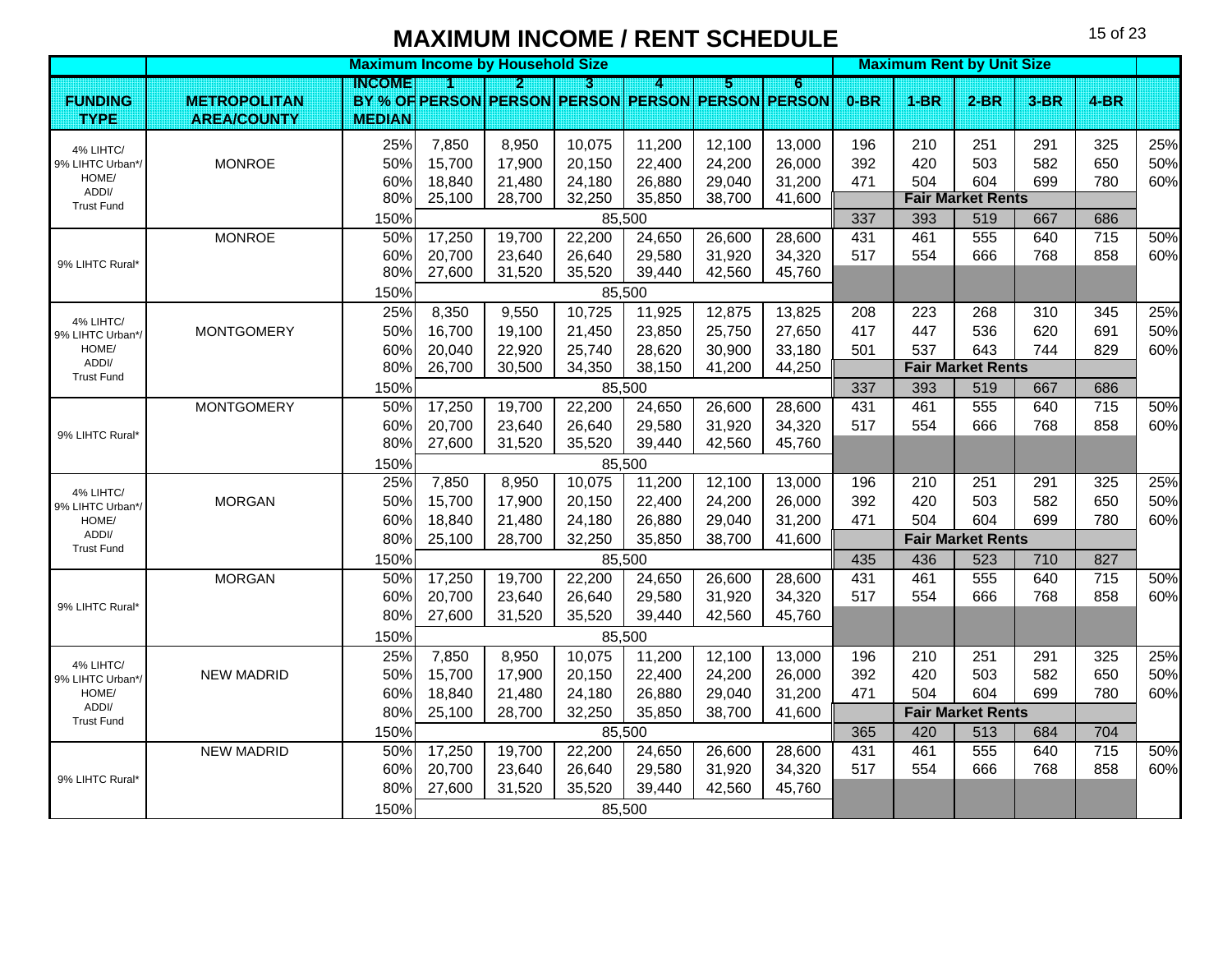|                               |                     | <b>Maximum Income by Household Size</b> |        |        |        |        |        |                                                   |        |             | <b>Maximum Rent by Unit Size</b> |        |                 |     |
|-------------------------------|---------------------|-----------------------------------------|--------|--------|--------|--------|--------|---------------------------------------------------|--------|-------------|----------------------------------|--------|-----------------|-----|
|                               |                     | INGOME                                  |        | 2      | П      | Δ      | 5      | 6                                                 |        |             |                                  |        |                 |     |
| <b>FUNDING</b>                | <b>METROPOLITAN</b> |                                         |        |        |        |        |        | BY % OF PERSON PERSON PERSON PERSON PERSON PERSON | $0-BR$ | <b>1-BR</b> | $2-BR$                           | $3-BR$ | $4-BR$          |     |
| <b>TYPE</b>                   | <b>AREA/COUNTY</b>  | <b>MEDIAN</b>                           |        |        |        |        |        |                                                   |        |             |                                  |        |                 |     |
|                               |                     | 25%                                     | 9,125  | 10,450 | 11,750 | 13,050 | 14,100 | 15,150                                            | 228    | 244         | 293                              | 339    | 378             | 25% |
|                               | <b>NODAWAY</b>      | 50%                                     | 18,250 | 20,900 | 23,500 | 26,100 | 28,200 | 30,300                                            | 456    | 489         | 587                              | 678    | 757             | 50% |
| All Programs                  |                     | 60%                                     | 21,900 | 25,080 | 28,200 | 31,320 | 33,840 | 36,360                                            | 547    | 587         | 705                              | 814    | 909             | 60% |
|                               |                     | 80%                                     | 29,250 | 33,400 | 37,600 | 41,750 | 45,100 | 48,450                                            |        |             | <b>Fair Market Rents</b>         |        |                 |     |
|                               |                     | 150%                                    |        |        |        | 85,500 |        |                                                   | 453    | 454         | 565                              | 676    | 789             |     |
|                               |                     | 25%                                     | 7,850  | 8,950  | 10,075 | 11,200 | 12,100 | 13,000                                            | 196    | 210         | 251                              | 291    | 325             | 25% |
| 4% LIHTC/<br>9% LIHTC Urban*/ | <b>OREGON</b>       | 50%                                     | 15,700 | 17,900 | 20,150 | 22,400 | 24,200 | 26,000                                            | 392    | 420         | 503                              | 582    | 650             | 50% |
| HOME/                         |                     | 60%                                     | 18,840 | 21,480 | 24,180 | 26,880 | 29,040 | 31,200                                            | 471    | 504         | 604                              | 699    | 780             | 60% |
| ADDI/<br><b>Trust Fund</b>    |                     | 80%                                     | 25,100 | 28,700 | 32,250 | 35,850 | 38,700 | 41,600                                            |        |             | <b>Fair Market Rents</b>         |        |                 |     |
|                               |                     | 150%                                    |        |        |        | 85,500 |        |                                                   | 379    | 425         | 513                              | 679    | 786             |     |
|                               | OREGON              | 50%                                     | 17,250 | 19,700 | 22,200 | 24,650 | 26,600 | 28,600                                            | 431    | 461         | 555                              | 640    | $\frac{1}{715}$ | 50% |
| 9% LIHTC Rural*               |                     | 60%                                     | 20,700 | 23,640 | 26,640 | 29,580 | 31,920 | 34,320                                            | 517    | 554         | 666                              | 768    | 858             | 60% |
|                               |                     | 80%                                     | 27,600 | 31,520 | 35,520 | 39,440 | 42,560 | 45,760                                            |        |             |                                  |        |                 |     |
|                               |                     | 150%                                    |        |        |        | 85,500 |        |                                                   |        |             |                                  |        |                 |     |
| 4% LIHTC/                     |                     | 25%                                     | 7,850  | 8,950  | 10,075 | 11,200 | 12,100 | 13,000                                            | 196    | 210         | 251                              | 291    | 325             | 25% |
| 9% LIHTC Urban*/              | <b>OZARK</b>        | 50%                                     | 15,700 | 17,900 | 20,150 | 22,400 | 24,200 | 26,000                                            | 392    | 420         | 503                              | 582    | 650             | 50% |
| HOME/                         |                     | 60%                                     | 18,840 | 21,480 | 24,180 | 26,880 | 29,040 | 31,200                                            | 471    | 504         | 604                              | 699    | 780             | 60% |
| ADDI/<br><b>Trust Fund</b>    |                     | 80%                                     | 25,100 | 28,700 | 32,250 | 35,850 | 38,700 | 41,600                                            |        |             | <b>Fair Market Rents</b>         |        |                 |     |
|                               |                     | 150%                                    |        |        |        | 85,500 |        |                                                   | 379    | 425         | 513                              | 679    | 786             |     |
|                               | <b>OZARK</b>        | 50%                                     | 17,250 | 19,700 | 22,200 | 24,650 | 26,600 | 28,600                                            | 431    | 461         | 555                              | 640    | 715             | 50% |
| 9% LIHTC Rural*               |                     | 60%                                     | 20,700 | 23,640 | 26,640 | 29,580 | 31,920 | 34,320                                            | 517    | 554         | 666                              | 768    | 858             | 60% |
|                               |                     | 80%                                     | 27,600 | 31,520 | 35,520 | 39,440 | 42,560 | 45,760                                            |        |             |                                  |        |                 |     |
|                               |                     | 150%                                    |        |        |        | 85,500 |        |                                                   |        |             |                                  |        |                 |     |
| 4% LIHTC/                     |                     | 25%                                     | 7,850  | 8,950  | 10,075 | 11,200 | 12,100 | 13,000                                            | 196    | 210         | 251                              | 291    | 325             | 25% |
| 9% LIHTC Urban*/              | <b>PEMISCOT</b>     | 50%                                     | 15,700 | 17,900 | 20,150 | 22,400 | 24,200 | 26,000                                            | 392    | 420         | 503                              | 582    | 650             | 50% |
| HOME/<br>ADDI/                |                     | 60%                                     | 18,840 | 21,480 | 24,180 | 26,880 | 29,040 | 31,200                                            | 471    | 504         | 604                              | 699    | 780             | 60% |
| <b>Trust Fund</b>             |                     | 80%                                     | 25,100 | 28,700 | 32,250 | 35,850 | 38,700 | 41,600                                            |        |             | <b>Fair Market Rents</b>         |        |                 |     |
|                               |                     | 150%                                    |        |        |        | 85,500 |        |                                                   | 334    | 392         | 513                              | 645    | 664             |     |
|                               | <b>PEMISCOT</b>     | 50%                                     | 17,250 | 19,700 | 22,200 | 24,650 | 26,600 | 28,600                                            | 431    | 461         | 555                              | 640    | $\frac{1}{715}$ | 50% |
| 9% LIHTC Rural*               |                     | 60%                                     | 20,700 | 23,640 | 26,640 | 29,580 | 31,920 | 34,320                                            | 517    | 554         | 666                              | 768    | 858             | 60% |
|                               |                     | 80%                                     | 27,600 | 31,520 | 35,520 | 39,440 | 42,560 | 45,760                                            |        |             |                                  |        |                 |     |
|                               |                     | 150%                                    |        |        |        | 85,500 |        |                                                   |        |             |                                  |        |                 |     |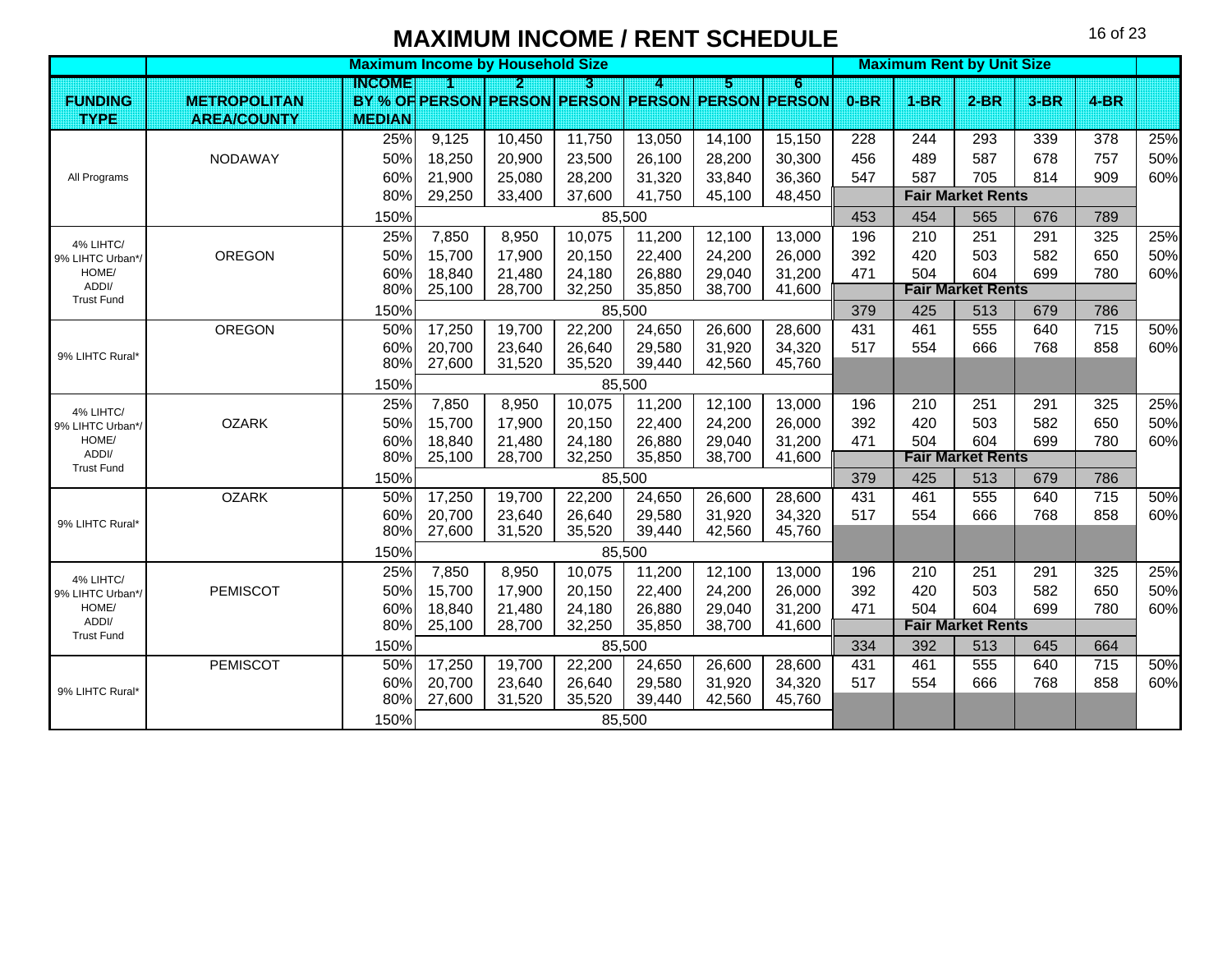|                               |                     | <b>Maximum Income by Household Size</b> |        |        |        |        |        |                                                   |        |        | <b>Maximum Rent by Unit Size</b> |        |                 |     |
|-------------------------------|---------------------|-----------------------------------------|--------|--------|--------|--------|--------|---------------------------------------------------|--------|--------|----------------------------------|--------|-----------------|-----|
|                               |                     | INGOME                                  | И      | И      | KI     | Δ      | 51     | 6                                                 |        |        |                                  |        |                 |     |
| <b>FUNDING</b>                | <b>METROPOLITAN</b> |                                         |        |        |        |        |        | BY % OF PERSON PERSON PERSON PERSON PERSON PERSON | $0-BR$ | $1-BR$ | $2-BR$                           | $3-BR$ | $4-BR$          |     |
| <b>TYPE</b>                   | <b>AREA/COUNTY</b>  | <b>MEDIAN</b>                           |        |        |        |        |        |                                                   |        |        |                                  |        |                 |     |
|                               |                     | 25%                                     | 9,400  | 10,750 | 12,075 | 13,425 | 14,500 | 15,575                                            | 235    | 251    | 301                              | 349    | 389             | 25% |
|                               | <b>PERRY</b>        | 50%                                     | 18,800 | 21,500 | 24,150 | 26,850 | 29,000 | 31,150                                            | 470    | 503    | 603                              | 698    | 778             | 50% |
| All Programs                  |                     | 60%                                     | 22,560 | 25,800 | 28,980 | 32,220 | 34,800 | 37,380                                            | 564    | 604    | 724                              | 837    | 934             | 60% |
|                               |                     | 80%                                     | 30,050 | 34,350 | 38,650 | 42,950 | 46,400 | 49,800                                            |        |        | <b>Fair Market Rents</b>         |        |                 |     |
|                               |                     | 150%                                    |        |        |        | 85,500 |        |                                                   | 381    | 414    | 543                              | 651    | 955             |     |
| 4% LIHTC/                     |                     | 25%                                     | 8,200  | 9,350  | 10,525 | 11,700 | 12,625 | 13,575                                            | 205    | 219    | 263                              | 304    | 339             | 25% |
| 9% LIHTC Urban*/              | <b>PETTIS</b>       | 50%                                     | 16,400 | 18,700 | 21,050 | 23,400 | 25,250 | 27,150                                            | 410    | 438    | 526                              | 608    | 678             | 50% |
| HOME/                         |                     | 60%                                     | 19,680 | 22,440 | 25,260 | 28,080 | 30,300 | 32,580                                            | 492    | 526    | 631                              | 729    | 814             | 60% |
| ADDI/<br><b>Trust Fund</b>    |                     | 80%                                     | 26,200 | 29,950 | 33,700 | 37,450 | 40,450 | 43,450                                            |        |        | <b>Fair Market Rents</b>         |        |                 |     |
|                               |                     | 150%                                    |        |        |        | 85,500 |        |                                                   | 447    | 448    | 580                              | 723    | 867             |     |
|                               | <b>PETTIS</b>       | 50%                                     | 17,250 | 19,700 | 22,200 | 24,650 | 26,600 | 28,600                                            | 431    | 461    | 555                              | 640    | $\frac{1}{715}$ | 50% |
| 9% LIHTC Rural*               |                     | 60%                                     | 20,700 | 23,640 | 26,640 | 29,580 | 31,920 | 34,320                                            | 517    | 554    | 666                              | 768    | 858             | 60% |
|                               |                     | 80%                                     | 27,600 | 31,520 | 35,520 | 39,440 | 42,560 | 45,760                                            |        |        |                                  |        |                 |     |
|                               |                     | 150%                                    |        |        |        | 85,500 |        |                                                   |        |        |                                  |        |                 |     |
| 4% LIHTC/                     |                     | 25%                                     | 8,450  | 9,650  | 10,875 | 12,075 | 13,050 | 14,000                                            | 211    | 226    | 271                              | 314    | 350             | 25% |
| 9% LIHTC Urban*/              | <b>PHELPS</b>       | 50%                                     | 16,900 | 19,300 | 21,750 | 24,150 | 26,100 | 28,000                                            | 422    | 452    | 543                              | 628    | 700             | 50% |
| HOME/                         |                     | 60%                                     | 20,280 | 23,160 | 26,100 | 28,980 | 31,320 | 33,600                                            | 507    | 543    | 652                              | 753    | 840             | 60% |
| ADDI/<br><b>Trust Fund</b>    |                     | 80%                                     | 27,050 | 30,900 | 34,800 | 38,650 | 41,750 | 44,850                                            |        |        | <b>Fair Market Rents</b>         |        |                 |     |
|                               |                     | 150%                                    |        |        |        | 85,500 |        |                                                   | 380    | 409    | 513                              | 709    | 874             |     |
|                               | <b>PHELPS</b>       | 50%                                     | 17,250 | 19,700 | 22,200 | 24,650 | 26,600 | 28,600                                            | 431    | 461    | 555                              | 640    | $\frac{1}{715}$ | 50% |
| 9% LIHTC Rural*               |                     | 60%                                     | 20,700 | 23,640 | 26,640 | 29,580 | 31,920 | 34,320                                            | 517    | 554    | 666                              | 768    | 858             | 60% |
|                               |                     | 80%                                     | 27,600 | 31,520 | 35,520 | 39,440 | 42,560 | 45,760                                            |        |        |                                  |        |                 |     |
|                               |                     | 150%                                    |        |        |        | 85,500 |        |                                                   |        |        |                                  |        |                 |     |
|                               |                     | 25%                                     | 8,425  | 9,650  | 10,850 | 12,050 | 13,025 | 13,975                                            | 210    | 225    | 271                              | 313    | 349             | 25% |
| 4% LIHTC/<br>9% LIHTC Urban*/ | <b>PIKE</b>         | 50%                                     | 16,850 | 19,300 | 21,700 | 24,100 | 26,050 | 27,950                                            | 421    | 451    | 542                              | 626    | 698             | 50% |
| HOME/                         |                     | 60%                                     | 20,220 | 23,160 | 26,040 | 28,920 | 31,260 | 33,540                                            | 505    | 542    | 651                              | 752    | 838             | 60% |
| ADDI/<br><b>Trust Fund</b>    |                     | 80%                                     | 27,000 | 30,850 | 34,700 | 38,550 | 41,650 | 44,700                                            |        |        | <b>Fair Market Rents</b>         |        |                 |     |
|                               |                     | 150%                                    |        |        |        | 85,500 |        |                                                   | 333    | 389    | 513                              | 672    | 734             |     |
|                               | <b>PIKE</b>         | 50%                                     | 17,250 | 19,700 | 22,200 | 24,650 | 26,600 | 28,600                                            | 431    | 461    | 555                              | 640    | 715             | 50% |
|                               |                     | 60%                                     | 20,700 | 23,640 | 26,640 | 29,580 | 31,920 | 34,320                                            | 517    | 554    | 666                              | 768    | 858             | 60% |
| 9% LIHTC Rural*               |                     | 80%                                     | 27,600 | 31,520 | 35,520 | 39,440 | 42,560 | 45,760                                            |        |        |                                  |        |                 |     |
|                               |                     | 150%                                    |        |        |        | 85,500 |        |                                                   |        |        |                                  |        |                 |     |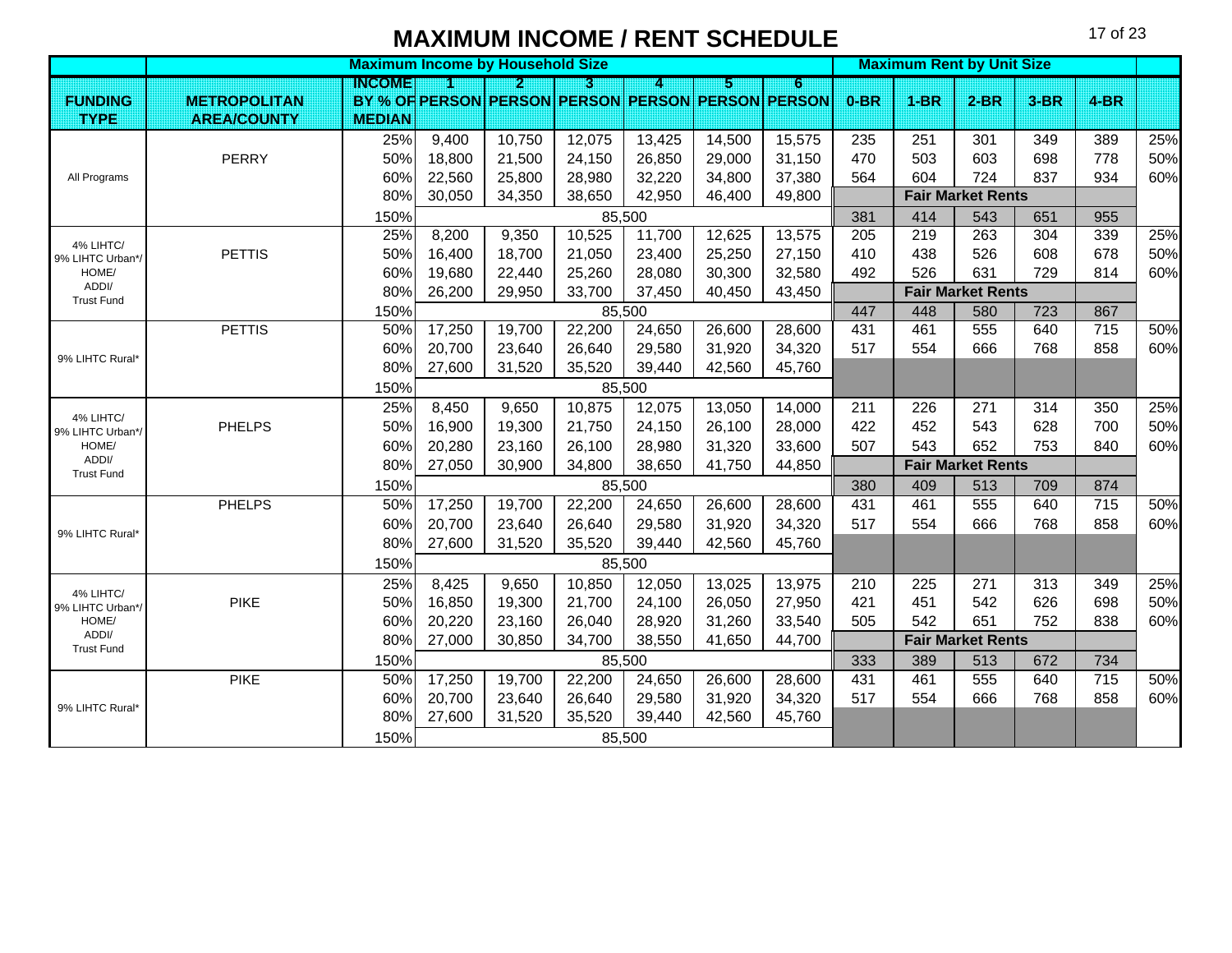|                            |                     |               | <b>Maximum Income by Household Size</b> |        |        |        |        |                                                   |        | <b>Maximum Rent by Unit Size</b> |                          |        |                 |     |
|----------------------------|---------------------|---------------|-----------------------------------------|--------|--------|--------|--------|---------------------------------------------------|--------|----------------------------------|--------------------------|--------|-----------------|-----|
|                            |                     | INGOME        |                                         | 2      | П      | 4      | 5      | 6                                                 |        |                                  |                          |        |                 |     |
| <b>FUNDING</b>             | <b>METROPOLITAN</b> |               |                                         |        |        |        |        | BY % OF PERSON PERSON PERSON PERSON PERSON PERSON | $0-BR$ | $1-BR$                           | $2-BR$                   | $3-BR$ | $4-BR$          |     |
| <b>TYPE</b>                | <b>AREA/COUNTY</b>  | <b>MEDIAN</b> |                                         |        |        |        |        |                                                   |        |                                  |                          |        |                 |     |
| 4% LIHTC/                  |                     | 25%           | 8,275                                   | 9,450  | 10,650 | 11,825 | 12,775 | 13,725                                            | 206    | 221                              | 266                      | 307    | 343             | 25% |
| 9% LIHTC Urban*/           | <b>PULASKI</b>      | 50%           | 16,550                                  | 18,900 | 21,300 | 23,650 | 25,550 | 27,450                                            | 413    | 443                              | 532                      | 615    | 686             | 50% |
| HOME/                      |                     | 60%           | 19,860                                  | 22,680 | 25,560 | 28,380 | 30,660 | 32,940                                            | 496    | 531                              | 639                      | 738    | 823             | 60% |
| ADDI/<br><b>Trust Fund</b> |                     | 80%           | 26,500                                  | 30,300 | 34,050 | 37,850 | 40,900 | 43,900                                            |        |                                  | <b>Fair Market Rents</b> |        |                 |     |
|                            |                     | 150%          |                                         |        |        | 85,500 |        |                                                   | 440    | 475                              | 528                      | 767    | 840             |     |
|                            | <b>PULASKI</b>      | 50%           | 17,250                                  | 19,700 | 22,200 | 24,650 | 26,600 | 28,600                                            | 475    | 461                              | 555                      | 640    | $\frac{1}{715}$ | 50% |
| 9% LIHTC Rural*            |                     | 60%           | 20,700                                  | 23,640 | 26,640 | 29,580 | 31,920 | 34,320                                            | 517    | 554                              | 666                      | 768    | 858             | 60% |
|                            |                     | 80%           | 27,600                                  | 31,520 | 35,520 | 39,440 | 42,560 | 45,760                                            |        |                                  |                          |        |                 |     |
|                            |                     | 150%          |                                         |        |        | 85,500 |        |                                                   |        |                                  |                          |        |                 |     |
| 4% LIHTC/                  |                     | 25%           | 7,850                                   | 8,950  | 10,075 | 11,200 | 12,100 | 13,000                                            | 196    | 210                              | 251                      | 291    | 325             | 25% |
| 9% LIHTC Urban*/           | <b>PUTNAM</b>       | 50%           | 15,700                                  | 17,900 | 20,150 | 22,400 | 24,200 | 26,000                                            | 392    | 420                              | 503                      | 582    | 650             | 50% |
| HOME/                      |                     | 60%           | 18,840                                  | 21,480 | 24,180 | 26,880 | 29,040 | 31,200                                            | 471    | 504                              | 604                      | 699    | 780             | 60% |
| ADDI/<br><b>Trust Fund</b> |                     | 80%           | 25,100                                  | 28,700 | 32,250 | 35,850 | 38,700 | 41,600                                            |        |                                  | <b>Fair Market Rents</b> |        |                 |     |
|                            |                     | 150%          |                                         |        |        | 85,500 |        |                                                   | 378    | 389                              | 513                      | 635    | 748             |     |
|                            | <b>PUTNAM</b>       | 50%           | 17,250                                  | 19,700 | 22,200 | 24,650 | 26,600 | 28,600                                            | 431    | 461                              | 555                      | 640    | 715             | 50% |
| 9% LIHTC Rural*            |                     | 60%           | 20,700                                  | 23,640 | 26,640 | 29,580 | 31,920 | 34,320                                            | 517    | 554                              | 666                      | 768    | 858             | 60% |
|                            |                     | 80%           | 27,600                                  | 31,520 | 35,520 | 39,440 | 42,560 | 45,760                                            |        |                                  |                          |        |                 |     |
|                            |                     | 150%          |                                         |        |        | 85,500 |        |                                                   |        |                                  |                          |        |                 |     |
|                            |                     | 25%           | 9,450                                   | 10,800 | 12,150 | 13,500 | 14,575 | 15,650                                            | 236    | 253                              | 303                      | 350    | 391             | 25% |
|                            | <b>RALLS</b>        | 50%           | 18,900                                  | 21,600 | 24,300 | 27,000 | 29,150 | 31,300                                            | 472    | 506                              | 607                      | 701    | 782             | 50% |
| All Programs               |                     | 60%           | 22,680                                  | 25,920 | 29,160 | 32,400 | 34,980 | 37,560                                            | 567    | 607                              | 729                      | 842    | 939             | 60% |
|                            |                     | 80%           | 30,250                                  | 34,550 | 38,900 | 43,200 | 46,650 | 50,100                                            |        |                                  | <b>Fair Market Rents</b> |        |                 |     |
|                            |                     | 150%          |                                         |        |        | 85,500 |        |                                                   | 337    | 393                              | 519                      | 667    | 686             |     |
| 4% LIHTC/                  |                     | 25%           | 8,500                                   | 9,725  | 10,925 | 12,150 | 13,125 | 14,100                                            | 212    | 227                              | 273                      | 315    | 352             | 25% |
| 9% LIHTC Urban*/           | <b>RANDOLPH</b>     | 50%           | 17,000                                  | 19,450 | 21,850 | 24,300 | 26,250 | 28,200                                            | 425    | 455                              | 546                      | 631    | 705             | 50% |
| HOME/                      |                     | 60%           | 20,400                                  | 23,340 | 26,220 | 29,160 | 31,500 | 33,840                                            | 510    | 546                              | 655                      | 758    | 846             | 60% |
| ADDI/<br><b>Trust Fund</b> |                     | 80%           | 27,250                                  | 31,100 | 35,000 | 38,900 | 42,000 | 45,100                                            |        |                                  | <b>Fair Market Rents</b> |        |                 |     |
|                            |                     | 150%          |                                         |        |        | 85,500 |        |                                                   | 346    | 406                              | 532                      | 675    | 694             |     |
|                            | <b>RANDOLPH</b>     | 50%           | 17,250                                  | 19,700 | 22,200 | 24,650 | 26,600 | 28,600                                            | 431    | 461                              | 555                      | 640    | 715             | 50% |
|                            |                     | 60%           | 20,700                                  | 23,640 | 26,640 | 29,580 | 31,920 | 34,320                                            | 517    | 554                              | 666                      | 768    | 858             | 60% |
| 9% LIHTC Rural*            |                     | 80%           | 27,600                                  | 31,520 | 35,520 | 39,440 | 42,560 | 45,760                                            |        |                                  |                          |        |                 |     |
|                            |                     | 150%          |                                         |        |        | 85,500 |        |                                                   |        |                                  |                          |        |                 |     |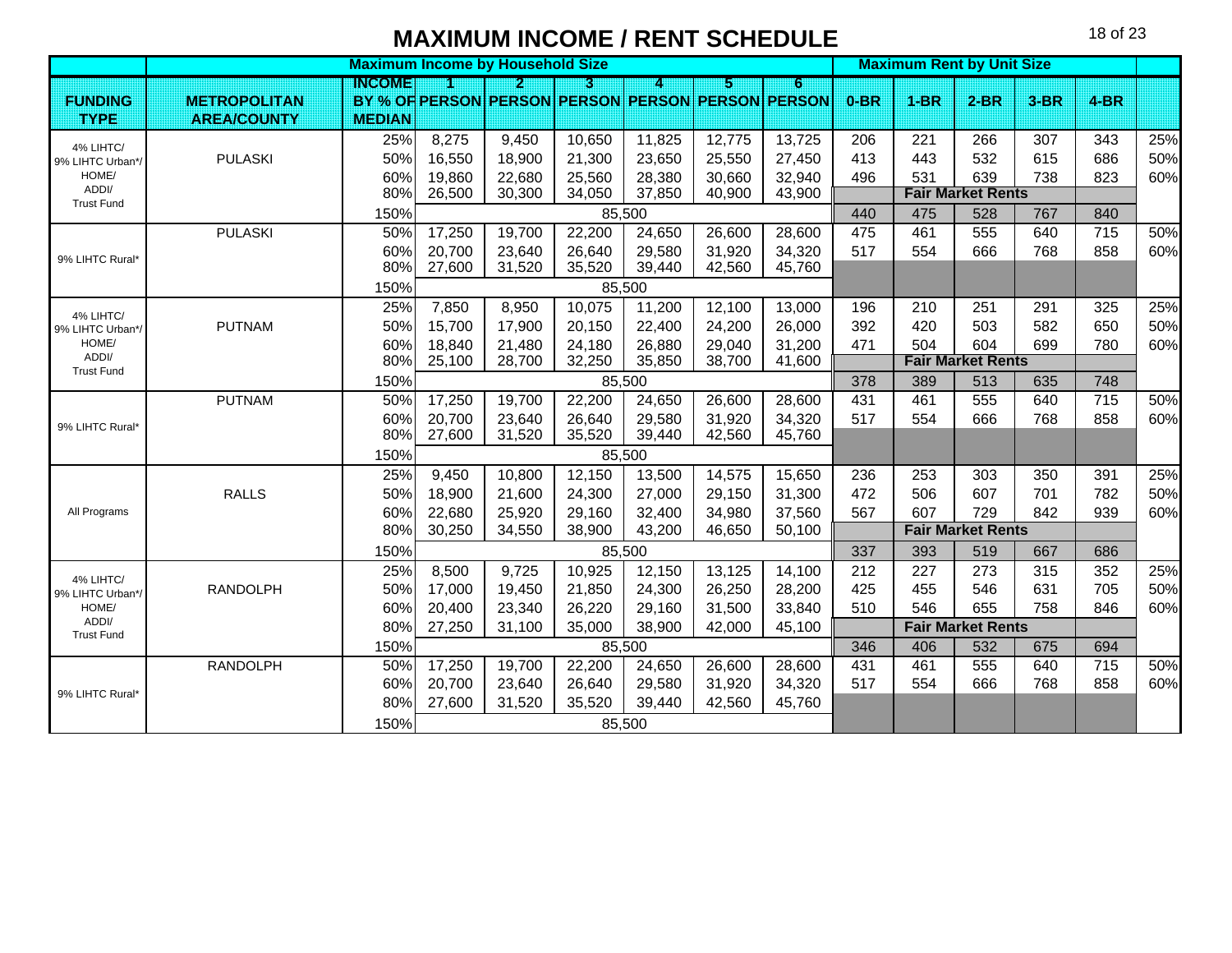|                               |                     |               |                  | <b>Maximum Income by Household Size</b> |                  |                  |                  |                                                        |            | <b>Maximum Rent by Unit Size</b> |                          |            |                        |     |
|-------------------------------|---------------------|---------------|------------------|-----------------------------------------|------------------|------------------|------------------|--------------------------------------------------------|------------|----------------------------------|--------------------------|------------|------------------------|-----|
| <b>FUNDING</b>                | <b>METROPOLITAN</b> | <b>INGOME</b> | n                | $\mathbf{p}$                            | 3                | 4                | 151              | G<br>BY % OF PERSON PERSON PERSON PERSON PERSON PERSON | $0-BR$     | $1-BR$                           | $2-BR$                   | $3-BR$     | $4-BR$                 |     |
| <b>TYPE</b>                   | <b>AREA/COUNTY</b>  | <b>MEDIAN</b> |                  |                                         |                  |                  |                  |                                                        |            |                                  |                          |            |                        |     |
|                               |                     | 25%           | 7,850            | 8,950                                   | 10,075           | 11,200           | 12,100           | 13,000                                                 | 196        | 210                              | 251                      | 291        | 325                    | 25% |
| 4% LIHTC/<br>9% LIHTC Urban*/ | <b>REYNOLDS</b>     | 50%           | 15,700           | 17,900                                  | 20,150           | 22,400           | 24,200           | 26,000                                                 | 392        | 420                              | 503                      | 582        | 650                    | 50% |
| HOME/                         |                     | 60%           | 18,840           | 21,480                                  | 24,180           | 26,880           | 29,040           | 31,200                                                 | 471        | 504                              | 604                      | 699        | 780                    | 60% |
| ADDI/<br><b>Trust Fund</b>    |                     | 80%           | 25,100           | 28,700                                  | 32,250           | 35,850           | 38,700           | 41,600                                                 |            |                                  | <b>Fair Market Rents</b> |            |                        |     |
|                               |                     | 150%          |                  |                                         |                  | 85,500           |                  |                                                        | 425        | 426                              | 513                      | 713        | 766                    |     |
|                               | <b>REYNOLDS</b>     | 50%           | 17,250           | 19,700                                  | 22,200           | 24,650           | 26,600           | 28,600                                                 | 431        | 461                              | 555                      | 640        | $\frac{1}{715}$        | 50% |
| 9% LIHTC Rural*               |                     | 60%           | 20,700           | 23,640                                  | 26,640           | 29,580           | 31,920           | 34,320                                                 | 517        | 554                              | 666                      | 768        | 858                    | 60% |
|                               |                     | 80%           | 27,600           | 31,520                                  | 35,520           | 39,440           | 42,560           | 45,760                                                 |            |                                  |                          |            |                        |     |
|                               |                     | 150%          |                  |                                         |                  | 85,500           |                  |                                                        |            |                                  |                          |            |                        |     |
| 4% LIHTC/                     |                     | 25%           | 7,850            | 8,950                                   | 10,075           | 11,200           | 12,100           | 13,000                                                 | 196        | 210                              | 251                      | 291        | 325                    | 25% |
| 9% LIHTC Urban*/              | <b>RIPLEY</b>       | 50%           | 15,700           | 17,900                                  | 20,150           | 22,400           | 24,200           | 26,000                                                 | 392        | 420                              | 503                      | 582        | 650                    | 50% |
| HOME/                         |                     | 60%           | 18,840           | 21,480                                  | 24,180           | 26,880           | 29,040           | 31,200                                                 | 471        | 504                              | 604                      | 699        | 780                    | 60% |
| ADDI/<br><b>Trust Fund</b>    |                     | 80%           | 25,100           | 28,700                                  | 32,250           | 35,850           | 38,700           | 41,600                                                 |            |                                  | <b>Fair Market Rents</b> |            |                        |     |
|                               |                     | 150%          |                  |                                         |                  | 85,500           |                  |                                                        | 425        | 426                              | 513                      | 713        | 766                    |     |
|                               | <b>RIPLEY</b>       | 50%           | 17,250           | 19,700                                  | 22,200           | 24,650           | 26,600           | 28,600                                                 | 431        | 461                              | 555                      | 640        | 715                    | 50% |
| 9% LIHTC Rural*               |                     | 60%           | 20,700           | 23,640                                  | 26,640           | 29,580           | 31,920           | 34,320                                                 | 517        | 554                              | 666                      | 768        | 858                    | 60% |
|                               |                     | 80%           | 27,600           | 31,520                                  | 35,520           | 39,440           | 42,560           | 45,760                                                 |            |                                  |                          |            |                        |     |
|                               |                     | 150%          |                  |                                         |                  | 85,500           |                  |                                                        |            |                                  |                          |            |                        |     |
| 4% LIHTC/                     |                     | 25%           | 8,475            | 9,675                                   | 10,900           | 12,100           | 13,075           | 14,025                                                 | 211        | 226                              | 272                      | 314        | 350                    | 25% |
| 9% LIHTC Urban*/              | <b>SALINE</b>       | 50%           | 16,950           | 19,350                                  | 21,800           | 24,200           | 26,150           | 28,050                                                 | 423        | 453                              | 545                      | 629        | 701                    | 50% |
| HOME/<br>ADDI/                |                     | 60%           | 20,340           | 23,220                                  | 26,160           | 29,040           | 31,380           | 33,660                                                 | 508        | 544                              | 654                      | 755        | 841                    | 60% |
| <b>Trust Fund</b>             |                     | 80%           | 27,100           | 30,950                                  | 34,850           | 38,700           | 41,800           | 44,900                                                 |            |                                  | <b>Fair Market Rents</b> |            |                        |     |
|                               |                     | 150%          |                  |                                         |                  | 85,500           |                  |                                                        | 340        | 398                              | 524                      | 680        | 798                    |     |
|                               | <b>SALINE</b>       | 50%<br>60%    | 17,250<br>20,700 | 19,700                                  | 22,200<br>26,640 | 24,650           | 26,600           | 28,600                                                 | 431<br>517 | 461<br>554                       | 555<br>666               | 640<br>768 | $\frac{1}{715}$<br>858 | 50% |
| 9% LIHTC Rural*               |                     | 80%           | 27,600           | 23,640<br>31,520                        | 35,520           | 29,580<br>39,440 | 31,920<br>42,560 | 34,320<br>45,760                                       |            |                                  |                          |            |                        | 60% |
|                               |                     | 150%          |                  |                                         |                  | 85,500           |                  |                                                        |            |                                  |                          |            |                        |     |
|                               |                     | 25%           | 7,850            | 8,950                                   | 10,075           | 11,200           | 12,100           | 13,000                                                 | 196        | 210                              | 251                      | 291        | 325                    | 25% |
| 4% LIHTC/<br>9% LIHTC Urban*/ | <b>SCHUYLER</b>     | 50%           | 15,700           | 17,900                                  | 20,150           | 22,400           | 24,200           | 26,000                                                 | 392        | 420                              | 503                      | 582        | 650                    | 50% |
| HOME/                         |                     | 60%           | 18,840           | 21,480                                  | 24,180           | 26,880           | 29,040           | 31,200                                                 | 471        | 504                              | 604                      | 699        | 780                    | 60% |
| ADDI/                         |                     | 80%           | 25,100           | 28,700                                  | 32,250           | 35,850           | 38,700           | 41,600                                                 |            |                                  | <b>Fair Market Rents</b> |            |                        |     |
| <b>Trust Fund</b>             |                     | 150%          |                  |                                         |                  | 85,500           |                  |                                                        | 378        | 389                              | 513                      | 635        | 748                    |     |
|                               | <b>SCHUYLER</b>     | 50%           | 17,250           | 19,700                                  | 22,200           | 24,650           | 26,600           | 28,600                                                 | 431        | 461                              | 555                      | 640        | 715                    | 50% |
| 9% LIHTC Rural*               |                     | 60%           | 20,700           | 23,640                                  | 26,640           | 29,580           | 31,920           | 34,320                                                 | 517        | 554                              | 666                      | 768        | 858                    | 60% |
|                               |                     | 80%           | 27,600           | 31,520                                  | 35,520           | 39,440           | 42,560           | 45,760                                                 |            |                                  |                          |            |                        |     |
|                               |                     | 150%          |                  |                                         |                  | 85,500           |                  |                                                        |            |                                  |                          |            |                        |     |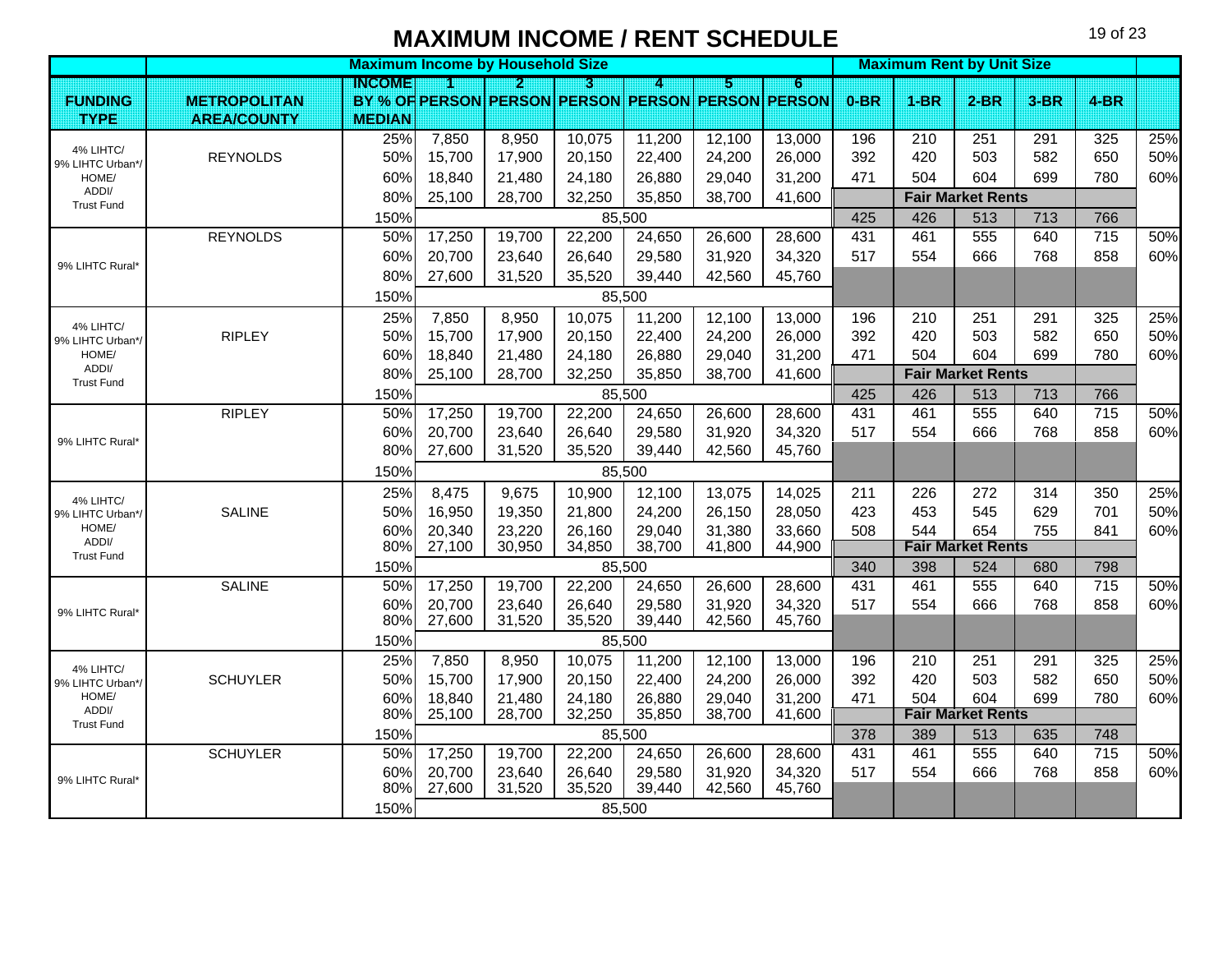|                               | <b>Maximum Income by Household Size</b> |                |                                                          |                         |                  |                  |                  |                                                   |            | <b>Maximum Rent by Unit Size</b> |                          |            |                 |            |  |  |
|-------------------------------|-----------------------------------------|----------------|----------------------------------------------------------|-------------------------|------------------|------------------|------------------|---------------------------------------------------|------------|----------------------------------|--------------------------|------------|-----------------|------------|--|--|
|                               |                                         | INCOME         |                                                          | $\overline{\mathbf{2}}$ | KI               | A                | Б                | $6\phantom{.0}$                                   |            |                                  |                          |            |                 |            |  |  |
| <b>FUNDING</b>                | <b>METROPOLITAN</b>                     |                |                                                          |                         |                  |                  |                  | BY % OF PERSON PERSON PERSON PERSON PERSON PERSON | $0-BR$     | $1-BR$                           | $2-BR$                   | $3-BR$     | $4-BR$          |            |  |  |
| <b>TYPE</b>                   | <b>AREA/COUNTY</b>                      | <b>MEDIAN</b>  |                                                          |                         |                  |                  |                  |                                                   |            |                                  |                          |            |                 |            |  |  |
| 4% LIHTC/                     |                                         | 25%            | 7,850                                                    | 8,950                   | 10,075           | 11,200           | 12,100           | 13,000                                            | 196        | 210                              | 251                      | 291        | 325             | 25%        |  |  |
| 9% LIHTC Urban*/              | <b>SCOTLAND</b>                         | 50%            | 15,700                                                   | 17,900                  | 20,150           | 22,400           | 24,200           | 26,000                                            | 392        | 420                              | 503                      | 582        | 650             | 50%        |  |  |
| HOME/                         |                                         | 60%            | 18,840                                                   | 21,480                  | 24,180           | 26,880           | 29,040           | 31,200                                            | 471        | 504                              | 604                      | 699        | 780             | 60%        |  |  |
| ADDI/<br><b>Trust Fund</b>    |                                         | 80%            | 25,100                                                   | 28,700                  | 32,250           | 35,850           | 38,700           | 41,600                                            |            |                                  | <b>Fair Market Rents</b> |            |                 |            |  |  |
|                               |                                         | 150%           |                                                          |                         |                  | 85,500           |                  |                                                   | 378        | 389                              | 513                      | 635        | 748             |            |  |  |
|                               | <b>SCOTLAND</b>                         | 50%            | 17,250                                                   | 19,700                  | 22,200           | 24,650           | 26,600           | 28,600                                            | 431        | 461                              | 555                      | 640        | $\frac{1}{715}$ | 50%        |  |  |
|                               |                                         | 60%            | 20,700                                                   | 23,640                  | 26,640           | 29,580           | 31,920           | 34,320                                            | 517        | 554                              | 666                      | 768        | 858             | 60%        |  |  |
| 9% LIHTC Rural*               |                                         | 80%            | 27,600                                                   | 31,520                  | 35,520           | 39,440           | 42,560           | 45,760                                            |            |                                  |                          |            |                 |            |  |  |
|                               |                                         | 150%           |                                                          | 85,500                  |                  |                  |                  |                                                   |            |                                  |                          |            |                 |            |  |  |
|                               |                                         | 25%            | 8,175                                                    | 9,350                   | 10,500           | 11,675           | 12,600           | 13,550                                            | 204        | 219                              | 262                      | 303        | 338             | 25%        |  |  |
| 4% LIHTC/<br>9% LIHTC Urban*/ | <b>SCOTT</b>                            | 50%            | 16,350                                                   | 18,700                  | 21,000           | 23,350           | 25,200           | 27,100                                            | 408        | 438                              | 525                      | 606        | 677             | 50%        |  |  |
| HOME/                         |                                         | 60%            | 19,620                                                   | 22,440                  | 25,200           | 28,020           | 30,240           | 32,520                                            | 490        | 525                              | 630                      | 728        | 813             | 60%        |  |  |
| ADDI/                         |                                         | 80%            | 26,150                                                   | 29,900                  | 33,600           | 37,350           | 40,350           | 43,350                                            |            |                                  | <b>Fair Market Rents</b> |            |                 |            |  |  |
| <b>Trust Fund</b>             |                                         | 150%<br>85,500 |                                                          |                         |                  |                  |                  |                                                   | 425        | 426                              | 533                      | 665        | 786             |            |  |  |
|                               | <b>SCOTT</b>                            | 50%            | 17,250                                                   | 19,700                  | 22,200           | 24,650           | 26,600           | 28,600                                            | 431        | 461                              | 555                      | 640        | 715             | 50%        |  |  |
| 9% LIHTC Rural*               |                                         | 60%            | 20,700                                                   | 23,640                  | 26,640           | 29,580           | 31,920           | 34,320                                            | 517        | 554                              | 666                      | 768        | 858             | 60%        |  |  |
|                               |                                         | 80%            | 27,600                                                   | 31,520                  | 35,520           | 39,440           | 42,560           | 45,760                                            |            |                                  |                          |            |                 |            |  |  |
|                               |                                         | 150%           | 85,500                                                   |                         |                  |                  |                  |                                                   |            |                                  |                          |            |                 |            |  |  |
| 4% LIHTC/                     |                                         | 25%            | 7,850                                                    | 8,950                   | 10,075           | 11,200           | 12,100           | 13,000                                            | 196        | 210                              | 251                      | 291        | 325             | 25%        |  |  |
| 9% LIHTC Urban*/              | <b>SHANNON</b>                          | 50%            | 15,700                                                   | 17,900                  | 20,150           | 22,400           | 24,200           | 26,000                                            | 392        | 420                              | 503                      | 582        | 650             | 50%        |  |  |
| HOME/                         |                                         | 60%            | 18,840                                                   | 21,480                  | 24,180           | 26,880           | 29,040           | 31,200                                            | 471        | 504                              | 604                      | 699        | 780             | 60%        |  |  |
| ADDI/<br><b>Trust Fund</b>    |                                         | 80%            | 32,250<br>25,100<br>28,700<br>35,850<br>38,700<br>41,600 |                         |                  |                  |                  |                                                   |            |                                  | <b>Fair Market Rents</b> |            |                 |            |  |  |
|                               |                                         | 150%           |                                                          |                         |                  | 85,500           |                  |                                                   | 379        | 425                              | 513                      | 679        | 786             |            |  |  |
|                               | <b>SHANNON</b>                          | 50%            | 17,250                                                   | 19,700                  | 22,200           | 24,650           | 26,600           | 28,600                                            | 431        | 461                              | 555                      | 640        | 715             | 50%        |  |  |
| 9% LIHTC Rural*               |                                         | 60%            | 20,700                                                   | 23,640                  | 26,640           | 29,580           | 31,920           | 34,320                                            | 517        | 554                              | 666                      | 768        | 858             | 60%        |  |  |
|                               |                                         | 80%            | 27,600                                                   | 31,520                  | 35,520           | 39,440           | 42,560           | 45,760                                            |            |                                  |                          |            |                 |            |  |  |
|                               |                                         | 150%           |                                                          |                         |                  | 85,500           |                  |                                                   |            |                                  |                          |            |                 |            |  |  |
| 4% LIHTC/                     |                                         | 25%            | 7,850                                                    | 8,950                   | 10,075           | 11,200           | 12,100           | 13,000                                            | 196<br>392 | 210<br>420                       | 251<br>503               | 291<br>582 | 325<br>650      | 25%<br>50% |  |  |
| 9% LIHTC Urban*/              | <b>SHELBY</b>                           | 50%<br>60%     | 15,700<br>18,840                                         | 17,900                  | 20,150<br>24,180 | 22,400<br>26,880 | 24,200<br>29,040 | 26,000<br>31,200                                  | 471        | 504                              | 604                      | 699        | 780             | 60%        |  |  |
| HOME/<br>ADDI/                |                                         | 80%            | 25,100                                                   | 21,480<br>28,700        | 32,250           | 35,850           | 38,700           | 41,600                                            |            |                                  | <b>Fair Market Rents</b> |            |                 |            |  |  |
| <b>Trust Fund</b>             |                                         | 150%           |                                                          |                         |                  | 85,500           |                  |                                                   | 378        | 389                              | 513                      | 635        |                 |            |  |  |
|                               | <b>SHELBY</b>                           | 50%            | 17,250                                                   | 19,700                  | 22,200           | 24,650           | 26,600           | 28,600                                            | 431        | 461                              | 555                      | 640        | 748<br>715      | 50%        |  |  |
|                               |                                         | 60%            | 20,700                                                   | 23,640                  | 26,640           | 29,580           | 31,920           | 34,320                                            | 517        | 554                              | 666                      | 768        | 858             | 60%        |  |  |
| 9% LIHTC Rural*               |                                         | 80%            | 27,600                                                   | 31,520                  | 35,520           | 39,440           | 42,560           | 45,760                                            |            |                                  |                          |            |                 |            |  |  |
|                               |                                         |                |                                                          |                         |                  |                  |                  |                                                   |            |                                  |                          |            |                 |            |  |  |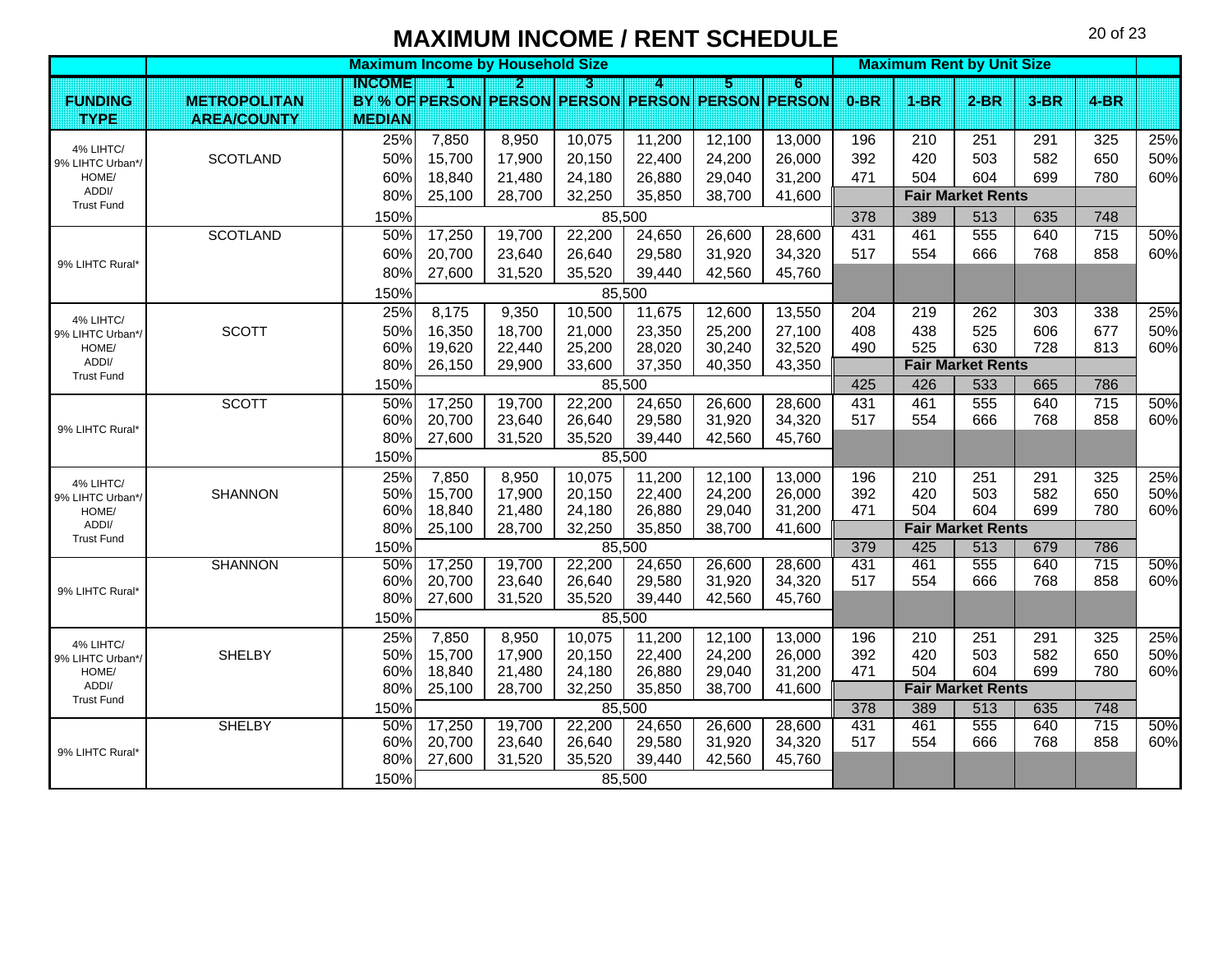|                            |                     |                                                                 |        | <b>Maximum Income by Household Size</b> |        | <b>Maximum Rent by Unit Size</b> |        |                                                   |        |                          |                                 |            |                 |     |
|----------------------------|---------------------|-----------------------------------------------------------------|--------|-----------------------------------------|--------|----------------------------------|--------|---------------------------------------------------|--------|--------------------------|---------------------------------|------------|-----------------|-----|
|                            |                     | INGOME                                                          |        | 21                                      | n      | 4                                | И      | 6                                                 |        |                          |                                 |            |                 |     |
| <b>FUNDING</b>             | <b>METROPOLITAN</b> |                                                                 |        |                                         |        |                                  |        | BY % OF PERSON PERSON PERSON PERSON PERSON PERSON | $0-BR$ | <b>1-BR</b>              | $2-BR$                          | $3-BR$     | $4 - B R$       |     |
| <b>TYPE</b>                | <b>AREA/COUNTY</b>  | <b>MEDIAN</b>                                                   |        |                                         |        |                                  |        |                                                   |        |                          |                                 |            |                 |     |
| 4% LIHTC/                  |                     | 25%                                                             | 7,850  | 8,950                                   | 10,075 | 11,200                           | 12,100 | 13,000                                            | 196    | 210                      | 251                             | 291        | 325             | 25% |
| 9% LIHTC Urban*/           | ST. CLAIR           | 50%                                                             | 15,700 | 17,900                                  | 20,150 | 22,400                           | 24,200 | 26,000                                            | 392    | 420                      | 503                             | 582        | 650             | 50% |
| HOME/                      |                     | 60%                                                             | 18,840 | 21,480                                  | 24,180 | 26,880                           | 29,040 | 31,200                                            | 471    | 504                      | 604                             | 699        | 780             | 60% |
| ADDI/<br><b>Trust Fund</b> |                     | 80%                                                             | 25,100 | 28,700                                  | 32,250 | 35,850                           | 38,700 | 41,600                                            |        |                          | <b>Fair Market Rents</b>        |            |                 |     |
|                            |                     | 150%                                                            |        |                                         |        | 85,500                           |        |                                                   | 333    | 397                      | 513                             | 712        | 738             |     |
|                            | ST. CLAIR           | 50%                                                             | 17,250 | 19,700                                  | 22,200 | 24,650                           | 26,600 | 28,600                                            | 431    | 461                      | 555                             | 640        | $\frac{1}{715}$ | 50% |
| 9% LIHTC Rural*            |                     | 60%                                                             | 20,700 | 23,640                                  | 26,640 | 29,580                           | 31,920 | 34,320                                            | 517    | 554                      | 666                             | 768        | 858             | 60% |
|                            |                     | 80%                                                             | 27,600 | 31,520                                  | 35,520 | 39,440                           | 42,560 | 45,760                                            |        |                          |                                 |            |                 |     |
|                            |                     | 150%                                                            |        |                                         |        | 85,500                           |        |                                                   |        |                          |                                 |            |                 |     |
| 4% LIHTC/                  |                     | 25%                                                             | 8,050  | 9,200                                   | 10,350 | 11,500                           | 12,425 | 13,350                                            | 201    | 215                      | 258                             | 299        | 333             | 25% |
| 9% LIHTC Urban*/           | <b>ST. FRANCOIS</b> | 50%                                                             | 16,100 | 18,400                                  | 20,700 | 23,000                           | 24,850 | 26,700                                            | 402    | 431                      | 517                             | 598        | 667             | 50% |
| HOME/                      |                     | 60%                                                             | 19,320 | 22,080                                  | 24,840 | 27,600                           | 29,820 | 32,040                                            | 483    | 517                      | 621                             | 717        | 801             | 60% |
| ADDI/<br><b>Trust Fund</b> |                     | 80%                                                             | 25,750 | 29,450                                  | 33,100 | 36,800                           | 39,750 | 42,700                                            |        | <b>Fair Market Rents</b> |                                 |            |                 |     |
|                            |                     | 150%                                                            |        |                                         |        | 85,500                           |        |                                                   | 443    | 446                      | 536                             | 748        | 779             |     |
|                            | <b>ST. FRANCOIS</b> | 50%                                                             | 17,250 | 19,700                                  | 22,200 | 24,650                           | 26,600 | 28,600                                            | 431    | 461                      | 555                             | 640        | 715             | 50% |
| 9% LIHTC Rural*            |                     | 60%                                                             | 20,700 | 23,640                                  | 26,640 | 29,580                           | 31,920 | 34,320                                            | 517    | 554                      | 666                             | 768        | 858             | 60% |
|                            |                     | 80%                                                             | 27,600 | 31,520                                  | 35,520 | 39,440                           | 42,560 | 45,760                                            |        |                          |                                 |            |                 |     |
|                            |                     | 150%                                                            | 85,500 |                                         |        |                                  |        |                                                   |        |                          |                                 |            |                 |     |
|                            |                     | 25%                                                             | 9,600  | 10,950                                  | 12,325 | 13,700                           | 14,800 | 15,900                                            | 240    | 256                      | 308                             | 356        | 397             | 25% |
|                            | STE. GENEVIEVE      | 50%                                                             | 19,200 | 21,900                                  | 24,650 | 27,400                           | 29,600 | 31,800                                            | 480    | 513                      | 616                             | 712        | 795             | 50% |
| All Programs               |                     | 60%                                                             | 23,040 | 26,280                                  | 29,580 | 32,880                           | 35,520 | 38,160                                            | 576    | 616                      | 739                             | 855        | 954             | 60% |
|                            |                     | 80%                                                             | 30,700 | 35,100                                  | 39,450 | 43,850                           | 47,350 | 50,850                                            |        |                          | <b>Fair Market Rents</b>        |            |                 |     |
|                            |                     | 150%                                                            |        |                                         |        | 85,500                           |        |                                                   | 375    | 422                      | 554                             | 708        | 819             |     |
| 4% LIHTC/                  |                     | 25%                                                             | 7,850  | 8,950                                   | 10,075 | 11,200                           | 12,100 | 13,000                                            | 196    | 210                      | 251                             | 291        | 325             | 25% |
| 9% LIHTC Urban*/           | <b>STODDARD</b>     | 50%                                                             | 15,700 | 17,900                                  | 20,150 | 22,400                           | 24,200 | 26,000                                            | 392    | 420                      | 503                             | 582        | 650             | 50% |
| HOME/<br>ADDI/             |                     | 60%                                                             | 18,840 | 21,480                                  | 24,180 | 26,880                           | 29,040 | 31,200<br>41,600                                  | 471    | 504                      | 604<br><b>Fair Market Rents</b> | 699        | 780             | 60% |
| <b>Trust Fund</b>          |                     | 28,700<br>80%<br>25,100<br>32,250<br>35,850<br>38,700<br>85,500 |        |                                         |        |                                  |        |                                                   | 398    |                          |                                 |            |                 |     |
|                            | <b>STODDARD</b>     | 150%<br>50%                                                     | 17,250 | 19,700                                  | 22,200 | 24,650                           | 26,600 | 28,600                                            | 431    | 413<br>461               | 513<br>555                      | 699<br>640 | 756<br>715      | 50% |
|                            |                     | 60%                                                             | 20,700 | 23,640                                  | 26,640 | 29,580                           | 31,920 | 34,320                                            | 517    | 554                      | 666                             | 768        | 858             | 60% |
| 9% LIHTC Rural*            |                     | 80%                                                             | 27,600 | 31,520                                  | 35,520 | 39,440                           | 42,560 | 45,760                                            |        |                          |                                 |            |                 |     |
|                            |                     | 150%                                                            |        |                                         |        | 85,500                           |        |                                                   |        |                          |                                 |            |                 |     |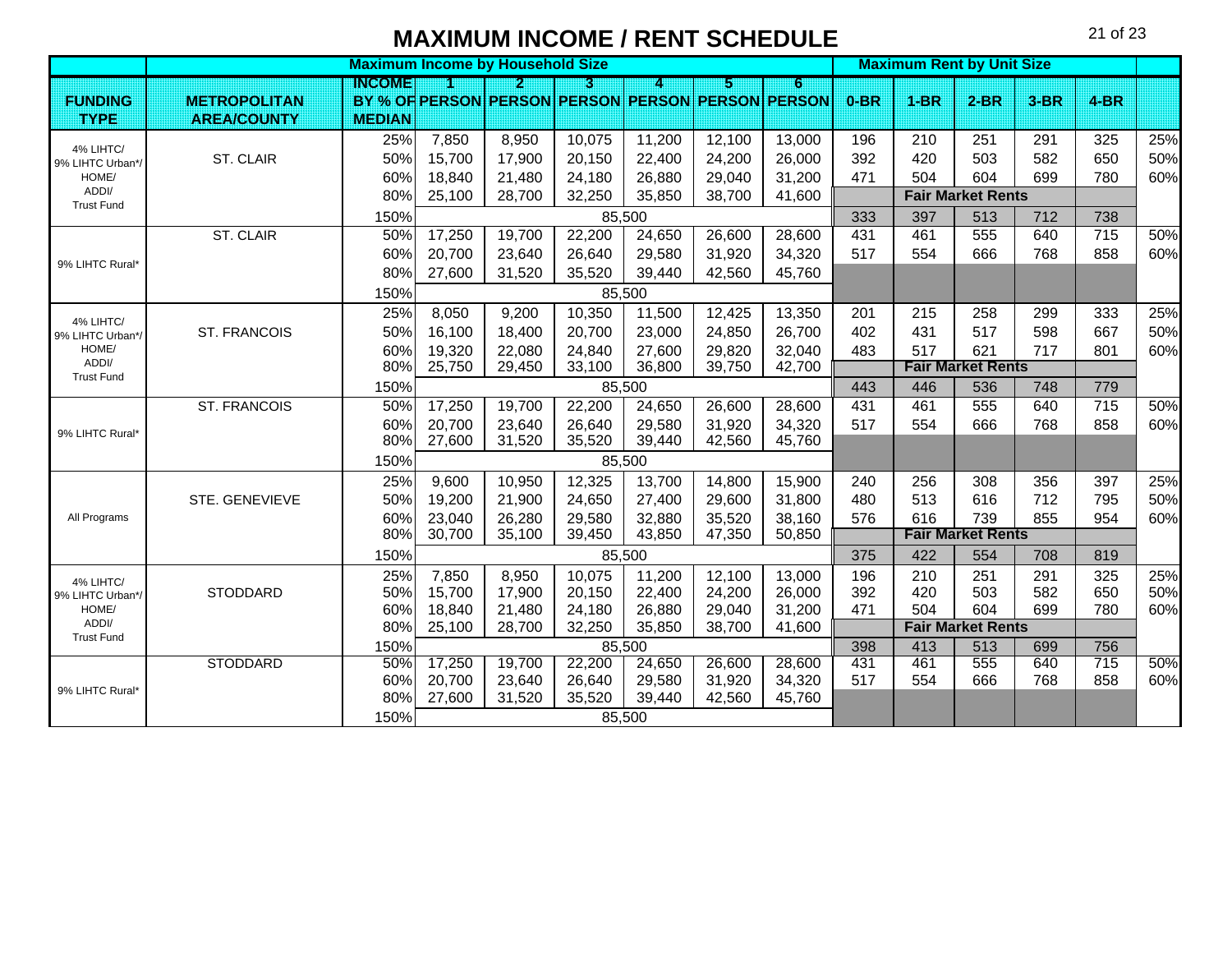|                            |                     | <b>Maximum Income by Household Size</b> |        |        |        |        |        |                                                   |        | <b>Maximum Rent by Unit Size</b> |                          |        |        |     |  |  |
|----------------------------|---------------------|-----------------------------------------|--------|--------|--------|--------|--------|---------------------------------------------------|--------|----------------------------------|--------------------------|--------|--------|-----|--|--|
|                            |                     | INGOME                                  |        | Ы      | R      | A      | 5      | $6\phantom{.0}$                                   |        |                                  |                          |        |        |     |  |  |
| <b>FUNDING</b>             | <b>METROPOLITAN</b> |                                         |        |        |        |        |        | BY % OF PERSON PERSON PERSON PERSON PERSON PERSON | $0-BR$ | $1-BR$                           | $2-BR$                   | $3-BR$ | $4-BR$ |     |  |  |
| <b>TYPE</b>                | <b>AREA/COUNTY</b>  | <b>MEDIAN</b>                           |        |        |        |        |        |                                                   |        |                                  |                          |        |        |     |  |  |
| 4% LIHTC/                  |                     | 25%                                     | 8,075  | 9,225  | 10,375 | 11,525 | 12,450 | 13,375                                            | 201    | 216                              | 259                      | 299    | 334    | 25% |  |  |
| 9% LIHTC Urban*/           | <b>STONE</b>        | 50%                                     | 16,150 | 18,450 | 20,750 | 23,050 | 24,900 | 26,750                                            | 403    | 432                              | 518                      | 599    | 668    | 50% |  |  |
| HOME/                      |                     | 60%                                     | 19,380 | 22,140 | 24,900 | 27,660 | 29,880 | 32,100                                            | 484    | 519                              | 622                      | 719    | 802    | 60% |  |  |
| ADDI/<br><b>Trust Fund</b> |                     | 80%                                     | 25,850 | 29,500 | 33,200 | 36,900 | 39,850 | 42,800                                            |        |                                  | <b>Fair Market Rents</b> |        |        |     |  |  |
|                            |                     | 150%                                    |        |        |        | 85,500 |        |                                                   | 378    | 441                              | 582                      | 763    | 840    |     |  |  |
|                            | <b>STONE</b>        | 50%                                     | 17,250 | 19,700 | 22,200 | 24,650 | 26,600 | 28,600                                            | 431    | 461                              | 555                      | 640    | 715    | 50% |  |  |
| 9% LIHTC Rural*            |                     | 60%                                     | 20,700 | 23,640 | 26,640 | 29,580 | 31,920 | 34,320                                            | 517    | 554                              | 666                      | 768    | 858    | 60% |  |  |
|                            |                     | 80%                                     | 27,600 | 31,520 | 35,520 | 39,440 | 42,560 | 45,760                                            |        |                                  |                          |        |        |     |  |  |
|                            |                     | 150%                                    |        |        |        | 85,500 |        |                                                   |        |                                  |                          |        |        |     |  |  |
| 4% LIHTC/                  |                     | 25%                                     | 7,850  | 8,950  | 10,075 | 11,200 | 12,100 | 13,000                                            | 196    | 210                              | 251                      | 291    | 325    | 25% |  |  |
| 9% LIHTC Urban*/           | <b>SULLIVAN</b>     | 50%                                     | 15,700 | 17,900 | 20,150 | 22,400 | 24,200 | 26,000                                            | 392    | 420                              | 503                      | 582    | 650    | 50% |  |  |
| HOME/                      |                     | 60%                                     | 18,840 | 21,480 | 24,180 | 26,880 | 29,040 | 31,200                                            | 471    | 504                              | 604                      | 699    | 780    | 60% |  |  |
| ADDI/<br><b>Trust Fund</b> |                     | 80%                                     | 25,100 | 28,700 | 32,250 | 35,850 | 38,700 | 41,600                                            |        |                                  | <b>Fair Market Rents</b> |        |        |     |  |  |
|                            |                     | 150%                                    |        |        |        | 85,500 |        |                                                   | 378    | 389                              | 513                      | 635    | 748    |     |  |  |
|                            | <b>SULLIVAN</b>     | 50%                                     | 17,250 | 19,700 | 22,200 | 24,650 | 26,600 | 28,600                                            | 431    | 461                              | 555                      | 640    | 715    | 50% |  |  |
|                            |                     | 60%                                     | 20,700 | 23,640 | 26,640 | 29,580 | 31,920 | 34,320                                            | 517    | 554                              | 666                      | 768    | 858    | 60% |  |  |
| 9% LIHTC Rural*            |                     | 80%                                     | 27,600 | 31,520 | 35,520 | 39,440 | 42,560 | 45,760                                            |        |                                  |                          |        |        |     |  |  |
|                            |                     | 150%                                    | 85,500 |        |        |        |        |                                                   |        |                                  |                          |        |        |     |  |  |
| 4% LIHTC/                  |                     | 25%                                     | 8,050  | 9,200  | 10,350 | 11,500 | 12,425 | 13,350                                            | 201    | 215                              | 258                      | 299    | 333    | 25% |  |  |
| 9% LIHTC Urban*/           | <b>TANEY</b>        | 50%                                     | 16,100 | 18,400 | 20,700 | 23,000 | 24,850 | 26,700                                            | 402    | 431                              | 517                      | 598    | 667    | 50% |  |  |
| HOME/                      |                     | 60%                                     | 19,320 | 22,080 | 24,840 | 27,600 | 29,820 | 32,040                                            | 483    | 517                              | 621                      | 717    | 801    | 60% |  |  |
| ADDI/                      |                     | 80%                                     | 25,750 | 29,450 | 33,100 | 36,800 | 39,750 | 42,700                                            |        |                                  | <b>Fair Market Rents</b> |        |        |     |  |  |
| <b>Trust Fund</b>          |                     | 150%                                    |        |        |        | 85,500 |        |                                                   | 486    | 487                              | 615                      | 734    | 934    |     |  |  |
|                            | <b>TANEY</b>        | 50%                                     | 17,250 | 19,700 | 22,200 | 24,650 | 26,600 | 28,600                                            | 431    | 461                              | 555                      | 640    | 715    | 50% |  |  |
| 9% LIHTC Rural*            |                     | 60%                                     | 20,700 | 23,640 | 26,640 | 29,580 | 31,920 | 34,320                                            | 517    | 554                              | 666                      | 768    | 858    | 60% |  |  |
|                            |                     | 80%                                     | 27,600 | 31,520 | 35,520 | 39,440 | 42,560 | 45,760                                            |        |                                  |                          |        |        |     |  |  |
|                            |                     | 150%                                    |        |        |        | 85,500 |        |                                                   |        |                                  |                          |        |        |     |  |  |
| 4% LIHTC/                  |                     | 25%                                     | 7,850  | 8,950  | 10,075 | 11,200 | 12,100 | 13,000                                            | 196    | 210                              | 251                      | 291    | 325    | 25% |  |  |
| 9% LIHTC Urban*/           | <b>TEXAS</b>        | 50%                                     | 15,700 | 17,900 | 20,150 | 22,400 | 24,200 | 26,000                                            | 392    | 420                              | 503                      | 582    | 650    | 50% |  |  |
| HOME/                      |                     | 60%                                     | 18,840 | 21,480 | 24,180 | 26,880 | 29,040 | 31,200                                            | 471    | 504                              | 604                      | 699    | 780    | 60% |  |  |
| ADDI/                      |                     | 80%                                     | 25,100 | 28,700 | 32,250 | 35,850 | 38,700 | 41,600                                            |        |                                  | <b>Fair Market Rents</b> |        |        |     |  |  |
| <b>Trust Fund</b>          |                     | 150%                                    |        |        |        | 85,500 |        |                                                   | 405    | 427                              | 513                      | 706    | 814    |     |  |  |
|                            | <b>TEXAS</b>        | 50%                                     | 17,250 | 19,700 | 22,200 | 24,650 | 26,600 | 28,600                                            | 431    | 461                              | 555                      | 640    | 715    | 50% |  |  |
| 9% LIHTC Rural*            |                     | 60%                                     | 20,700 | 23,640 | 26,640 | 29,580 | 31,920 | 34,320                                            | 517    | 554                              | 666                      | 768    | 858    | 60% |  |  |
|                            |                     | 80%                                     | 27,600 | 31,520 | 35,520 | 39,440 | 42,560 | 45,760                                            |        |                                  |                          |        |        |     |  |  |
|                            |                     | 150%                                    |        |        |        | 85,500 |        |                                                   |        |                                  |                          |        |        |     |  |  |